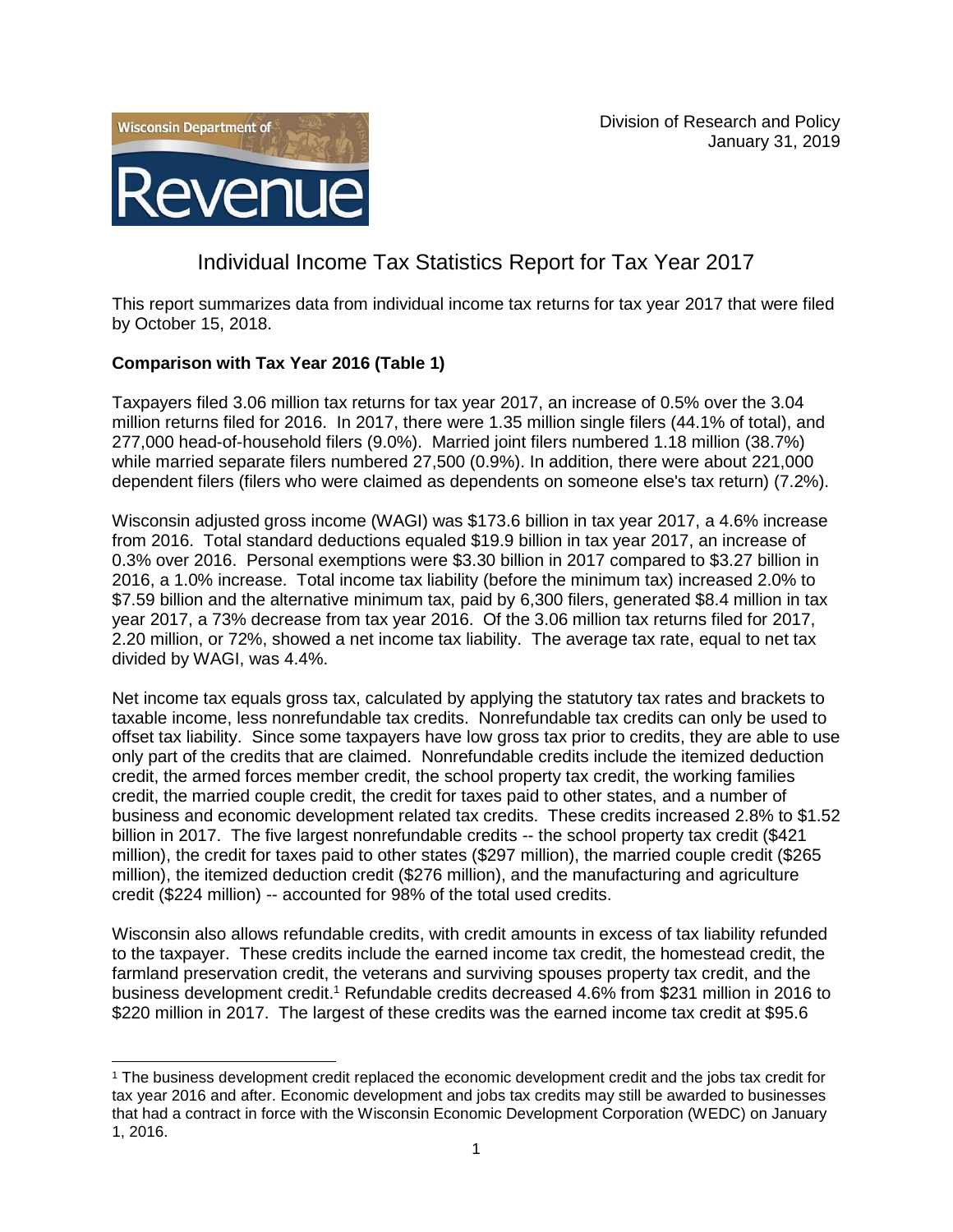million, followed by the homestead tax credit at \$78.1 million. Separate reports on certain refundable credits are available on the Department of Revenue website, www.revenue.wi.gov.

| Table 1                                                                       |  |  |
|-------------------------------------------------------------------------------|--|--|
| Individual Income Tax Returns: Selected Tax Items for Tax Years 2016 and 2017 |  |  |
| (dollar amounts in millions)                                                  |  |  |
|                                                                               |  |  |

|                                             | <b>Tax Year</b> | <b>Tax Year</b> | Percent  |
|---------------------------------------------|-----------------|-----------------|----------|
|                                             | 2016            | 2017            | Change   |
| <b>Count of Tax Returns</b>                 | 3,041,210       | 3,057,180       | 0.5%     |
| Single                                      | 1,336,140       | 1,347,530       | 0.9%     |
| Dependent filers                            | 219,600         | 221,290         | 0.8%     |
| <b>Head of Household</b>                    | 276,710         | 276,590         | 0.0%     |
| <b>Married Filing Jointly</b>               | 1,182,550       | 1,184,250       | 0.1%     |
| <b>Married Filing Separately</b>            | 26,210          | 27,520          | 5.0%     |
| Wisconsin Adjusted Gross Income (WAGI)      | 166,000         | 173,580         | 4.6%     |
| <b>Standard Deduction</b>                   |                 |                 |          |
| Number of returns                           | 2,478,760       | 2,477,050       | $-0.1%$  |
| Amount                                      | 19,884          | 19,943          | 0.3%     |
| <b>Personal Exemptions</b>                  |                 |                 |          |
| Number of returns                           | 2,255,240       | 2,288,700       | 1.5%     |
| Amount                                      | 3,265           | 3,296           | 1.0%     |
| Taxable Income                              |                 |                 |          |
| Number of returns                           | 2,301,840       | 2,334,320       | 1.4%     |
| Amount                                      | 144,287         | 151,643         | 5.1%     |
| Gross Income Tax (before credits)           |                 |                 |          |
| Number of returns                           | 2,293,640       | 2,333,050       | 1.7%     |
| Amount                                      | 8,647           | 9,108           | 5.3%     |
| Net Income Tax                              |                 |                 |          |
| Number of returns                           | 2,157,170       | 2,199,190       | 1.9%     |
| Amount                                      | 7,172           | 7,592           | 5.8%     |
| <b>Alternative Minimum Tax</b>              |                 |                 |          |
| Number of returns                           | 34,520          | 6,320           | $-81.7%$ |
| Amount                                      | 30.9            | 8.4             | $-72.7%$ |
| Total Tax Liability (Net Tax + Minimum Tax) |                 |                 |          |
| Number of returns                           | 2,157,610       | 2,200,000       | 2.0%     |
| Percent of total returns filed              | 70.9%           | 72.0%           |          |
| Amount                                      | 7,203           | 7,600           | 5.5%     |
| Aver. Tax Rate (as % of WAGI)               | 4.30%           | 4.40%           | 2.3%     |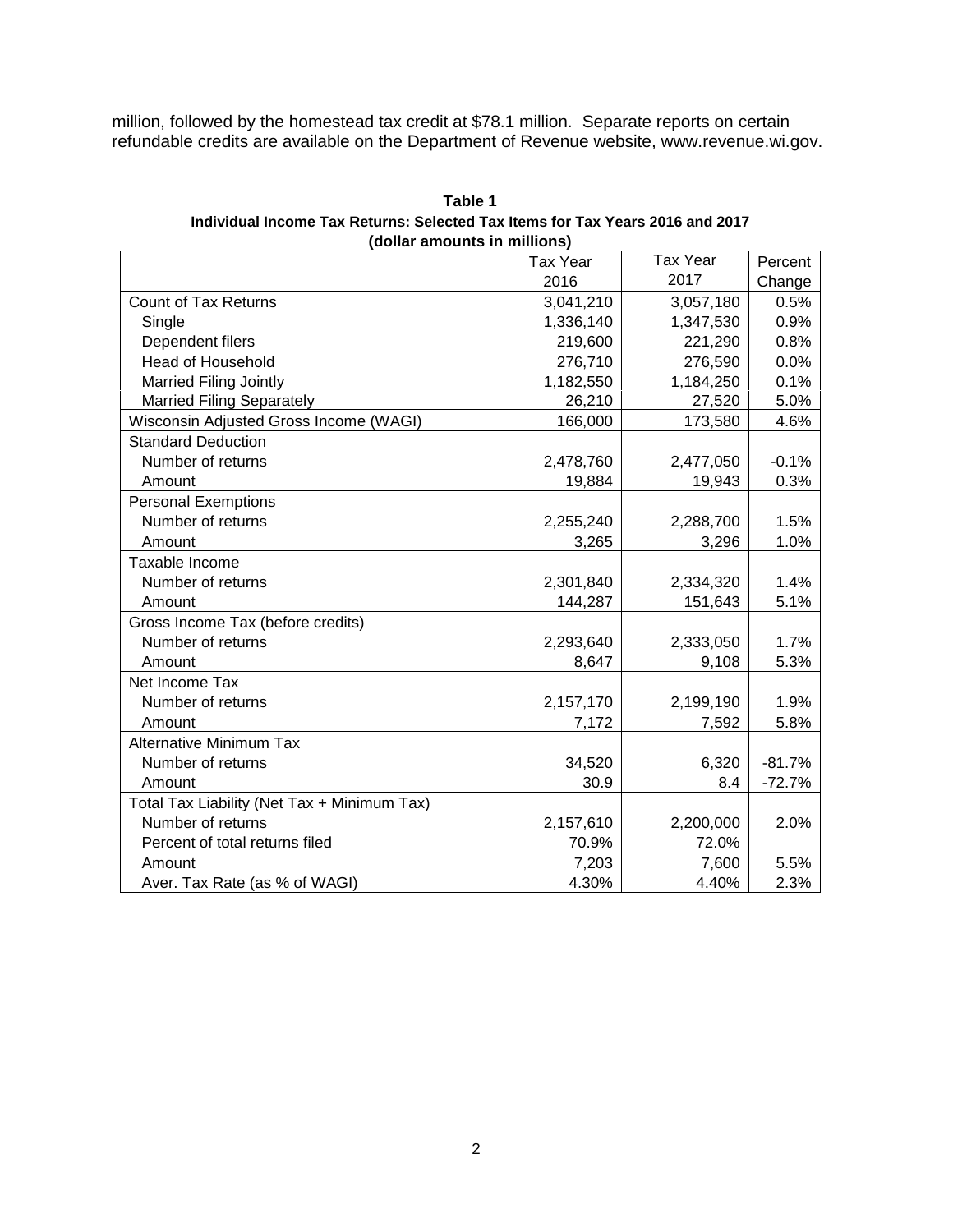| <b>Table 1 (Continued)</b>                                                    |  |  |  |  |  |
|-------------------------------------------------------------------------------|--|--|--|--|--|
| Individual Income Tax Returns: Selected Tax Items for Tax Years 2016 and 2017 |  |  |  |  |  |
| (dollar amounts in millions)                                                  |  |  |  |  |  |

|                                                | <b>Tax Year</b> | <b>Tax Year</b> | Percent  |
|------------------------------------------------|-----------------|-----------------|----------|
|                                                | 2016            | 2017            | Change   |
| <b>Total Nonrefundable Credits (Used)</b>      | 1,474.75        | 1,515.80        | 2.8%     |
| <b>Itemized Deductions Credit</b>              |                 |                 |          |
| Number of returns                              | 617,715         | 623,228         | 0.9%     |
| Amount                                         | 261.73          | 275.78          | 5.4%     |
| <b>Armed Forces Credit</b>                     |                 |                 |          |
| Number of returns                              | 3,030           | 3,000           | $-1.0%$  |
| Amount                                         | 0.85            | 0.85            | 0.0%     |
| School Property Tax/Rent Credit                |                 |                 |          |
| Number of returns                              | 1,733,550       | 1,761,490       | 1.6%     |
| Amount                                         | 411.20          | 421.39          | 2.5%     |
| <b>Working Families Credit</b>                 |                 |                 |          |
| Number of returns                              | 260             | 310             | 19.2%    |
| Amount                                         | 0.08            | 0.11            | 37.5%    |
| <b>Married Couple Credit</b>                   |                 |                 |          |
| Number of returns                              | 652,050         | 649,610         | $-0.4%$  |
| Amount                                         | 264.21          | 264.93          | 0.3%     |
| Credit for Taxes Paid to Other States          |                 |                 |          |
| Number of returns                              | 76,720          | 77,680          | 1.3%     |
| Amount                                         | 293.43          | 297.35          | 1.3%     |
| <b>Historic Rehabilitation Credits</b>         |                 |                 |          |
| Number of returns                              | 300             | 370             | 23.3%    |
| Amount                                         | 1.98            | 2.18            | 10.1%    |
| Angel Investment Credit                        |                 |                 |          |
| Number of returns                              | 480             | 510             | 6.3%     |
| Amount                                         | 4.87            | 4.80            | $-1.4%$  |
| Early Stage Seed Investment Credit             |                 |                 |          |
| Number of returns                              | 420             | 340             | $-19.0%$ |
| Amount                                         | 3.67            | 1.64            | $-55.3%$ |
| Manufacturing Investment Credit                |                 |                 |          |
| Number of returns                              | 80              | 80              | 0.0%     |
| Amount                                         | 0.33            | 0.21            | $-36.4%$ |
| <b>Economic Development Tax Credit</b>         |                 |                 |          |
| Number of returns                              | 300             | 250             | $-16.7%$ |
| Amount                                         | 2.53            | 2.10            | $-17.0%$ |
| <b>Community Rehabilitation Program Credit</b> |                 |                 |          |
| Number of returns                              | 150             | 130             | $-13.3%$ |
| Amount                                         | 0.07            | 0.06            | $-14.3%$ |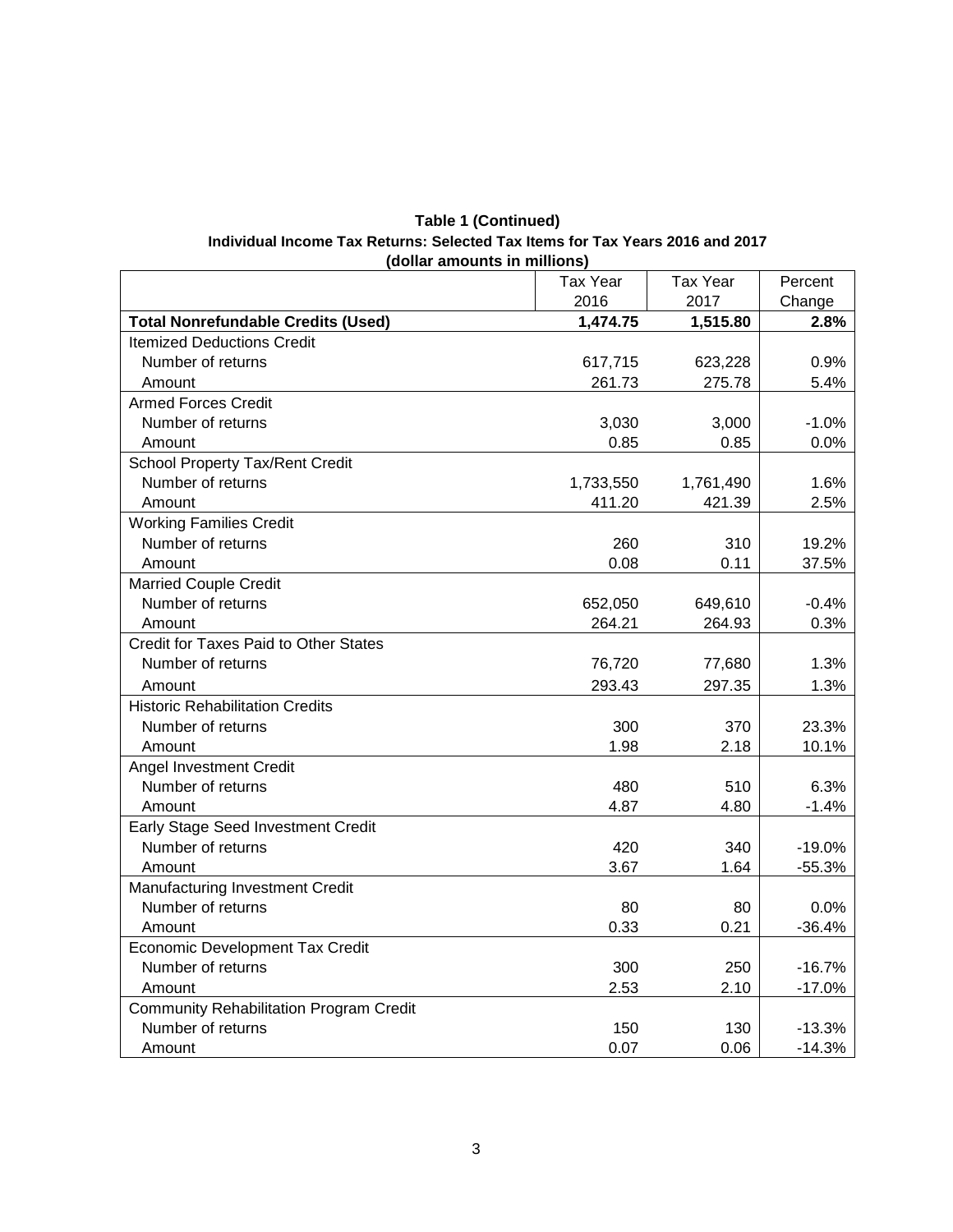| <b>Table 1 (Continued)</b>                                                    |  |  |
|-------------------------------------------------------------------------------|--|--|
| Individual Income Tax Returns: Selected Tax Items for Tax Years 2016 and 2017 |  |  |
| (dollar amounts in millions)                                                  |  |  |
|                                                                               |  |  |

|                                     | <b>Tax Year</b> | <b>Tax Year</b> | Percent  |
|-------------------------------------|-----------------|-----------------|----------|
|                                     | 2016            | 2017            | Change   |
| Manufacturing Credit <sup>2</sup>   |                 |                 |          |
| Number of returns                   | 6,430           | 6,230           | $-3.1%$  |
| Amount                              | 205.00          | 209.80          | 2.3%     |
| <b>Agriculture Credit</b>           |                 |                 |          |
| Number of returns                   | 5,310           | 4,660           | $-12.2%$ |
| Amount                              | 16.56           | 13.75           | $-17.0%$ |
| <b>Research Expense Credits</b>     |                 |                 |          |
| Number of returns                   | 2,720           | 3,070           | 12.9%    |
| Amount                              | 14.19           | 19.21           | 35.4%    |
|                                     |                 |                 |          |
| <b>Refundable Credits</b>           | 230.98          | 220.28          | $-4.6%$  |
| <b>Earned Income Credit</b>         |                 |                 |          |
| Number of returns                   | 245,880         | 237,230         | $-3.5%$  |
| Amount                              | 97.82           | 95.64           | $-2.2%$  |
| <b>Homestead Credit</b>             |                 |                 |          |
| Number of returns                   | 174,930         | 155,900         | $-10.9%$ |
| Amount                              | 89.32           | 78.05           | $-12.6%$ |
| <b>Farmland Preservation Credit</b> |                 |                 |          |
| Number of returns                   | 11,750          | 11,720          | $-0.3%$  |
| Amount                              | 16.38           | 16.54           | 1.0%     |
| <b>Veterans Property Tax Credit</b> |                 |                 |          |
| Number of returns                   | 9,310           | 10,040          | 7.8%     |
| Amount                              | 27.46           | 30.05           | 9.4%     |
| Enterprise Zone Jobs Credit         |                 |                 |          |
| Number of returns                   | 30              | 70              | 133.3%   |
| Amount                              | 1.41            | 4.09            | 190.1%   |
| <b>Jobs Tax Credit</b>              |                 |                 |          |
| Number of returns                   | 20              | 20              | 0.0%     |
| Amount                              | 0.59            | 2.83            | 379.7%   |
| <b>Business Development Credit</b>  |                 |                 |          |
| Number of returns                   | 80              | 150             | 87.5%    |
| Amount                              | 1.92            | 2.35            | 22.4%    |

l

 $^2$  The manufacturing and agriculture credit is a single credit comprised of two parts (manufacturing and agriculture) listed separately above.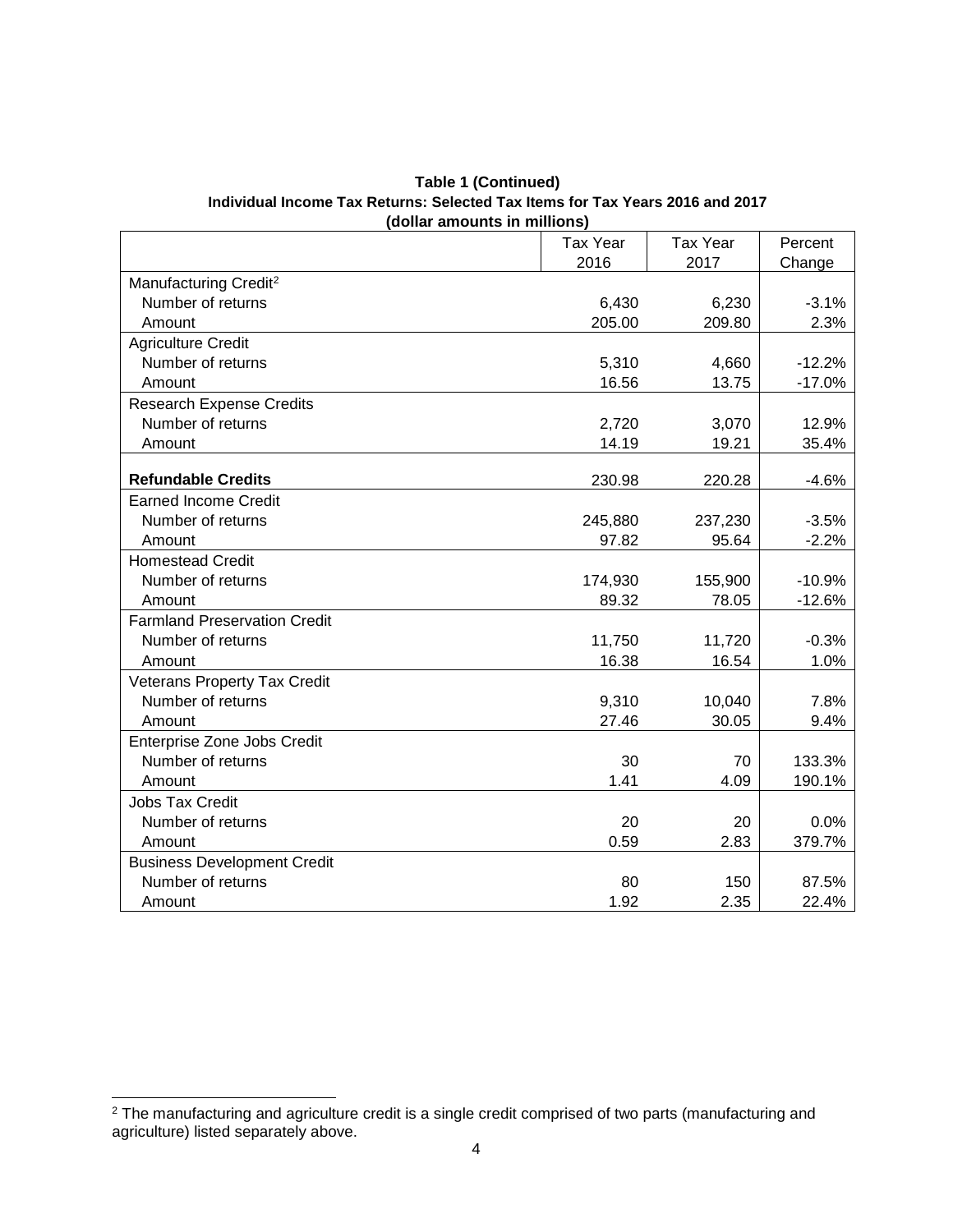#### **Table 1 (Continued) Individual Income Tax Returns: Selected Tax Items for Tax Years 2016 and 2017 (dollar amounts in millions)**

|                                      | <b>Tax Year</b> | <b>Tax Year</b> | Percent |
|--------------------------------------|-----------------|-----------------|---------|
|                                      | 2016            | 2017            | Change  |
| Other                                |                 |                 |         |
| Use Tax                              |                 |                 |         |
| Number of returns                    | 57,270          | 54,830          | $-4.3%$ |
| Amount                               | 3.29            | 3.37            | 2.4%    |
| <b>Endangered Resources Donation</b> |                 |                 |         |
| Number of returns                    | 13,430          | 12,850          | $-4.3%$ |
| Amount                               | 0.29            | 0.28            | $-2.8%$ |
| Cancer Research Donation             |                 |                 |         |
| Number of returns                    | 9,010           | 8,740           | $-3.0%$ |
| Amount                               | 0.17            | 0.18            | 8.5%    |
| Veterans Trust Fund Donation         |                 |                 |         |
| Number of returns                    | 6,830           | 6,520           | $-4.5%$ |
| Amount                               | 0.11            | 0.11            | $-0.9%$ |
| Multiple Sclerosis Donation          |                 |                 |         |
| Number of returns                    | 4,980           | 4,710           | $-5.4%$ |
| Amount                               | 0.08            | 0.07            | $-5.3%$ |
| Military Family Relief Fund          |                 |                 |         |
| Number of returns                    | 6,910           | 6,560           | $-5.1%$ |
| Amount                               | 0.12            | 0.12            | $-4.2%$ |
| Second Harvest Food Bank             |                 |                 |         |
| Number of returns                    | 7,900           | 7,630           | $-3.4%$ |
| Amount                               | 0.16            | 0.16            | 2.6%    |
| <b>Red Cross Donation</b>            |                 |                 |         |
| Number of returns                    | 6,400           | 6,590           | 3.0%    |
| Amount                               | 0.10            | 0.13            | 27.0%   |
| Special Olympics Donation            |                 |                 |         |
| Number of returns                    | 6,210           | 6,130           | $-1.3%$ |
| Amount                               | 0.10            | 0.10            | 4.2%    |

Source: Wisconsin Department of Revenue, Individual Income Tax Aggregate Statistics. Note: Details may not sum to totals due to rounding. Some credits that are available have been excluded from the table because there are too few individual claimants for a meaningful comparison.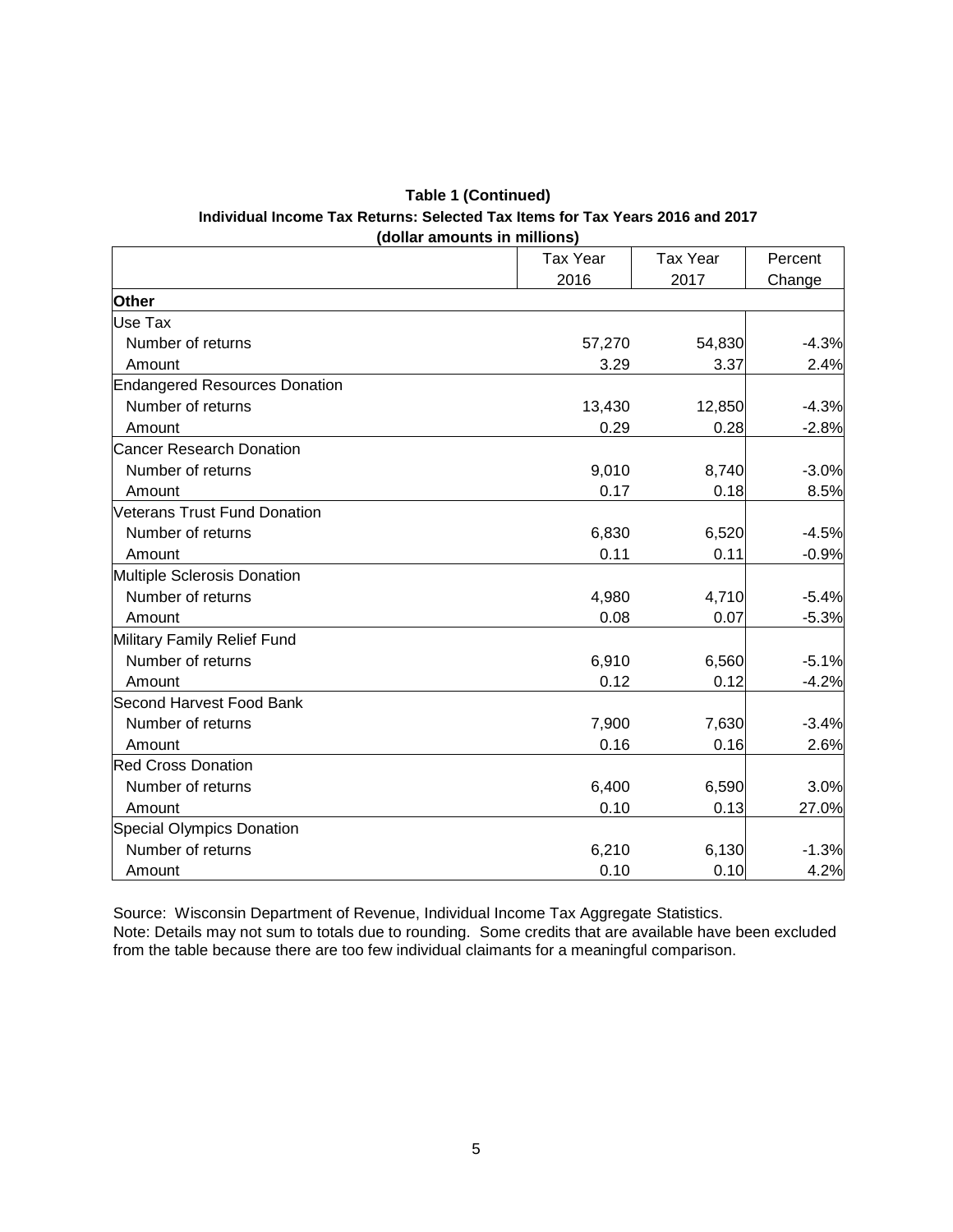# **Individual Income Tax for Tax Year 2017 Distributed by Income Class**

Tables 2A, 2B, 2C, 2D and Chart 1 show the distribution by income class – as measured by WAGI – of the number of tax filers, WAGI, net income tax, and alternative minimum tax liability for tax year 2017. The tables show the following:

- About 46.3% of tax filers had WAGI less than \$30,000, but they accounted for only 8.8% of total WAGI and 2.8% of net tax.
- At the other end of the income scale, the 0.58% of tax filers with WAGI in excess of \$500,000 received 13.9% of total WAGI and paid 17.9% of net tax. Tax filers with WAGI between \$100,000 and \$500,000 accounted for 13.3% of all filers, 37.6% of total WAGI, and 44.0% of net tax.
- The \$30,000 \$50,000 income class accounted for roughly 18.3% of filers, 12.6% of total WAGI, and 9.0% of net tax.
- Those in the  $$50,000 $100,000$  income class were 21.6% of all filers, 27.1% of total WAGI, and 26.3% of net tax.

It is important to note that the distribution of tax filers by WAGI, as shown in Table 2A and Chart 1, does not accurately reflect the distribution of households by total household income. In particular, the percentage of households in low-income categories is much lower than the percentage of tax filers in those categories, for several reasons. First, nontaxable income is not included in the determination of WAGI. For example, at lower income levels, public assistance payments and social security benefits are not taxable and thus do not show up in WAGI. At higher income levels, 30% of long term capital gains are exempt from state taxation and not included in the calculation of WAGI. Thus, WAGI actually understates the income available to the tax filer for his or her use. Second, some taxpayers are able to reduce their income using tax shelters. As a result, WAGI understates their true income. Finally, about 16% of tax filers with WAGI lower than \$30,000 are children who are claimed as dependents on their parents' income tax returns, but have earned income and thus must file their own tax returns.

Tables 2B, 2C, and 2D show average tax rates by WAGI class. Table 2B includes net regular tax, while Table 2C includes net minimum tax, and Table 2D includes total net tax. The regular tax is calculated by applying the statutory tax rates and brackets to taxable income and subtracting used credits. The Wisconsin alternative minimum tax (AMT) is equal to 6.5% of alternative minimum taxable income after allowing exemptions of \$84,500 for individuals who are married filing jointly (\$42,250 if married filing separately and \$54,300 if single).<sup>3</sup> This calculated AMT amount is then compared with the liability under the regular income tax. An AMT is owed only if the calculated amount exceeds the regular tax.

Table 2D shows average tax rates by WAGI class. These rates, calculated by dividing net tax liability by the amount of WAGI, average 4.4% for all income classes, but rise from less than 1% for incomes below \$20,000 to 5.6% for incomes over \$200,000. The increase in the effective tax rate as income increases is the result of the progressive aspects of Wisconsin's income tax structure – specifically, a sliding scale standard deduction where the standard deduction decreases as income increases and marginal tax rates that increase as taxable income rises.

l

<sup>3</sup> The Wisconsin AMT will be eliminated after tax year 2018.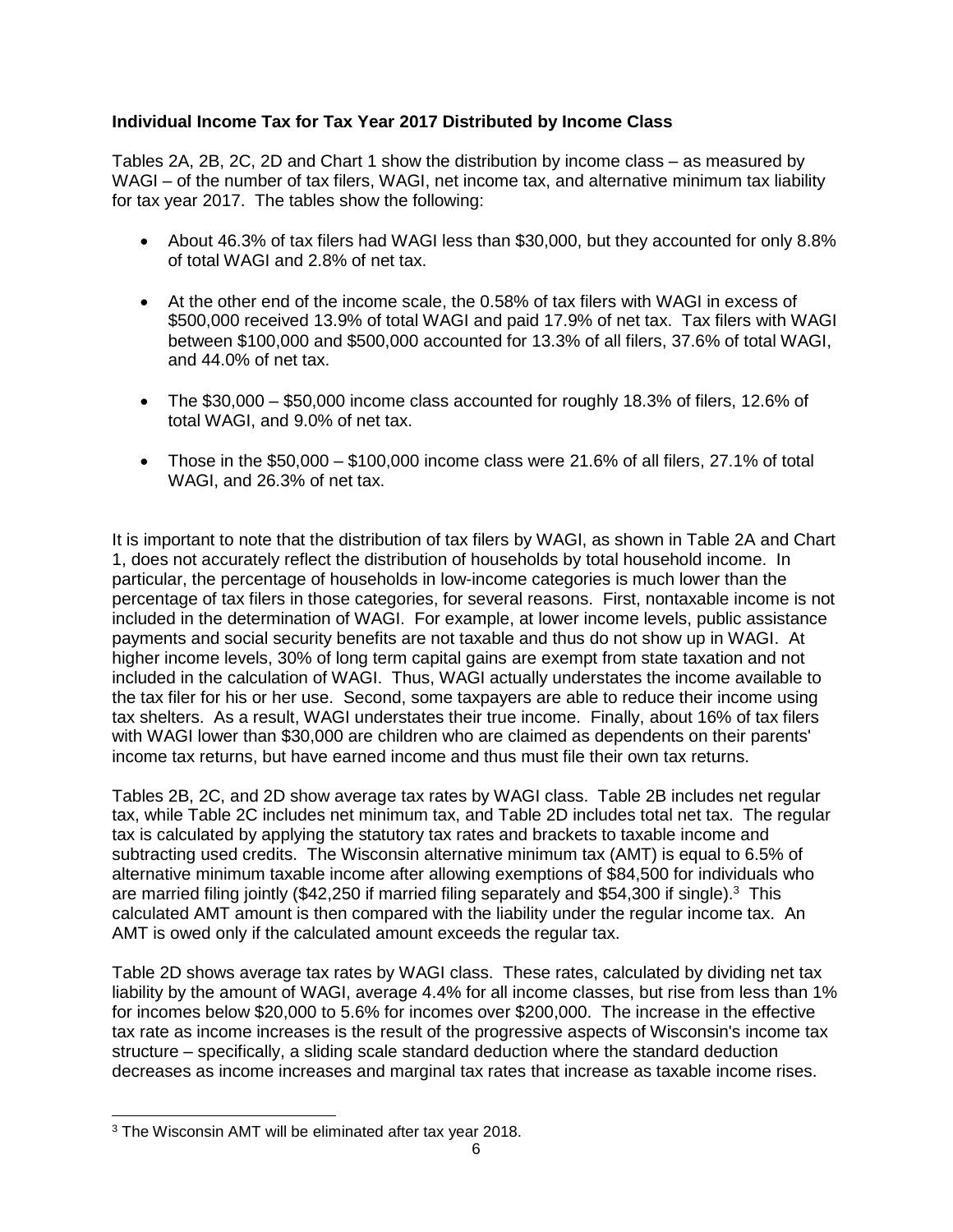|                       |                |        | DISTINGUIDII OF FAX FIICIS, WAGI, ANG FAX DY WAGI GASS, FAX TEAL ZUTT |         |              |  |
|-----------------------|----------------|--------|-----------------------------------------------------------------------|---------|--------------|--|
|                       | All Tax Filers |        | Wis. Adjusted Gross Income (WAGI)                                     |         |              |  |
| <b>WAGI Class</b>     | Count          | ℅      | Total Amount (\$)                                                     | ℅       | Average (\$) |  |
| Less than \$0         | 49,570         | 1.6%   | (1,304,481,670)                                                       | $-0.8%$ | (26, 310)    |  |
| $$0 - 5,000$          | 408,650        | 13.4   | 629,981,230                                                           | 0.4     | 1,540        |  |
| $$5,000 - <10,000$    | 231,350        | 7.6    | 1,715,701,840                                                         | 1.0     | 7,420        |  |
| $$10,000 - < 15,000$  | 193,310        | 6.3    | 2,406,408,150                                                         | 1.4     | 12,450       |  |
| $$15,000 - $20,000$   | 180,310        | 5.9    | 3,150,920,260                                                         | 1.8     | 17,480       |  |
| $$20,000 - $25,000$   | 177,290        | 5.8    | 3,988,635,660                                                         | 2.3     | 22,500       |  |
| $$25,000 - $30,000$   | 173,580        | 5.7    | 4,769,402,980                                                         | 2.7     | 27,480       |  |
| $$30,000 - $40,000$   | 311,990        | 10.2   | 10,867,375,550                                                        | 6.3     | 34,830       |  |
| $$40,000 - $50,000$   | 246,410        | 8.1    | 11,036,500,990                                                        | 6.4     | 44,790       |  |
| $$50,000 - $70,000$   | 340,680        | 11.1   | 20,188,107,290                                                        | 11.6    | 59,260       |  |
| $$70,000 - < 100,000$ | 319,780        | 10.5   | 26,767,035,810                                                        | 15.4    | 83,700       |  |
| $$100,000 - $200,000$ | 331,860        | 10.9   | 44,076,695,350                                                        | 25.4    | 132,820      |  |
| $$200,000 - $500,000$ | 74,570         | 2.4    | 21,209,298,140                                                        | 12.2    | 284,430      |  |
| \$500,000 - 1,000,000 | 12,220         | 0.4    | 8,223,242,270                                                         | 4.7     | 672,770      |  |
| \$1,000,000 and over  | 5,610          | 0.2    | 15,856,491,670                                                        | 9.1     | 2,828,990    |  |
| Total                 | 3,057,180      | 100.0% | 173,581,000,000                                                       | 100.0%  | 56,780       |  |

**Table 2A Distribution of Tax Filers, WAGI, and Tax by WAGI Class, Tax Year 2017**

|                                                                     | Table 2B |  |
|---------------------------------------------------------------------|----------|--|
| Distribution of Tax Filers and Net Tax by WAGI Class, Tax Year 2017 |          |  |

|                       | <b>Filers with Net Tax</b> |        | Net Income Tax* |        | Net Income   |            |
|-----------------------|----------------------------|--------|-----------------|--------|--------------|------------|
| <b>WAGI CLASS</b>     | Count                      | $\%$   | Amount (\$)     | ℅      | Average (\$) | Tax Rate** |
| Less than \$0         | 10                         | 0.0%   | (5,770)         | 0.0%   | (480)        | 0.0%       |
| $$0 - 5,000$          | 42,500                     | 1.9    | 3,633,770       | 0.0    | 90           | 0.6        |
| $$5.000 - 10.000$     | 29,460                     | 1.3    | 6,908,130       | 0.1    | 230          | 0.4        |
| $$10,000 - 15,000$    | 81,850                     | 3.7    | 12,736,240      | 0.2    | 160          | 0.5        |
| $$15,000 - 20,000$    | 121,320                    | 5.5    | 29,844,180      | 0.4    | 250          | 0.9        |
| $$20,000 - $25,000$   | 145,840                    | 6.6    | 58,739,240      | 0.8    | 400          | 1.5        |
| $$25,000 - $30,000$   | 155,690                    | 7.1    | 97,418,570      | 1.3    | 630          | 2.0        |
| $$30,000 - $40,000$   | 303,670                    | 13.8   | 302,770,960     | 4.0    | 1,000        | 2.8        |
| $$40,000 - $50,000$   | 243,400                    | 11.1   | 383,639,220     | 5.1    | 1,580        | 3.5        |
| $$50,000 - $70,000$   | 337,430                    | 15.3   | 802,314,540     | 10.6   | 2,380        | 4.0        |
| $$70,000 - < 100,000$ | 317,820                    | 14.5   | 1,194,658,530   | 15.7   | 3,760        | 4.5        |
| $$100,000 - $200,000$ | 329,500                    | 15.0   | 2,185,060,830   | 28.8   | 6,630        | 5.0        |
| $$200,000 - $500,000$ | 73,360                     | 3.3    | 1,158,619,380   | 15.3   | 15,790       | 5.5        |
| \$500,000 - 1,000,000 | 11,970                     | 0.5    | 499,397,200     | 6.6    | 41,730       | 6.1        |
| \$1,000,000 and over  | 5,380                      | 0.2    | 856,016,450     | 11.3   | 159,020      | 5.4        |
| Total                 | 2,199,190                  | 100.0% | 7,591,751,470   | 100.0% | 3,450        | 4.4%       |

Source: WI Department of Revenue, Individual Income Tax Aggregate Statistics.

\*After nonrefundable credits and before refundable credits. Excludes alternative minimum tax and tax filers without net tax liability.

\*\*Tax as % of WAGI.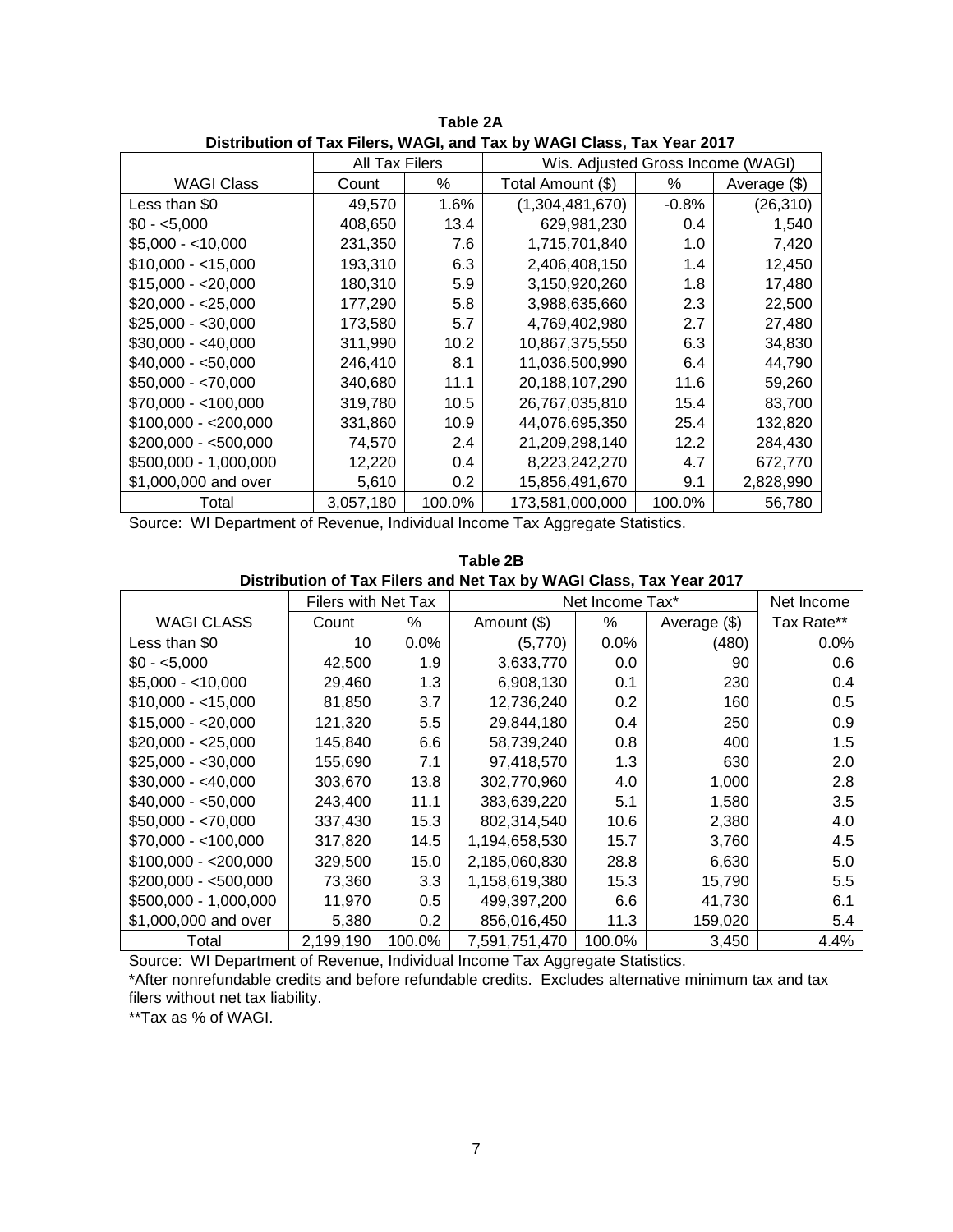|                       | Filers with Minimum Tax |                  |             | Minimum Tax      |              |
|-----------------------|-------------------------|------------------|-------------|------------------|--------------|
| WAGI Class            | Count                   | %                | Amount (\$) | %                | Average (\$) |
| Less than \$0         | 210                     | 3.3%             | 247,710     | 2.9%             | 1,190        |
| $$0 - 5.000$          | 2,520                   | 39.9             | 1,211,370   | 14.4             | 480          |
| $$5,000 - 10,000$     | 470                     | 7.4              | 309,050     | 3.7              | 660          |
| $$10,000 - < 15,000$  | 280                     | 4.4              | 312,260     | 3.7              | 1,100        |
| $$15,000 - 20,000$    | 160                     | $2.5\,$          | 191,790     | 2.3              | 1,180        |
| $$20,000 - $25,000$   | 120                     | 1.9              | 189,530     | $2.2\phantom{0}$ | 1,570        |
| $$25,000 - $30,000$   | 100                     | 1.6              | 110,320     | 1.3              | 1,160        |
| $$30,000 - $40,000$   | 150                     | 2.4              | 166,970     | 2.0              | 1,110        |
| $$40,000 - $50,000$   | 120                     | 1.9              | 190,260     | 2.3              | 1,650        |
| $$50,000 - <70,000$   | 170                     | 2.7              | 261,900     | 3.1              | 1,550        |
| $$70,000 - <100,000$  | 200                     | 3.2              | 440,680     | 5.2              | 2,260        |
| $$100,000 - $200,000$ | 500                     | 7.9              | 1,114,400   | 13.2             | 2,240        |
| $$200,000 - $500,000$ | 1,120                   | 17.7             | 2,132,140   | 25.3             | 1,910        |
| \$500,000 - 1,000,000 | 190                     | 3.0 <sub>2</sub> | 868,690     | 10.3             | 4,670        |
| \$1,000,000 and over  | 40                      | 0.6              | 687,430     | 8.2              | 19,100       |
| Total                 | 6,320                   | 100.0%           | 8,434,480   | 100.0%           | 1,330        |

**Table 2C Distribution of Tax Filers and Minimum Tax Liability by WAGI Class, Tax Year 2017**

#### **Table 2D**

**Distribution of Tax Filers and Total Net Tax Liability by WAGI Class, Tax Year 2017**

|                       | Tax filers with Net + |        |                                             |        |              |             |
|-----------------------|-----------------------|--------|---------------------------------------------|--------|--------------|-------------|
|                       | Minimum Tax           |        | Total Net Tax Liability (Net + Minimum Tax) |        |              | Average Tax |
| <b>WAGI Class</b>     | Count                 | %      | Amount (\$)                                 | %      | Average (\$) | Rate (%)**  |
| Less than \$0         | 210                   | 0.0%   | 241,940                                     | 0.0%   | 1,180        | 0.0%        |
| $$0 - 5,000$          | 43,150                | 2.0    | 4,845,140                                   | 0.1    | 110          | 0.8         |
| $$5,000 - <10,000$    | 29,480                | 1.3    | 7,217,170                                   | 0.1    | 240          | 0.4         |
| $$10,000 - < 15,000$  | 81,870                | 3.7    | 13,048,500                                  | 0.2    | 160          | 0.5         |
| $$15,000 - $20,000$   | 121,330               | 5.5    | 30,035,970                                  | 0.4    | 250          | 1.0         |
| $$20,000 - $25,000$   | 145,840               | 6.6    | 58,928,760                                  | 0.8    | 400          | 1.5         |
| $$25,000 - $30,000$   | 155,690               | 7.1    | 97,528,890                                  | 1.3    | 630          | 2.0         |
| $$30,000 - $40,000$   | 303,660               | 13.8   | 302,937,930                                 | 4.0    | 1,000        | 2.8         |
| $$40,000 - $50,000$   | 243,400               | 11.1   | 383,829,480                                 | 5.1    | 1,580        | 3.5         |
| $$50,000 - $70,000$   | 337,430               | 15.3   | 802,576,430                                 | 10.6   | 2,380        | 4.0         |
| $$70,000 - <100,000$  | 317,810               | 14.4   | 1,195,099,220                               | 15.7   | 3,760        | 4.5         |
| $$100,000 - $200,000$ | 329,480               | 15.0   | 2,186,175,240                               | 28.8   | 6,640        | 5.0         |
| $$200,000 - $500,000$ | 73,330                | 3.3    | 1,160,751,520                               | 15.3   | 15,830       | 5.5         |
| \$500,000 - 1,000,000 | 11,960                | 0.5    | 500,265,890                                 | 6.6    | 41,840       | 6.1         |
| \$1,000,000 and over  | 5,380                 | 0.2    | 856,703,880                                 | 11.3   | 159,360      | 5.4         |
| Total                 | 2,200,000             | 100.0% | 7,600,185,950                               | 100.0% | 3,450        | 4.38%       |

Source: WI Department of Revenue, Individual Income Tax Aggregate Statistics.

\*\*Tax as % of WAGI.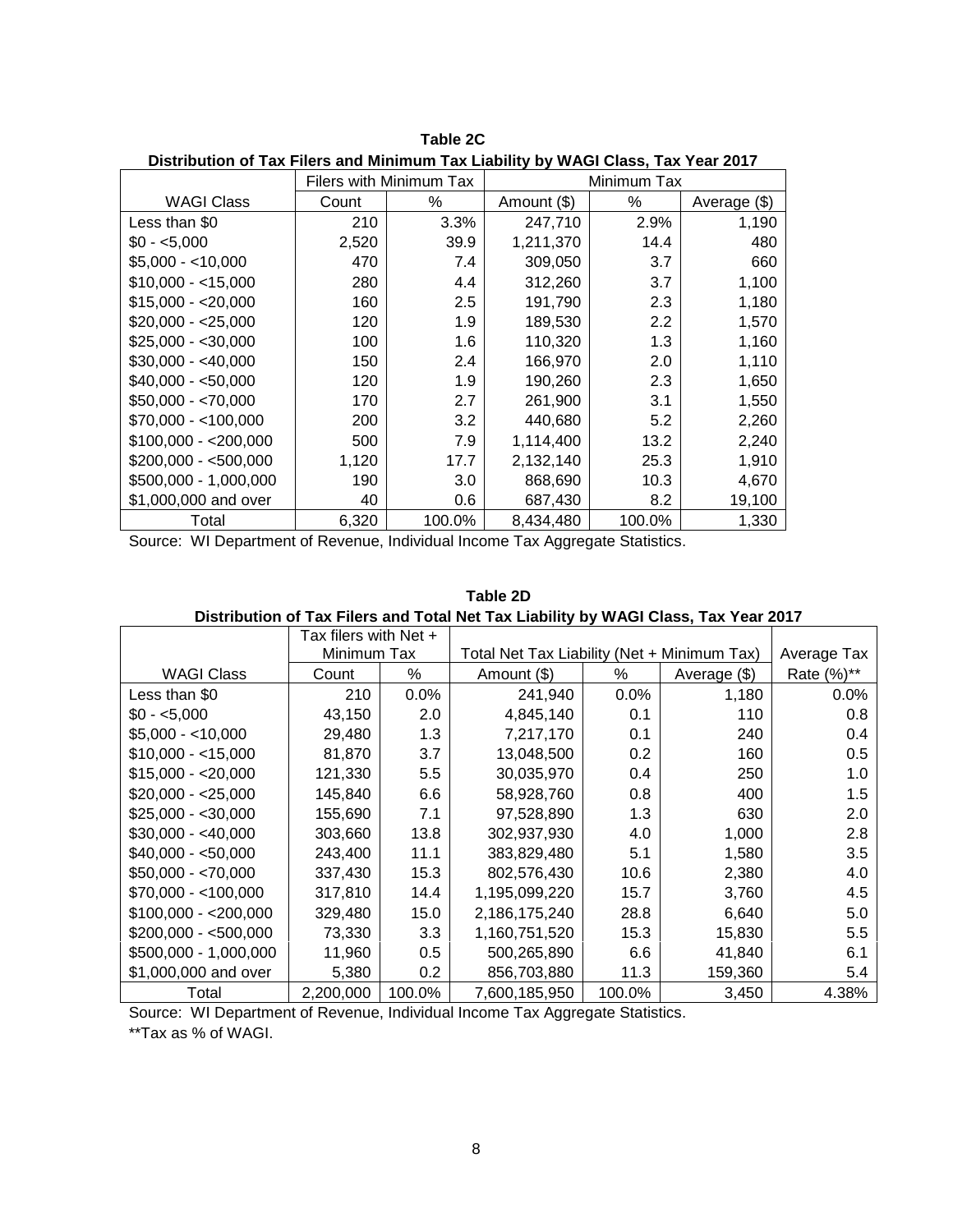

# **Distribution by Filing Status**

Table 3 and Chart 2 show that married couples, whether filing separately or jointly, accounted for 40% of all filers in tax year 2017. They were responsible for 67% of total WAGI and 71% of total net tax liability. In contrast, single tax filers, though accounting for about the same share of filers as married couples, 44%, were responsible for 26% of WAGI and 24% of liability. Dependent filers, those who file a return because they have income but are claimed as dependents on someone else's tax return, accounted for 7% of filers but had an insignificant share of WAGI and tax liability. Heads of household were 9% of filers and had 6% of total WAGI and 5% of tax.

| Distribution of Tax I light, WAOI and Ngt Tax Liability by I ling Otatus, Tax Teal Z0TT |            |         |               |                                                  |         |                                    |         |                |  |  |  |
|-----------------------------------------------------------------------------------------|------------|---------|---------------|--------------------------------------------------|---------|------------------------------------|---------|----------------|--|--|--|
| <b>Filing Status</b>                                                                    | Tax filers |         |               | <b>Wisconsin Adjusted Gross</b><br>Income (WAGI) |         | <b>Total Net Tax</b><br>Liability* |         | Average<br>Tax |  |  |  |
|                                                                                         |            |         | Total         |                                                  | Average | Total                              |         | Rate**         |  |  |  |
|                                                                                         | Count      | %       | $($$ million) | %                                                | (\$)    | $$$ million)                       | %       | (%)            |  |  |  |
| Single                                                                                  | 1,347,530  | 44.1%   | 45,303.2      | 26.1%                                            | 33,620  | 1,802.4                            | 23.7%   | 4.0%           |  |  |  |
| <b>Dependent Filers</b>                                                                 | 221,290    | 7.2%    | 1.617.2       | 0.9%                                             | 7,310   | 15.6                               | 0.2%    | 1.0%           |  |  |  |
| Head of Household                                                                       | 276,590    | 9.0%    | 10,260.2      | 5.9%                                             | 37.100  | 372.6                              | 4.9%    | 3.6%           |  |  |  |
| <b>Married Filing Jointly</b>                                                           | 1,184,250  | 38.7%   | 115,170.0     | 66.3%                                            | 97,250  | 5,349.2                            | 70.4%   | 4.6%           |  |  |  |
| <b>Married Filing Separately</b>                                                        | 27,520     | $0.9\%$ | 1,230.9       | $0.7\%$                                          | 44,730  | 60.3                               | $0.8\%$ | 4.9%           |  |  |  |
| Total                                                                                   | 3,057,180  | 100.0%  | 173,581.0     | 100.0%                                           | 56,780  | 7,600.2                            | 100.0%  | 4.4%           |  |  |  |

**Table 3 Distribution of Tax Filers, WAGI and Net Tax Liability by Filing Status, Tax Year 2017**

\* Total net tax liability includes alternative minimum tax and nonrefundable credits, but not refundable credits.

\*\*Net tax as percentage of WAGI.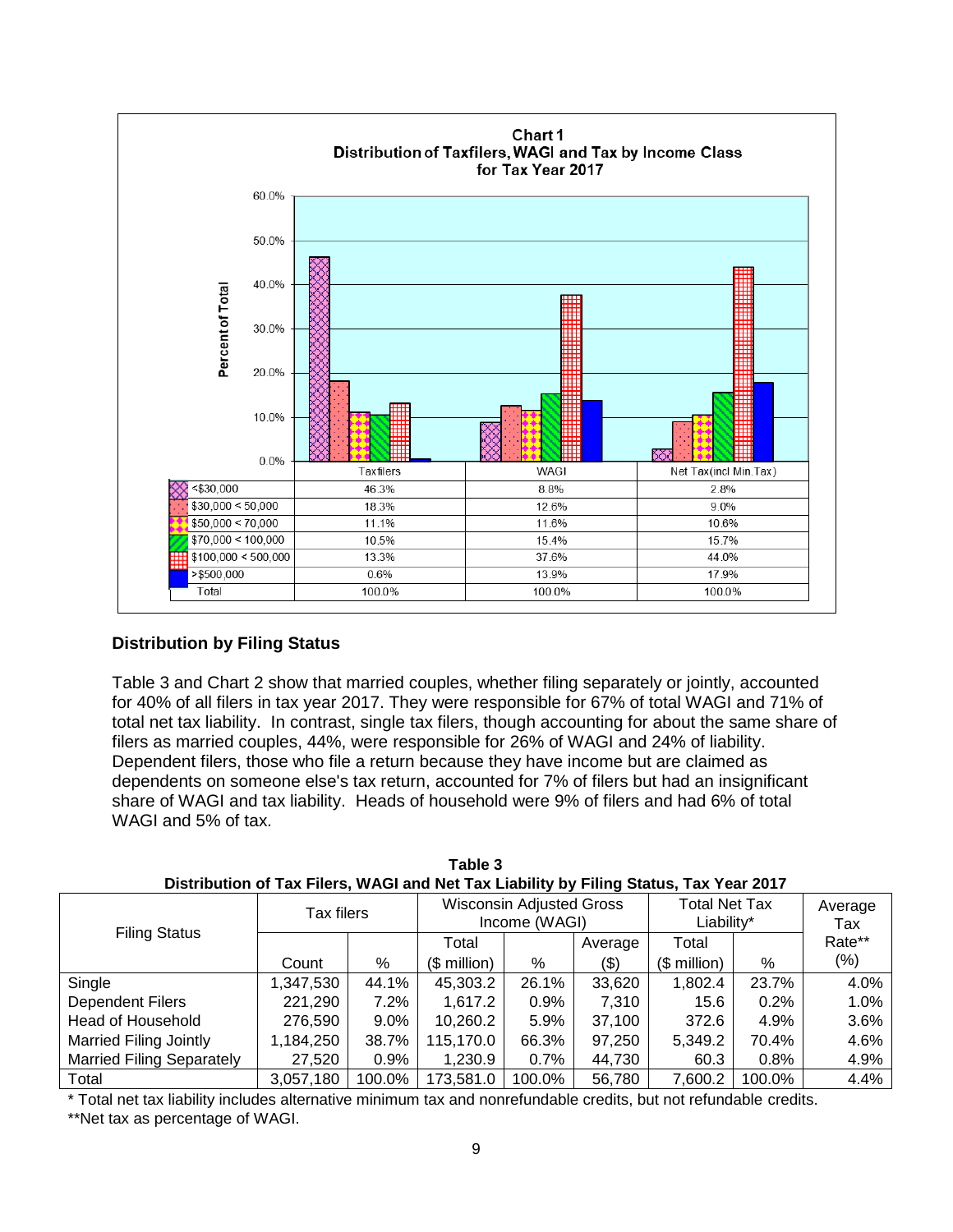

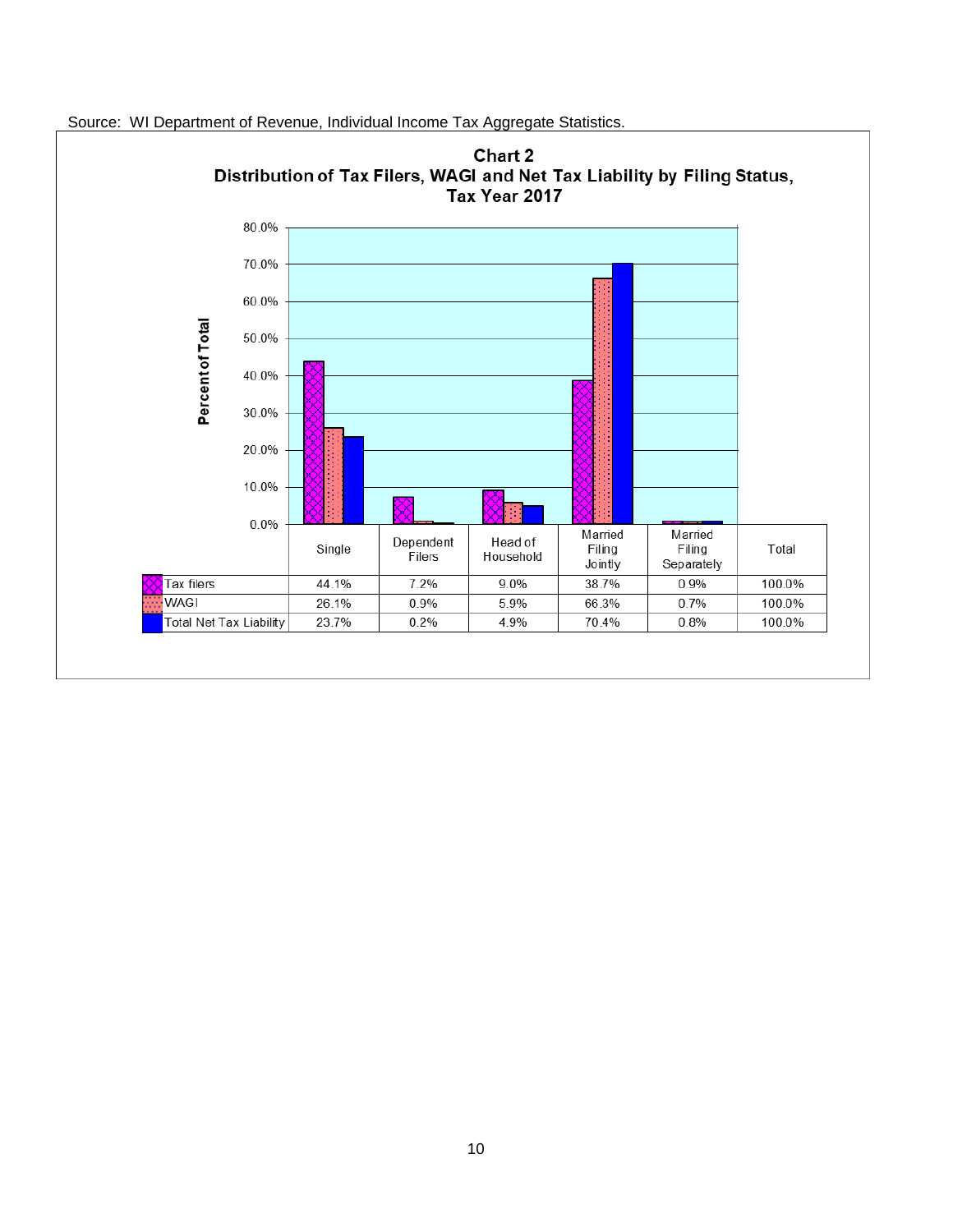# **Credits**

An income tax credit is a subtraction from gross tax liability. There are two kinds of credits: nonrefundable credits and refundable credits. Nonrefundable credits can only be used to reduce tax liability; in some cases unused amounts of credits can be carried forward for up to 15 years to offset tax liability. The four largest nonrefundable credits are the itemized deduction credit, the school property tax credit, the credit for taxes paid to other states, and the married couple credit.

# *Itemized Deductions Credit*

Unlike the federal income tax, the Wisconsin income tax does not allow itemized deductions. Instead, certain expenses are eligible for an itemized deduction credit. The credit equals 5% of the amount of eligible expenses in excess of the sliding scale standard deduction. Expenses qualifying for the credit include mortgage interest on a primary residence located in Wisconsin, charitable contributions, medical expenses in excess of 10% (7.5% for elderly filers) of the taxpayer's federal adjusted gross income, and certain casualty losses directly related to a federally declared disaster.

The distribution of the itemized deductions credit by income class is shown in Table 4. Out of a total of 3.06 million tax filers, about 647,000 (21.2%) claim the credit, but 623,000 have enough liability to use the credit. The percentage of filers within an income class using the credit tends to rise with income. While only 3% of filers with incomes below \$30,000 used the itemized deductions credit, more than 90% of filers with incomes of \$100,000 or more used the credit. The total amount of the used itemized deductions credit was \$262 million. About 96% of the credits used were accounted for by filers with WAGI exceeding \$50,000.

The itemized deductions credit primarily benefits higher-income filers for two reasons. First, the expenses that qualify for the credit, mortgage interest and charitable contributions, tend to be larger for persons with higher incomes. Second, expenses are eligible for the credit only to the extent that they exceed the standard deduction. The design of the sliding scale standard deduction ensures that the standard deduction is reduced as income increases. Thus, lower income filers have larger standard deductions that typically exceed their qualified itemized deductions, so they seldom claim the itemized deductions credit. By contrast, higher income filers are allowed only a small or no standard deduction. These filers tend to have a large amount of eligible expenses against which the 5% itemized deductions credit is applied.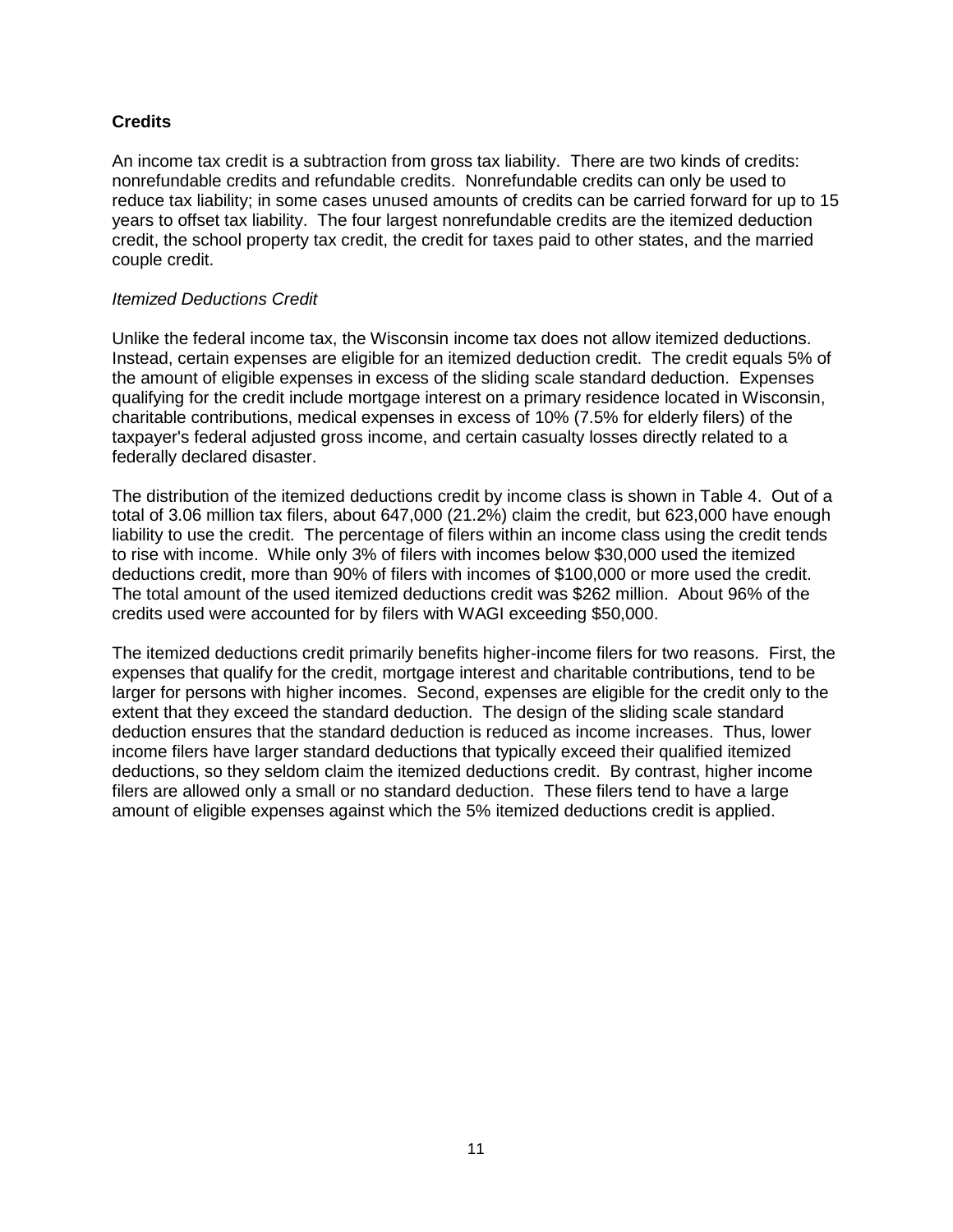|                       | <b>Tax Filers</b> |         |                      |          |                                      | <b>Itemized Deductions Credit</b> |                              |                |                               |
|-----------------------|-------------------|---------|----------------------|----------|--------------------------------------|-----------------------------------|------------------------------|----------------|-------------------------------|
|                       |                   |         | <b>Total Claimed</b> |          | <b>Used Credit</b>                   |                                   | <b>Amount of Used Credit</b> |                | Used                          |
| <b>WAGI Class</b>     | Count             | Count   | Amount (\$)          | Count    | % of<br>filers in<br>income<br>class | $(\$)$                            | $\%$                         | Average<br>(3) | amount /<br>claimed<br>amount |
| Less than \$0         | 49,570            | 4,170   | 5,603,670            | $\Omega$ | 0.0%                                 | 0                                 | 0.0%                         |                | $0.0\%$                       |
| $$0 - 5,000$          | 408,650           | 26,810  | 98,849,920           | 10,390   | 2.5                                  | 95,970                            | 0.0                          | 10             | 0.1                           |
| $$5,000 - <10,000$    | 231,350           | 7,750   | 2,007,680            | 5,910    | 2.6                                  | 156,930                           | 0.1                          | 30             | 7.8                           |
| $$10,000 - < 15,000$  | 193,310           | 5,650   | 1,919,180            | 4,860    | 2.5                                  | 243,340                           | 0.1                          | 50             | 12.7                          |
| $$15,000 - 20,000$    | 180,310           | 5,950   | 2,599,160            | 5,450    | 3.0                                  | 657,380                           | 0.2                          | 120            | 25.3                          |
| $$20,000 - $25,000$   | 177,290           | 5,610   | 2,647,500            | 5,480    | 3.1                                  | 999,310                           | 0.4                          | 180            | 37.7                          |
| $$25,000 - $30,000$   | 173,580           | 5,690   | 2,526,290            | 5,690    | 3.3                                  | 1,369,470                         | 0.5                          | 240            | 54.2                          |
| $$30,000 - $40,000$   | 311,990           | 12,730  | 5,281,620            | 12,730   | 4.1                                  | 3,726,830                         | 1.4                          | 290            | 70.6                          |
| $$40,000 - $50,000$   | 246,410           | 16,810  | 6,487,810            | 16,810   | 6.8                                  | 4,895,430                         | 1.8                          | 290            | 75.5                          |
| $$50,000 - $70,000$   | 340,680           | 51,330  | 13,686,840           | 51,330   | 15.1                                 | 12,918,090                        | 4.7                          | 250            | 94.4                          |
| $$70,000 - <100,000$  | 319,780           | 120,590 | 30,710,780           | 120,590  | 37.7                                 | 30,376,140                        | 11.0                         | 250            | 98.9                          |
| $$100,000 - $200,000$ | 331,860           | 294,990 | 120,196,390          | 294,990  | 88.9                                 | 119,914,620                       | 43.5                         | 410            | 99.8                          |
| $$200,000 - $500,000$ | 74,570            | 72,030  | 54,379,030           | 72,030   | 96.6                                 | 54,261,970                        | 19.7                         | 750            | 99.8                          |
| \$500,000 - 1,000,000 | 12,220            | 11,720  | 16,380,590           | 11,720   | 95.9                                 | 16,313,550                        | 5.9                          | 1,390          | 99.6                          |
| \$1,000,000 and over  | 5,610             | 5,250   | 29,852,350           | 5,250    | 93.6                                 | 29,852,350                        | 10.8                         | 5,690          | 100.0                         |
| Total                 | 3,057,180         | 647,090 | 393,128,830          | 623,230  | 20.4%                                | 275,781,390                       | 100.0%                       | 440            | 70.2%                         |

**Table 4 Distribution of Itemized Deductions Credit by WAGI Class, Tax Year 2017**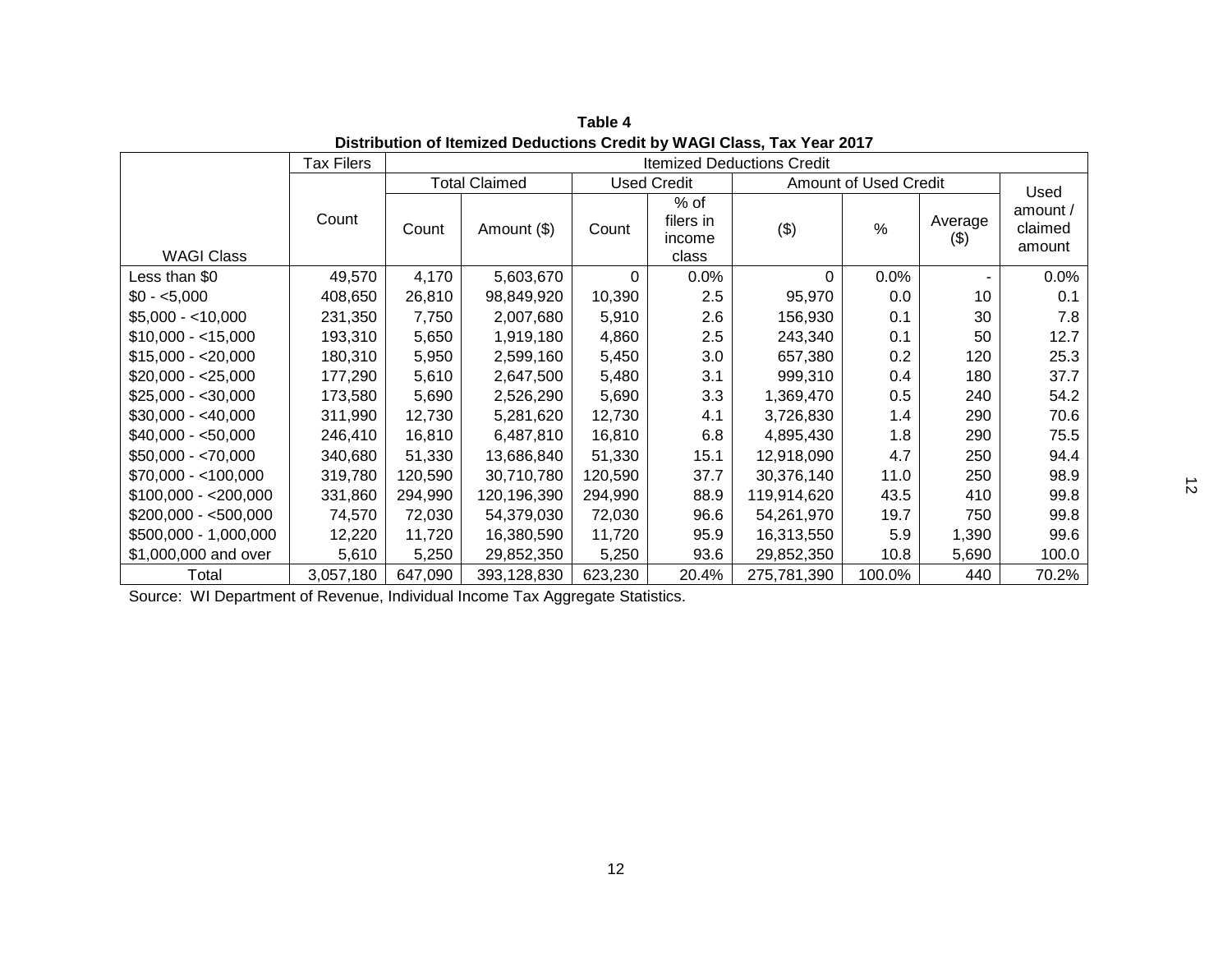#### *School Property Tax Credit*

The school property tax credit for tax year 2017 is equal to 12% of the first \$2,500 of property taxes (or rent equivalent) paid on a principal residence, with a maximum credit of \$300. The rent equivalent of property tax is equal to 20% of rent if heat is included in the rent and 25% if the tenant paid for heat separately from his or her rent.

The school property tax credit has the highest participation rate of all the nonrefundable credits. As Table 5 shows, out of 3.06 million tax filers, 2.03 million (or 66%) claimed a total of \$489 million in credits: \$363 million in property tax credits and \$126 million in rent credits. (The total number of claimants is less than the sum of property tax credit claimants and rent credit claimants because some filers claim both credits if they were renters for part of the year and homeowners for the remainder of the year.) The credit is nonrefundable, so some filers who claim it may not be able to fully use it if they have more credit than tax liability. As such, 1.76 million filers were able to use the credit, and the total amount of used credit was \$421 million, or 86% of the amount claimed.

Low-income filers were less likely to fully use their credit. Credits used are less than 1% of credits claimed for filers with WAGI less than \$10,000, but close to 100% for filers with WAGI of \$25,000 or more. Of the \$411 million in total used school property tax/rent credit, 40% went to those with incomes of \$30,000 - \$70,000.

The \$2,500 cap on property taxes or rent equivalent that are eligible for the credit limits the value of the credit to upper-income filers who tend to live in homes with higher property values and thus pay higher property taxes. As seen in Table 5, filers with WAGI of \$100,000 or more had average credits that approach the \$300 maximum.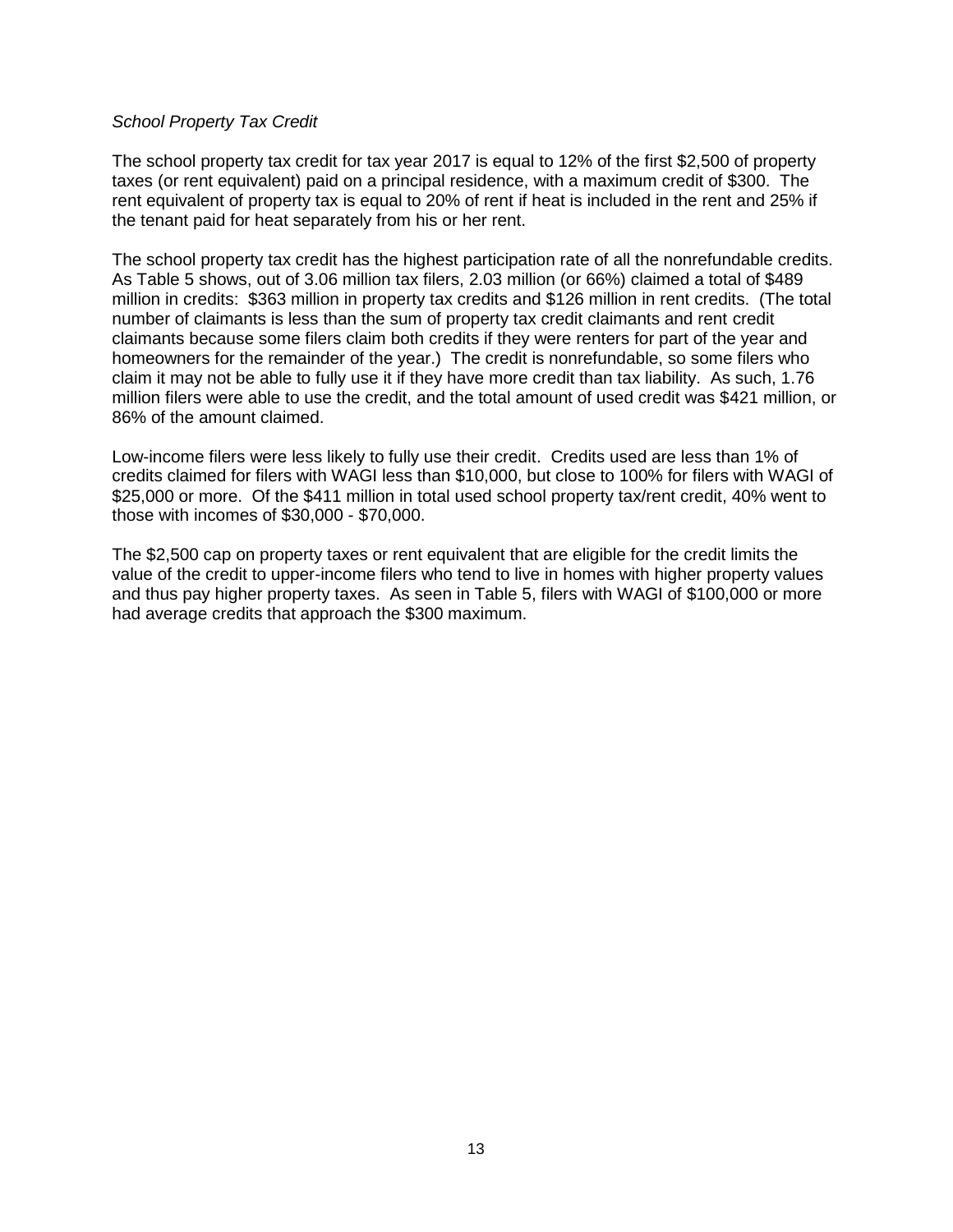|                       | Tax Filers |          |                                    |         |         | <b>School Property Tax/Rent Credit</b> |         |           |                             |  |
|-----------------------|------------|----------|------------------------------------|---------|---------|----------------------------------------|---------|-----------|-----------------------------|--|
|                       |            |          | <b>Property Tax Credit Claimed</b> |         |         | <b>Rent Credit Claimed</b>             |         |           | <b>Total Credit Claimed</b> |  |
|                       |            |          |                                    | Average |         |                                        | Average |           |                             |  |
| <b>WAGI Class</b>     | Count      | Count    | Amount (\$)                        | (3)     | Count   | Amount (\$)                            | (3)     | Count     | Amount (\$)                 |  |
| Less than \$0         | 49,570     | 13,650   | 3,109,350                          | 230     | 2,950   | 508,690                                | 170     | 16,400    | 3,618,040                   |  |
| $$0 - 5,000$          | 408,650    | 62,160   | 14,504,940                         | 230     | 46,310  | 6,733,780                              | 150     | 106,490   | 21,238,710                  |  |
| $$5,000 - <10,000$    | 231,350    | 39,330   | 9,199,530                          | 230     | 41,740  | 5,752,970                              | 140     | 79,740    | 14,952,500                  |  |
| $$10,000 - < 15,000$  | 193,310    | 40,870   | 9,623,270                          | 240     | 52,180  | 7,557,940                              | 140     | 91,600    | 17,181,220                  |  |
| $$15,000 - $20,000$   | 180,310    | 45,540   | 10,861,360                         | 240     | 58,750  | 9,224,990                              | 160     | 102,590   | 20,086,350                  |  |
| $$20,000 - $25,000$   | 177,290    | 49,270   | 11,770,420                         | 240     | 63,340  | 10,445,450                             | 160     | 110,560   | 22,215,870                  |  |
| $$25,000 - $30,000$   | 173,580    | 54,690   | 13,204,480                         | 240     | 66,890  | 11,627,150                             | 170     | 119,050   | 24,831,630                  |  |
| $$30,000 - $40,000$   | 311,990    | 117,900  | 28,699,330                         | 240     | 117,650 | 21,681,630                             | 180     | 230,070   | 50,380,950                  |  |
| $$40,000 - $50,000$   | 246,410    | 118,190  | 29,415,340                         | 250     | 81,600  | 16,193,370                             | 200     | 194,630   | 45,608,710                  |  |
| $$50,000 - $70,000$   | 340,680    | 210,840  | 54,694,580                         | 260     | 86,590  | 18,737,020                             | 220     | 289,700   | 73,431,590                  |  |
| $$70,000 - <100,000$  | 319,780    | 250,580  | 68,364,110                         | 270     | 48,190  | 11,238,040                             | 230     | 291,910   | 79,602,160                  |  |
| $$100,000 - $200,000$ | 331,860    | 294,680  | 84,734,600                         | 290     | 23,490  | 5,668,450                              | 240     | 313,040   | 90,403,050                  |  |
| $$200,000 - $500,000$ | 74,570     | 67,260   | 19,812,240                         | 290     | 2,800   | 705,650                                | 250     | 69,450    | 20,517,890                  |  |
| \$500,000 - 1,000,000 | 12,220     | 10,840   | 3,215,100                          | 300     | 250     | 66,890                                 | 270     | 11,060    | 3,281,980                   |  |
| \$1,000,000 and over  | 5,610      | 4,760    | 1,414,370                          | 300     | 70      | 17,220                                 | 260     | 4,820     | 1,431,600                   |  |
| Total                 | 3,057,180  | ,380,550 | 362,623,030                        | 260     | 692,790 | 126,159,230                            | 180     | 2,031,090 | 488,782,250                 |  |

**Table 5 Distribution of School Property Tax/Rent Credit by WAGI Class, Tax Year 2017**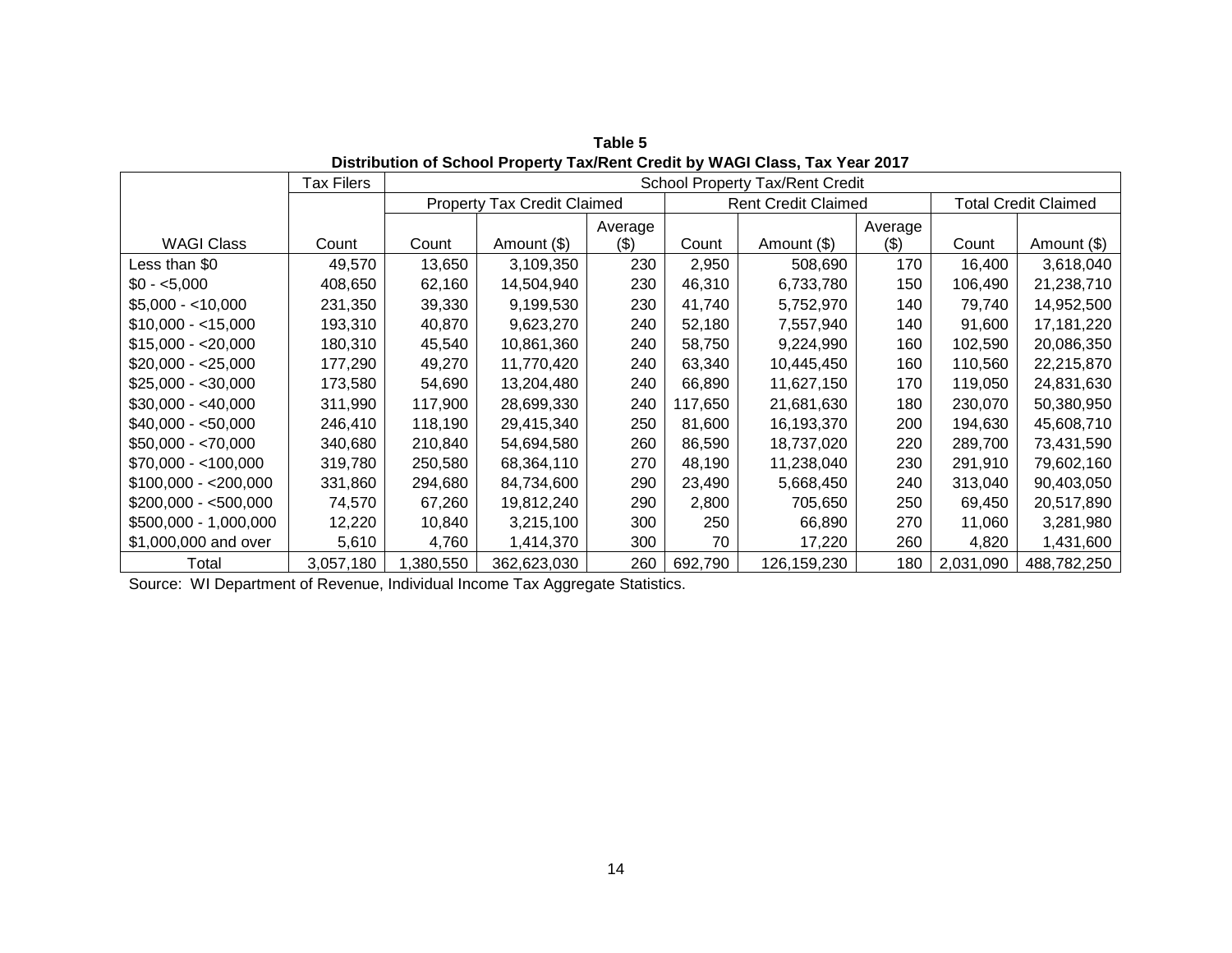| Distribution of School Property Taxment Credit by WAGI Class, Tax Teal Z0T7 |                          |             |             |                       |         |            |  |  |  |  |
|-----------------------------------------------------------------------------|--------------------------|-------------|-------------|-----------------------|---------|------------|--|--|--|--|
|                                                                             | <b>Total Credit Used</b> |             |             | Amount of Used Credit |         | % Used     |  |  |  |  |
|                                                                             |                          | % of filers |             | $%$ of                |         | Amounts to |  |  |  |  |
|                                                                             |                          | in income   |             | Total                 | Average | claimed    |  |  |  |  |
| <b>WAGI Class</b>                                                           | Count                    | class       | Amount (\$) | Used                  | (3)     | amounts    |  |  |  |  |
| Less than \$0                                                               | $\Omega$                 | 0.0%        | 0           | $0.0\%$               |         | $0.0\%$    |  |  |  |  |
| $$0 - 5,000$                                                                | 3,120                    | 0.8         | 43,910      | 0.0%                  | 10      | 0.2        |  |  |  |  |
| $$5,000 - <10,000$                                                          | 4,690                    | 2.0         | 154,440     | 0.0%                  | 30      | 1.0        |  |  |  |  |
| $$10,000 - 15,000$                                                          | 46,820                   | 24.2        | 3,221,920   | 0.8%                  | 70      | 18.8       |  |  |  |  |
| $$15,000 - 20,000$                                                          | 80,940                   | 44.9        | 12,304,090  | 2.9%                  | 150     | 61.3       |  |  |  |  |
| $$20,000 - $25,000$                                                         | 104,240                  | 58.8        | 17,478,420  | 4.1%                  | 170     | 78.7       |  |  |  |  |
| $$25,000 - $30,000$                                                         | 118,440                  | 68.2        | 23,994,490  | 5.7%                  | 200     | 96.6       |  |  |  |  |
| $$30,000 - $40,000$                                                         | 229,400                  | 73.5        | 50,146,280  | 11.9%                 | 220     | 99.5       |  |  |  |  |
| $$40,000 - $50,000$                                                         | 194,260                  | 78.8        | 45,493,220  | 10.8%                 | 230     | 99.7       |  |  |  |  |
| $$50,000 - $70,000$                                                         | 289,440                  | 85.0        | 73,354,200  | 17.4%                 | 250     | 99.9       |  |  |  |  |
| $$70,000 - <100,000$                                                        | 291,820                  | 91.3        | 79,573,520  | 18.9%                 | 270     | 100.0      |  |  |  |  |
| $$100,000 - $200,000$                                                       | 313,010                  | 94.3        | 90,392,620  | 21.5%                 | 290     | 100.0      |  |  |  |  |
| $$200,000 - $500,000$                                                       | 69,440                   | 93.1        | 20,516,770  | 4.9%                  | 300     | 100.0      |  |  |  |  |
| \$500,000 - 1,000,000                                                       | 11,060                   | 90.5        | 3,281,680   | 0.8%                  | 300     | 100.0      |  |  |  |  |
| \$1,000,000 and over                                                        | 4,820                    | 85.9        | 1,431,600   | 0.3%                  | 300     | 100.0      |  |  |  |  |
| Total                                                                       | 1,761,490                | 57.6%       | 421,387,160 | 100.0%                | 240     | 86.2%      |  |  |  |  |

**Table 5 (continued) Distribution of School Property Tax/Rent Credit by WAGI Class, Tax Year 2017**

# *Married Couple Credit*

A married couple credit is available to married couples filing jointly where both spouses are employed. The purpose of the credit is to offset the marriage tax penalty that may occur due to the structure of the state's income tax. In Wisconsin, a married couple may pay taxes that are higher than their combined liability would be if they had each filed as a single taxpayer.

For tax year 2017, the credit equaled 3% of the first \$16,000 of the earned income of the lowerearning spouse, with a maximum credit of \$480. Earned income includes wages, salaries, tips or other employee compensation, and net earnings from self-employment, reduced by any net loss from self-employment and by deductions for Keogh or individual retirement accounts. Married couples must file jointly in order to claim the married couple credit.

About 55% of all married joint filers used the credit in 2017, as Table 6 shows. About 650,000 married couples were able to use a total of \$265 million in credits to lower their tax liability. Most of the benefits of the married couple credit go to the middle income class, with 85% of the used credits going to those with incomes between \$50,000 and \$200,000.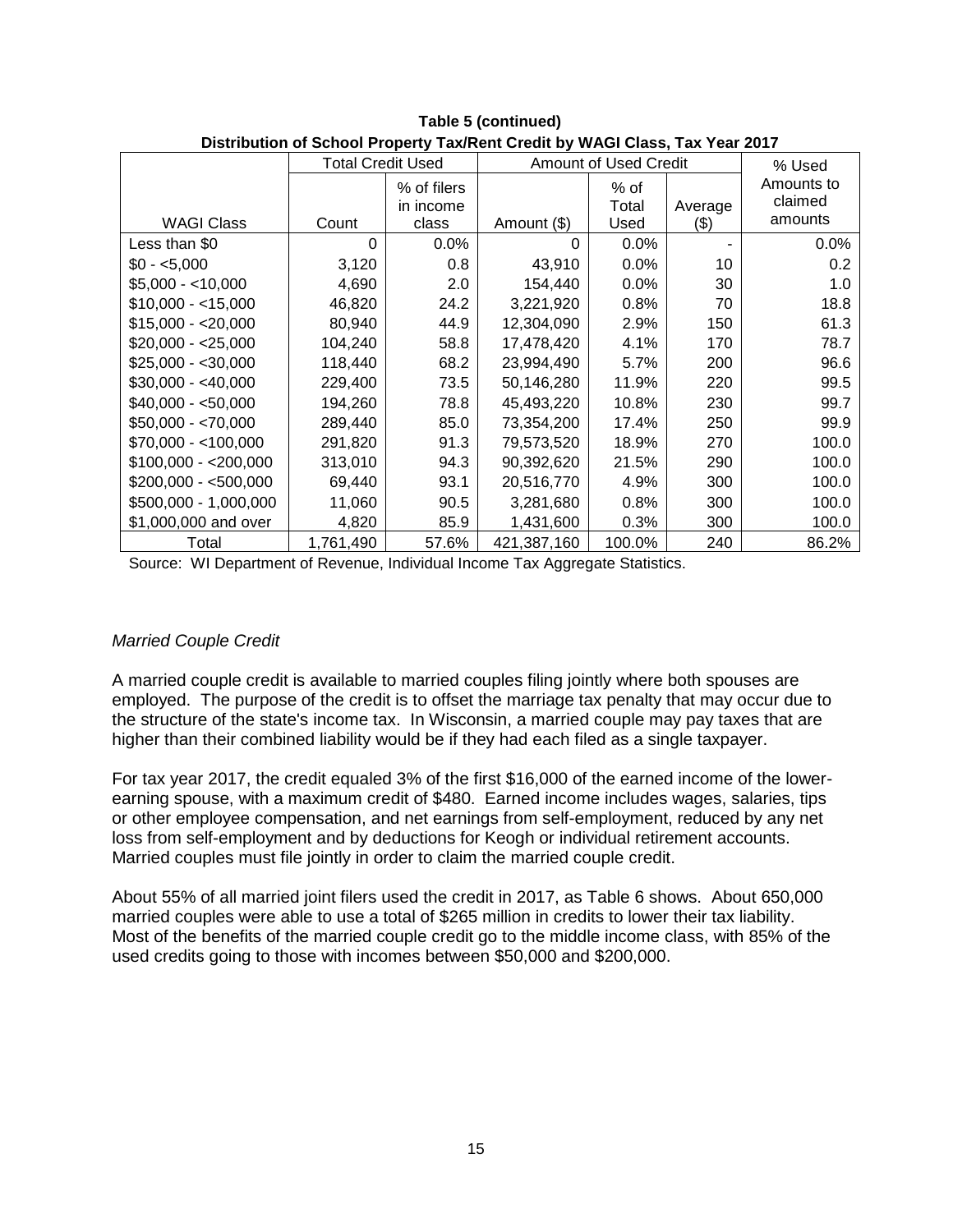|                       | Married      |         | <b>Married Couple Credit</b> |                 |                                   |                    |                       |                    |                               |
|-----------------------|--------------|---------|------------------------------|-----------------|-----------------------------------|--------------------|-----------------------|--------------------|-------------------------------|
|                       | Joint Filers |         | <b>Total Claimed</b>         |                 |                                   | <b>Used Credit</b> |                       |                    | Used                          |
| <b>WAGI Class</b>     | Count        | Count   | Amount (\$)                  | Count           | % of filers<br>in income<br>class | Amount (\$)        | % of<br>Total<br>Used | Average<br>$($ \$) | amount /<br>claimed<br>amount |
| Less than \$0         | 13,530       | 970     | 250,740                      | 10 <sup>1</sup> | 0.1%                              | 2,570              | 0.0%                  | 260                | 1.0%                          |
| $$0 - 5,000$          | 67,340       | 2,110   | 215,450                      | 280             | 0.4%                              | 14,600             | 0.0%                  | 50                 | 6.8%                          |
| $$5,000 - 10,000$     | 32,200       | 2,860   | 266,400                      | 420             | 1.3%                              | 31,030             | 0.0%                  | 70                 | 11.6%                         |
| $$10,000 - < 15,000$  | 31,300       | 4,350   | 509,490                      | 520             | 1.7%                              | 55,460             | 0.0%                  | 110                | 10.9%                         |
| $$15,000 - $20,000$   | 29,940       | 5,640   | 830,550                      | 650             | 2.2%                              | 89,410             | 0.0%                  | 140                | 10.8%                         |
| $$20,000 - $25,000$   | 34,150       | 7,210   | 1,234,010                    | 2,070           | 6.0%                              | 216,540            | 0.1%                  | 100                | 17.5%                         |
| $$25,000 - $30,000$   | 39,120       | 9,350   | 1,870,160                    | 7,150           | 18.3%                             | 872,280            | 0.3%                  | 120                | 46.6%                         |
| $$30,000 - $40,000$   | 80,870       | 25,830  | 6,410,940                    | 25,740          | 31.8%                             | 5,962,020          | 2.3%                  | 230                | 93.0%                         |
| $$40,000 - $50,000$   | 80,940       | 35,090  | 10,810,750                   | 35,060          | 43.3%                             | 10,793,510         | 4.1%                  | 310                | 99.8%                         |
| $$50,000 - $70,000$   | 167,040      | 100,520 | 38,126,920                   | 100,500         | 60.2%                             | 38,115,720         | 14.4%                 | 380                | 100.0%                        |
| $$70,000 - <100,000$  | 235,350      | 180,780 | 77,689,480                   | 180,760         | 76.8%                             | 77,682,580         | 29.3%                 | 430                | 100.0%                        |
| $$100,000 - $200,000$ | 291,490      | 242,020 | 108,243,130                  | 242,020         | 83.0%                             | 108,241,630        | 40.9%                 | 450                | 100.0%                        |
| $$200,000 - $500,000$ | 65,720       | 46,600  | 19,822,430                   | 46,600          | 70.9%                             | 19,821,950         | 7.5%                  | 430                | 100.0%                        |
| \$500,000 - 1,000,000 | 10,610       | 5,760   | 2,264,800                    | 5,760           | 54.3%                             | 2,264,800          | 0.9%                  | 390                | 100.0%                        |
| \$1,000,000 and over  | 4,670        | 2,060   | 761,500                      | 2,060           | 44.2%                             | 761,500            | 0.3%                  | 370                | 100.0%                        |
| Total                 | 1,184,250    | 671,150 | 269,306,740                  | 649,610         | 54.9%                             | 264,925,590        | 100.0%                | 410                | 98.4%                         |

**Table 6 Distribution of Married Couple Credit by WAGI Class, Tax Year 2017**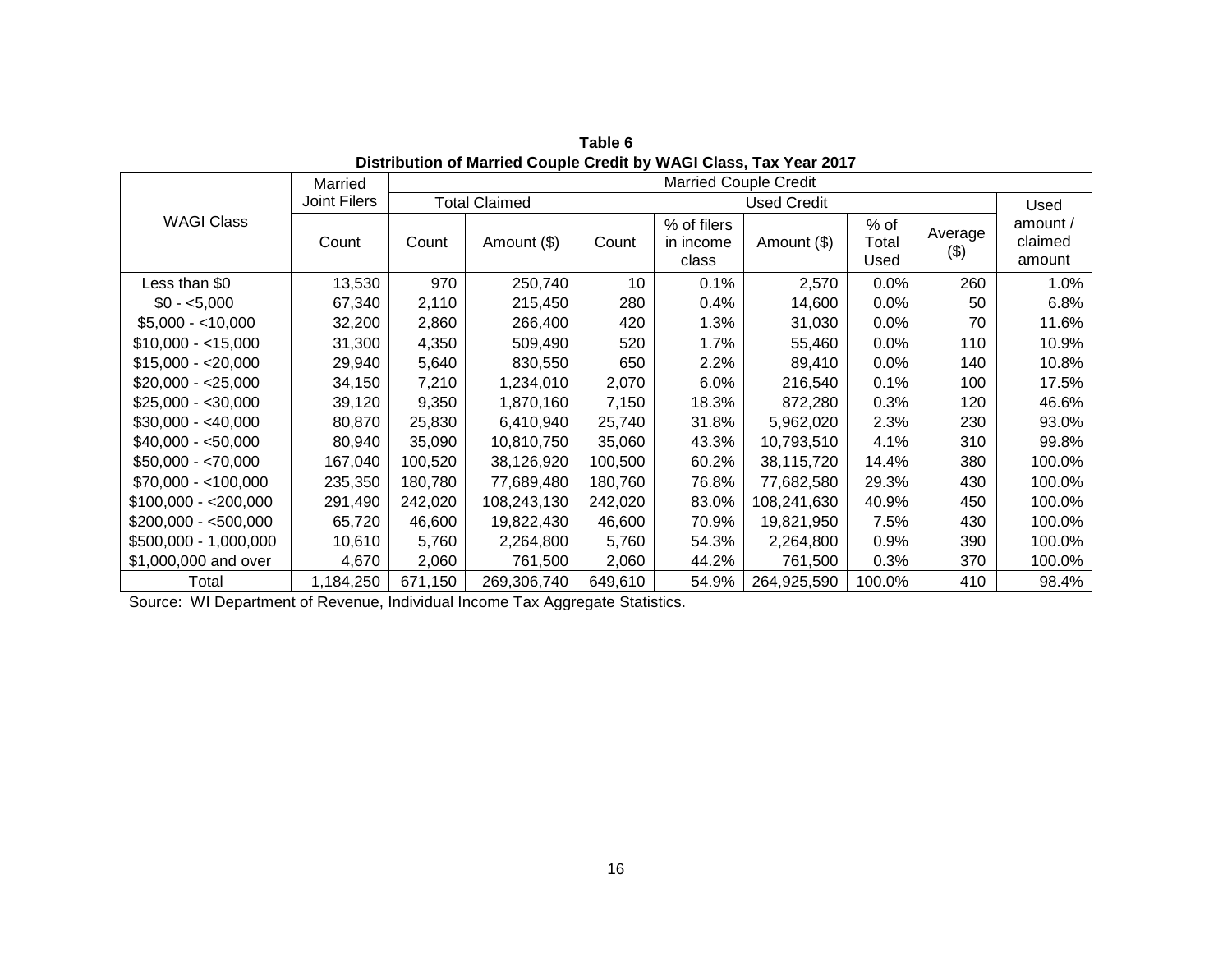#### *Credit for Taxes Paid to Other States*

The credit for taxes paid to other states ensures that individuals who live in Wisconsin do not have to pay state income tax on income that has also been taxed by another state. In general, residents of a state are required to report all of their taxable income to their state of residency and calculate gross tax using all income, regardless of where it was earned. States also tax nonresident individuals on income earned in the state. The result is that some income may be taxable to more than one state. As such, every state offers a credit for residents to offset taxes paid to other states.

Similar to the credit, Wisconsin also has income tax reciprocity agreements with Illinois, Indiana, Kentucky, and Michigan for personal service income. Under these agreements, individuals who live in Wisconsin and work in the other states are not taxed by the other states on personal service income and consequently may not claim a credit for tax paid to the other state for that income. Wisconsin has also agreed to forgo taxing personal service income earned in Wisconsin by residents of the other states. These agreements allow individuals to file a tax return only for their resident state.

Individuals with income above \$200,000 claim about 58% of the total credit. Meanwhile, individuals with income below \$50,000 claim about 4% of the total credit. This generally reflects that high income filers have a larger share of income derived from out-of-state sources.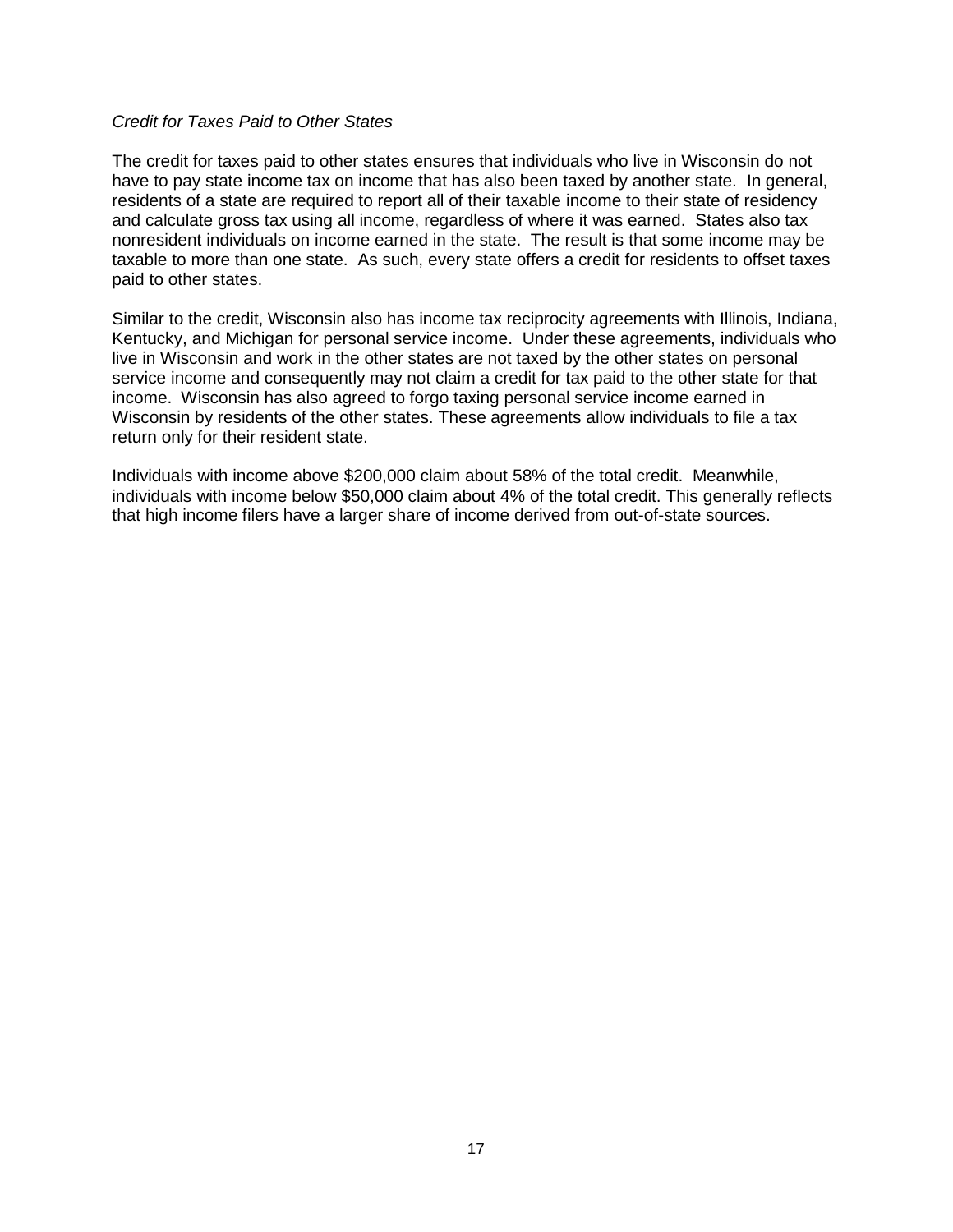|                       | Return    |        |                      |        | Credit for Taxes Paid to Other States |                    |        |        |          |
|-----------------------|-----------|--------|----------------------|--------|---------------------------------------|--------------------|--------|--------|----------|
|                       |           |        | <b>Total Claimed</b> |        |                                       | <b>Used Credit</b> |        |        | Used     |
| <b>WAGI CLASS</b>     |           |        |                      |        | as % of filers                        |                    |        |        | amount / |
|                       |           |        |                      |        | in income                             |                    |        | Aver.  | claimed  |
|                       | Count     | Count  | Amount (\$)          | Count  | class                                 | Amount (\$)        | ℅      | \$     | amount   |
| Less than \$0         | 49,570    |        |                      |        |                                       |                    |        |        |          |
| $$0 - 5,000$          | 408,650   | 230    | 47,710               | 210    | 0.1%                                  | 43,160             | 0.0%   | 200    | 90.5%    |
| $$5,000 - < 10,000$   | 231,350   | 310    | 34,010               | 310    | 0.1%                                  | 33,000             | 0.0%   | 110    | 97.0%    |
| $$10,000 - < 15,000$  | 193,310   | 1,700  | 152,170              | 1,690  | 0.9%                                  | 151,640            | 0.1%   | 90     | 99.6%    |
| $$15,000 - $20,000$   | 180,310   | 2,090  | 401,610              | 2,080  | 1.2%                                  | 398,590            | 0.1%   | 190    | 99.2%    |
| $$20,000 - $25,000$   | 177,290   | 2,320  | 774,980              | 2,310  | 1.3%                                  | 769,410            | 0.3%   | 330    | 99.3%    |
| $$25,000 - $30,000$   | 173,580   | 2,670  | 1,331,660            | 2,670  | 1.5%                                  | 1,328,640          | 0.4%   | 500    | 99.8%    |
| $$30,000 - $40,000$   | 311,990   | 5,910  | 4,319,880            | 5,910  | 1.9%                                  | 4,315,640          | 1.5%   | 730    | 99.9%    |
| $$40,000 - $50,000$   | 246,410   | 5,720  | 6,077,380            | 5,710  | 2.3%                                  | 6,070,320          | 2.0%   | 1,060  | 99.9%    |
| $$50,000 - $70,000$   | 340,680   | 10,580 | 15,377,790           | 10,580 | 3.1%                                  | 15,366,420         | 5.2%   | 1,450  | 99.9%    |
| $$70,000 - <100,000$  | 319,780   | 13,660 | 27,288,690           | 13,650 | 4.3%                                  | 27,274,690         | 9.2%   | 2,000  | 99.9%    |
| $$100,000 - $200,000$ | 331,860   | 20,710 | 67,808,320           | 20,710 | 6.2%                                  | 67,784,080         | 22.8%  | 3,270  | 100.0%   |
| $$200,000 - $500,000$ | 74,570    | 7,860  | 41,403,760           | 7,850  | 10.5%                                 | 41,322,790         | 13.9%  | 5,270  | 99.8%    |
| \$500,000 - 1,000,000 | 12,220    | 2,230  | 23,042,330           | 2,230  | 18.2%                                 | 22,999,710         | 7.7%   | 10,330 | 99.8%    |
| \$1,000,000 and over  | 5,610     | 1,780  | 109,652,870          | 1,770  | 31.5%                                 | 109,493,110        | 36.8%  | 61,930 | 99.9%    |
| Total                 | 3,057,180 | 77,760 | 297,717,280          | 77,680 | 2.5%                                  | 297,354,390        | 100.0% | 3,830  | 99.9%    |

**Table 7 Distribution of Credit for Taxes Paid to Other States by WAGI Class, Tax Year 2017**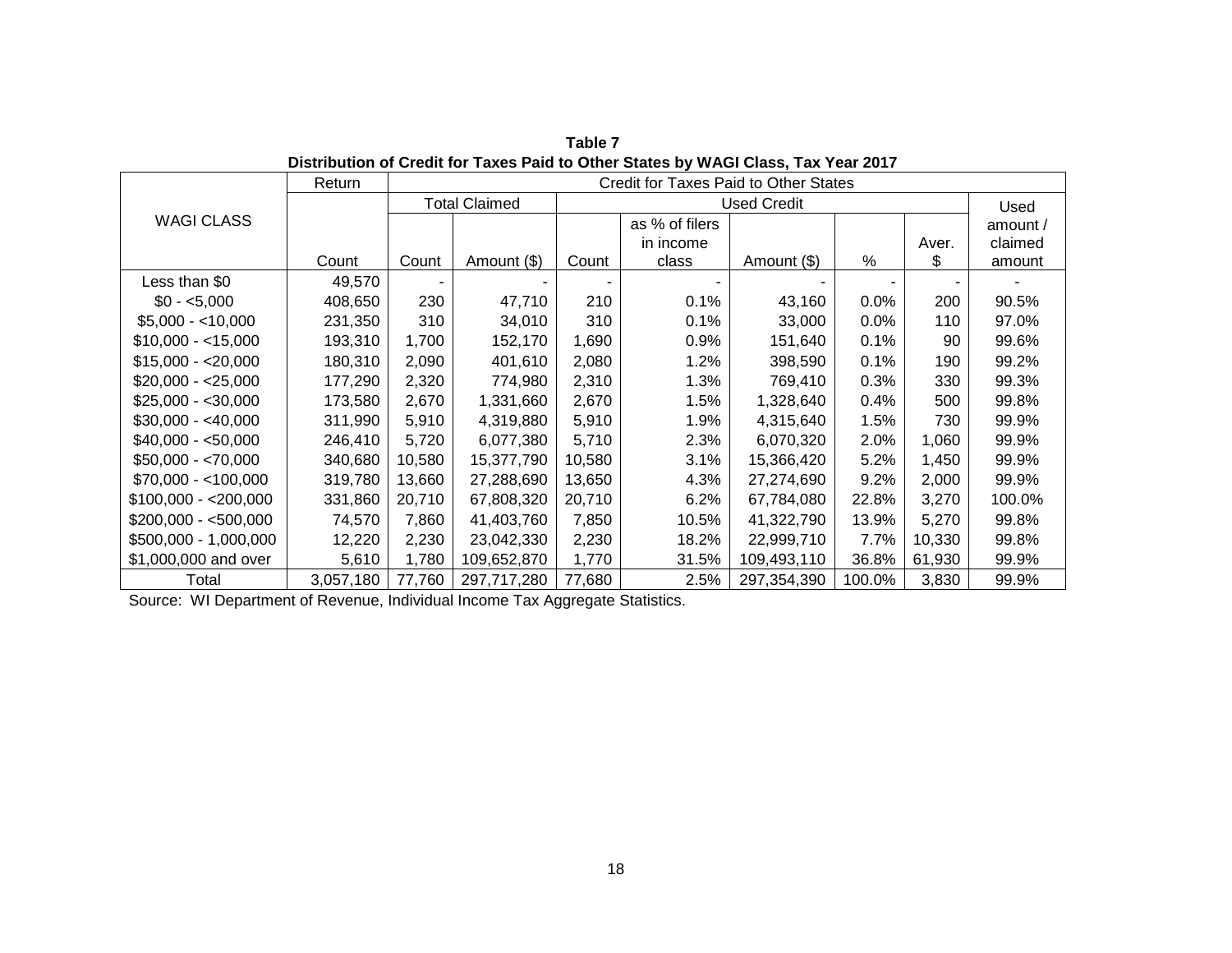#### *Other Nonrefundable Credits*

Tables 8A – 8L provide information on the remaining nonrefundable credits. Credits that have been repealed and are only available as carryovers from prior years have been excluded. Additionally, the capital investment credit, the development zone credits, and the technology zone credit have been excluded from the tables. In these cases, 10 or fewer individuals used the credits. For confidentiality purposes, the used credit values have been rounded to the nearest ten and particularly small numbers have been suppressed.

The armed forces member tax credit (see Table 8A) provides up to \$300 for military pay received for service while stationed outside the United States. It benefited 3,000 filers at a cost of \$851,000. About 64% of the credit went to filers with incomes below \$40,000.

|                        | Tax filers | <b>Used Armed Forces Member Tax Credit</b> |                 |             |            |               |  |  |  |
|------------------------|------------|--------------------------------------------|-----------------|-------------|------------|---------------|--|--|--|
|                        |            |                                            | As % of filers  |             | % of Total | Average       |  |  |  |
| <b>WAGI Class</b>      | Count      | Count                                      | in income class | Amount (\$) | Used       | $Credit$ (\$) |  |  |  |
| Less than \$0          | 49,570     |                                            | $0.0\%$         |             | $0.0\%$    |               |  |  |  |
| $$0 - 5.000$           | 408,650    |                                            | $0.0\%$         |             | $0.0\%$    |               |  |  |  |
| $$5.000 - $10.000$     | 231.350    | <5                                         | $0.0\%$         |             | $0.0\%$    |               |  |  |  |
| $$10.000 - 15.000$     | 193,310    | 130                                        | 0.1%            | 11.970      | 1.4%       | 90            |  |  |  |
| $$15.000 - $20.000$    | 180,310    | 240                                        | 0.1%            | 62,040      | 7.3%       | 260           |  |  |  |
| $$20.000 - $25.000$    | 177.290    | 510                                        | 0.3%            | 140.490     | 16.5%      | 280           |  |  |  |
| $$25,000 - $30,000$    | 173,580    | 520                                        | 0.3%            | 152,140     | 17.9%      | 290           |  |  |  |
| $$30,000 - $40,000$    | 311,990    | 580                                        | 0.2%            | 174,420     | 20.5%      | 300           |  |  |  |
| $$40,000 - $50,000$    | 246.410    | 360                                        | 0.1%            | 107.130     | 12.6%      | 300           |  |  |  |
| $$50,000 - $70,000$    | 340,680    | 330                                        | 0.1%            | 103,030     | 12.1%      | 310           |  |  |  |
| $$70,000 - < 100,000$  | 319,780    | 190                                        | 0.1%            | 58.350      | $6.9\%$    | 310           |  |  |  |
| $$100,000 - $200,000$  | 331,860    | 130                                        | $0.0\%$         | 37,190      | 4.4%       | 290           |  |  |  |
| $$200.000 - $500.000$  | 74,570     | 10                                         | $0.0\%$         | 3,070       | 0.4%       | 310           |  |  |  |
| $$500,000 - 1,000,000$ | 12,220     | <5                                         | $0.0\%$         |             | $0.0\%$    |               |  |  |  |
| \$1,000,000 and over   | 5,610      |                                            | $0.0\%$         |             | $0.0\%$    |               |  |  |  |
| Total                  | 3,057,180  | 3,000                                      | 0.1%            | 850,600     | 100.0%     | 280           |  |  |  |

**Table 8A Distribution of Armed Forces Member Tax Credit by WAGI Class for Tax Year 2017**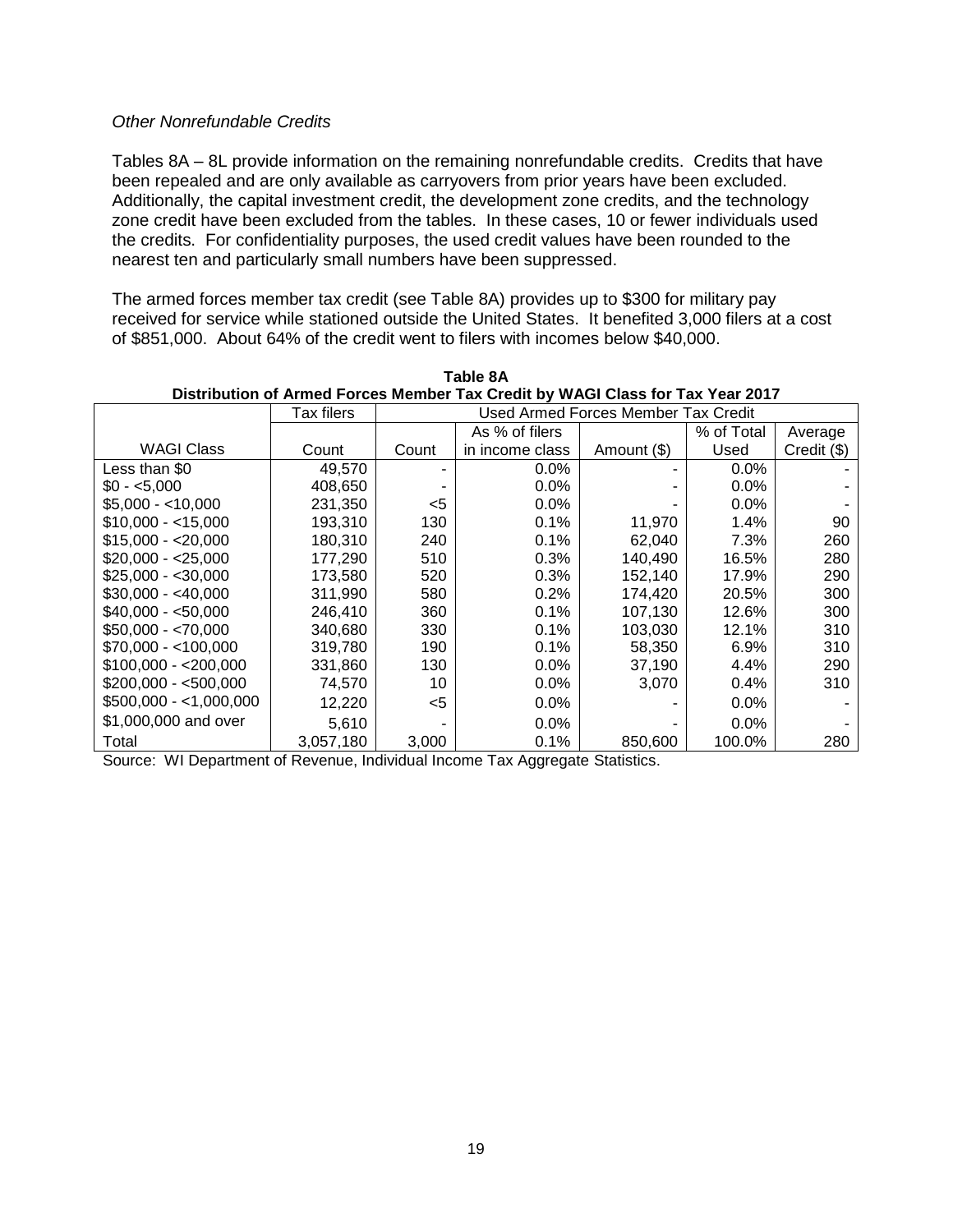The working families' credit, introduced in tax year 1998, eliminates Wisconsin income tax for single persons with \$9,000 or less of income and for married couples with income of \$18,000 or less. The credit is phased out over the next \$1,000 of income above these thresholds. In tax year 2017, 310 filers benefited from it at a total cost of approximately \$107,000

The credit has declined over the years as other provisions of the income tax code have made it redundant. In particular, the standard deduction, which was raised substantially in tax year 2000 and indexed for inflation for subsequent years, has eliminated the tax liability for most filers who would otherwise claim this credit. The current claimants of the credit are almost exclusively married filers in which one spouse is a resident and one spouse is a nonresident. Because the credit does not consider out of state income these tend to be the only filers with tax liability and Wisconsin income in the eligibility range.

|                         | Tax filers | <b>Used Working Families Tax Credit</b> |                   |             |            |             |  |  |  |
|-------------------------|------------|-----------------------------------------|-------------------|-------------|------------|-------------|--|--|--|
|                         |            |                                         | As % of filers in |             | % of Total | Average     |  |  |  |
| <b>WAGI Class</b>       | Count      | Count                                   | income class      | Amount (\$) | Used       | Credit (\$) |  |  |  |
| Less than \$0           | 49,570     |                                         |                   |             |            |             |  |  |  |
| $$0 - 5.000$            | 408,650    | 70                                      | 0.0%              | 8,280       | 7.7%       | 120         |  |  |  |
| $$5,000 - < 10,000$     | 231,350    | 90                                      | 0.0%              | 25,190      | 23.6%      | 280         |  |  |  |
| $$10,000 - < 15,000$    | 193,310    | 80                                      | 0.0%              | 41,260      | 38.6%      | 490         |  |  |  |
| $$15,000 - $20,000$     | 180,310    | 60                                      | 0.0%              | 32,160      | 30.1%      | 530         |  |  |  |
| $$20,000 - $25,000$     | 177,290    |                                         |                   |             |            |             |  |  |  |
| $$25,000 - $30,000$     | 173,580    |                                         |                   |             |            |             |  |  |  |
| $$30,000 - $40,000$     | 311,990    |                                         |                   |             |            |             |  |  |  |
| $$40,000 - $50,000$     | 246,410    |                                         |                   |             |            |             |  |  |  |
| $$50,000 - $70,000$     | 340,680    |                                         |                   |             |            |             |  |  |  |
| $$70,000 - <100,000$    | 319,780    |                                         |                   |             |            |             |  |  |  |
| $$100,000 - $200,000$   | 331,860    |                                         |                   |             |            |             |  |  |  |
| $$200,000 - $500,000$   | 74,570     |                                         |                   |             |            |             |  |  |  |
| $$500,000 - <1,000,000$ | 12,220     |                                         |                   |             |            |             |  |  |  |
| \$1,000,000 and over    | 5,610      |                                         |                   |             |            |             |  |  |  |
| Total                   | 3,057,180  | 310                                     | 0.0%              | 106,880     | 100.0%     | 350         |  |  |  |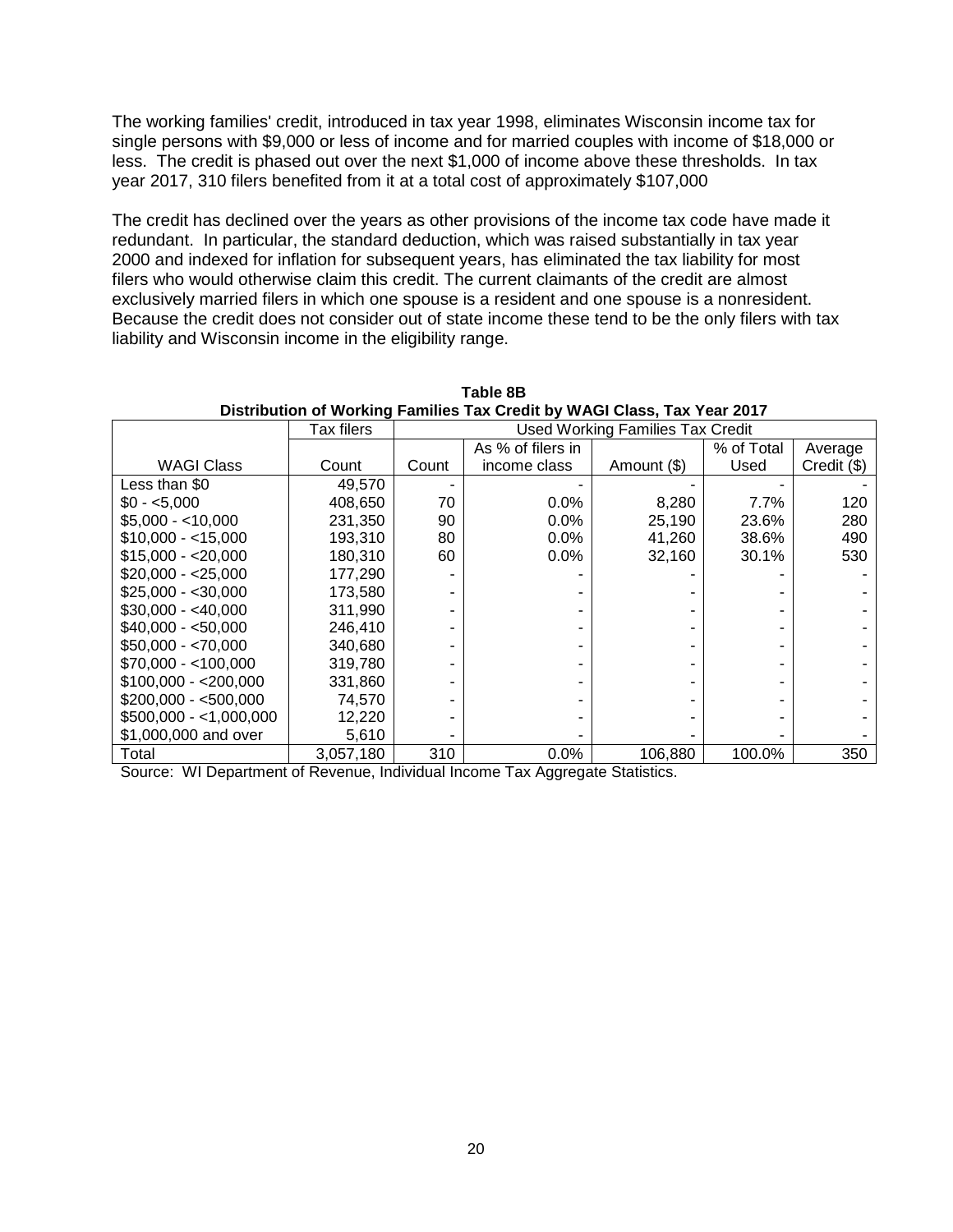The historic credits (see Table 8C) were used by 370 tax filers, totaling \$2.2 million for an average credit of \$5,890. Filers with income of \$70,000 or more accounted for 96% of the credit amounts. Individuals primarily claim the state credit for rehabilitating personal residences, but both individuals and corporations may claim the credit for rehabilitating commercial buildings. The table does not reflect corporate claims which comprise the majority of credits related to commercial buildings.

|                        | Tax filers | <b>Used Historic Credits</b> |                 |             |            |             |  |  |  |
|------------------------|------------|------------------------------|-----------------|-------------|------------|-------------|--|--|--|
|                        |            |                              | As % of filers  |             | % of Total | Average     |  |  |  |
| WAGI Class             | Count      | Count                        | in income class | Amount (\$) | Used       | Credit (\$) |  |  |  |
| Less than \$0          | 49,570     |                              | $0.0\%$         |             | $0.0\%$    |             |  |  |  |
| $$0 - 5.000$           | 408,650    | $<$ 5                        | $0.0\%$         |             | $0.0\%$    |             |  |  |  |
| $$5.000 - 10.000$      | 231,350    |                              | $0.0\%$         |             | $0.0\%$    |             |  |  |  |
| $$10,000 - 15,000$     | 193.310    | ۰                            | $0.0\%$         |             | $0.0\%$    |             |  |  |  |
| $$15,000 - $20,000$    | 180,310    |                              | $0.0\%$         |             | $0.0\%$    |             |  |  |  |
| $$20,000 - $25,000$    | 177,290    | $<$ 5                        | $0.0\%$         |             | $0.0\%$    |             |  |  |  |
| $$25,000 - $30,000$    | 173,580    | 10                           | $0.0\%$         | 4,230       | 0.2%       | 420         |  |  |  |
| $$30,000 - $40,000$    | 311.990    | 10                           | $0.0\%$         | 4,810       | 0.2%       | 480         |  |  |  |
| $$40,000 - $50,000$    | 246,410    | 10                           | $0.0\%$         | 15,170      | $0.7\%$    | 1,520       |  |  |  |
| $$50,000 - $70,000$    | 340,680    | 30                           | $0.0\%$         | 56,880      | 2.6%       | 1,900       |  |  |  |
| $$70,000 - < 100,000$  | 319,780    | 60                           | $0.0\%$         | 137,110     | 6.3%       | 2,290       |  |  |  |
| $$100,000 - $200,000$  | 331,860    | 120                          | $0.0\%$         | 426.520     | 19.6%      | 3,550       |  |  |  |
| $$200,000 - $500,000$  | 74,570     | 90                           | 0.1%            | 572,080     | 26.2%      | 6,360       |  |  |  |
| $$500,000 - 1,000,000$ | 12,220     | 20                           | 0.2%            | 435,860     | 20.0%      | 21,790      |  |  |  |
| \$1,000,000 and over   | 5,610      | 10                           | 0.2%            | 526,870     | 24.2%      | 52,690      |  |  |  |
| Total                  | 3,057,180  | 370                          | $0.0\%$         | 2,179,840   | 100.0%     | 5,890       |  |  |  |

| <b>Table 8C</b>                                               |  |  |  |  |  |  |  |
|---------------------------------------------------------------|--|--|--|--|--|--|--|
| Distribution of Historic Credits by WAGI Class, Tax Year 2017 |  |  |  |  |  |  |  |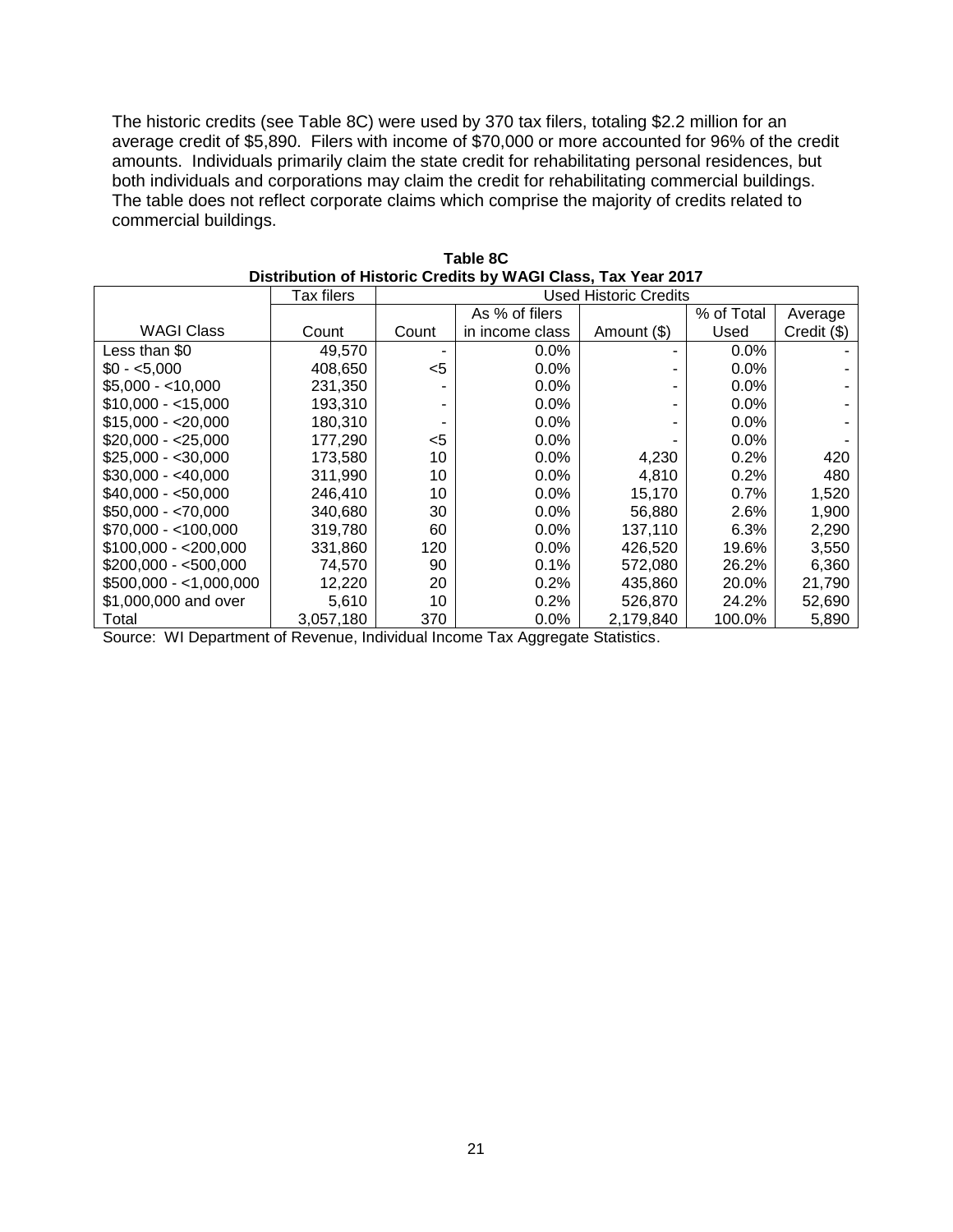The angel investment credit (see Table 8D) benefited 510 tax filers at a cost of \$4.8 million for an average credit of \$9,420. About 96% of this credit went to filers with income of \$100,000 or more, and 60% of this credit went to filers with income of \$500,000 or more. The angel investment credit is not available to corporate taxpayers, so the table below represents all claims for 2017.

|                         | Tax filers |       |                   | <b>Used Angel Investment Credit</b> |            |             |
|-------------------------|------------|-------|-------------------|-------------------------------------|------------|-------------|
|                         |            |       | As % of filers in |                                     | % of Total | Average     |
| <b>WAGI Class</b>       | Count      | Count | income class      | Amount (\$)                         | Used       | Credit (\$) |
| Less than \$0           | 49,570     |       | $0.0\%$           |                                     | 0.0%       |             |
| $$0 - 5.000$            | 408,650    | 10    | $0.0\%$           | 18,610                              | 0.4%       | 1,860       |
| $$5,000 - < 10,000$     | 231,350    | $<$ 5 | $0.0\%$           |                                     | 0.0%       |             |
| $$10,000 - 15,000$      | 193,310    |       | $0.0\%$           |                                     | 0.0%       |             |
| $$15,000 - $20,000$     | 180,310    | $<$ 5 | 0.0%              |                                     | 0.0%       |             |
| $$20,000 - $25,000$     | 177,290    | $<$ 5 | $0.0\%$           |                                     | 0.0%       |             |
| $$25,000 - $30,000$     | 173,580    | $<$ 5 | $0.0\%$           |                                     | $0.0\%$    |             |
| $$30,000 - $40,000$     | 311,990    | 10    | 0.0%              | 5,840                               | 0.1%       | 580         |
| $$40,000 - $50,000$     | 246,410    | 10    | 0.0%              | 16.710                              | 0.3%       | 1,670       |
| $$50,000 - $70,000$     | 340,680    | 20    | 0.0%              | 36,470                              | 0.8%       | 1,820       |
| $$70,000 - <100,000$    | 319,780    | 30    | 0.0%              | 93,110                              | 1.9%       | 3,100       |
| $$100,000 - $200,000$   | 331,860    | 100   | $0.0\%$           | 530,530                             | 11.0%      | 5,310       |
| $$200,000 - $500,000$   | 74,570     | 160   | 0.2%              | 1,216,030                           | 25.3%      | 7,600       |
| $$500,000 - <1,000,000$ | 12,220     | 90    | 0.7%              | 1,282,910                           | 26.7%      | 14,250      |
| \$1,000,000 and over    | 5,610      | 70    | 1.2%              | 1,597,590                           | 33.3%      | 22,820      |
| Total                   | 3,057,180  | 510   | 0.0%              | 4.804.310                           | 100.0%     | 9,420       |

| Table 8D                                                                |
|-------------------------------------------------------------------------|
| Distribution of Angel Investment Credit by WAGI Class for Tax Year 2017 |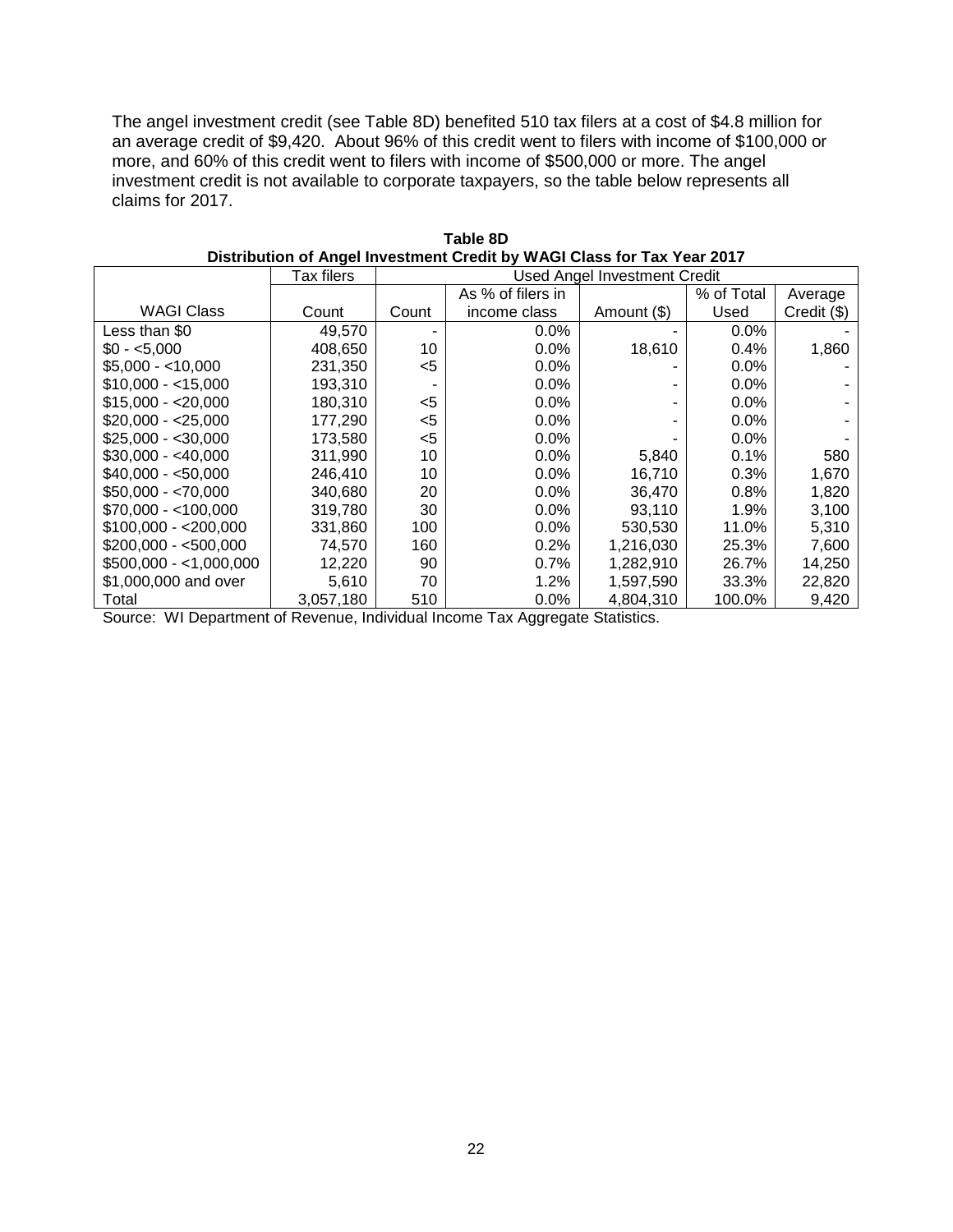The early stage seed investment credit (see Table 8E) was used by 340 tax filers at a cost of \$1.6 million. The average credit was \$4,840. Filers with incomes of \$200,000 or more accounted for 94% of the credit amount. The credit is also available to corporations, so the table does not reflect all credit claimants. The credit is transferable, so it is possible for a claimant to be someone other than the early stage seed investor.

|                         | Tax filers | <b>Used Seed Investment Credit</b> |                   |             |            |             |
|-------------------------|------------|------------------------------------|-------------------|-------------|------------|-------------|
|                         |            |                                    | As % of filers in |             | % of Total | Average     |
| <b>WAGI Class</b>       | Count      | Count                              | income class      | Amount (\$) | Used       | Credit (\$) |
| Less than \$0           | 49,570     |                                    | $0.0\%$           |             | $0.0\%$    |             |
| $$0 - 5.000$            | 408,650    | 10                                 | 0.0%              | 170         | $0.0\%$    | 20          |
| $$5,000 - < 10,000$     | 231,350    |                                    | 0.0%              |             | 0.0%       |             |
| $$10,000 - 15,000$      | 193.310    | $<$ 5                              | 0.0%              |             | 0.0%       |             |
| $$15,000 - $20,000$     | 180,310    | $<$ 5                              | 0.0%              |             | $0.0\%$    |             |
| $$20,000 - $25,000$     | 177,290    | $<$ 5                              | 0.0%              |             | 0.0%       |             |
| $$25,000 - $30,000$     | 173,580    | $<$ 5                              | 0.0%              |             | $0.0\%$    |             |
| $$30,000 - $40,000$     | 311,990    | $<$ 5                              | $0.0\%$           |             | 0.0%       |             |
| $$40,000 - $50,000$     | 246,410    | $<$ 5                              | 0.0%              |             | 0.0%       |             |
| $$50,000 - $70,000$     | 340,680    | 10                                 | 0.0%              | 8,410       | 0.5%       | 840         |
| $$70,000 - <100,000$    | 319,780    | 10                                 | 0.0%              | 22,110      | 1.3%       | 2,210       |
| $$100,000 - $200,000$   | 331,860    | 40                                 | $0.0\%$           | 49,630      | 3.0%       | 1,240       |
| $$200,000 - $500,000$   | 74,570     | 100                                | 0.1%              | 378,890     | 23.0%      | 3,790       |
| $$500,000 - <1,000,000$ | 12,220     | 70                                 | 0.6%              | 393,130     | 23.9%      | 5,620       |
| \$1,000,000 and over    | 5,610      | 90                                 | 1.6%              | 780.700     | 47.5%      | 8,670       |
| Total                   | 3,057,180  | 340                                | 0.0%              | 1,644,360   | 100.0%     | 4,840       |

**Table 8E Distribution of Seed Investment Credit by WAGI Class for Tax Year 2017**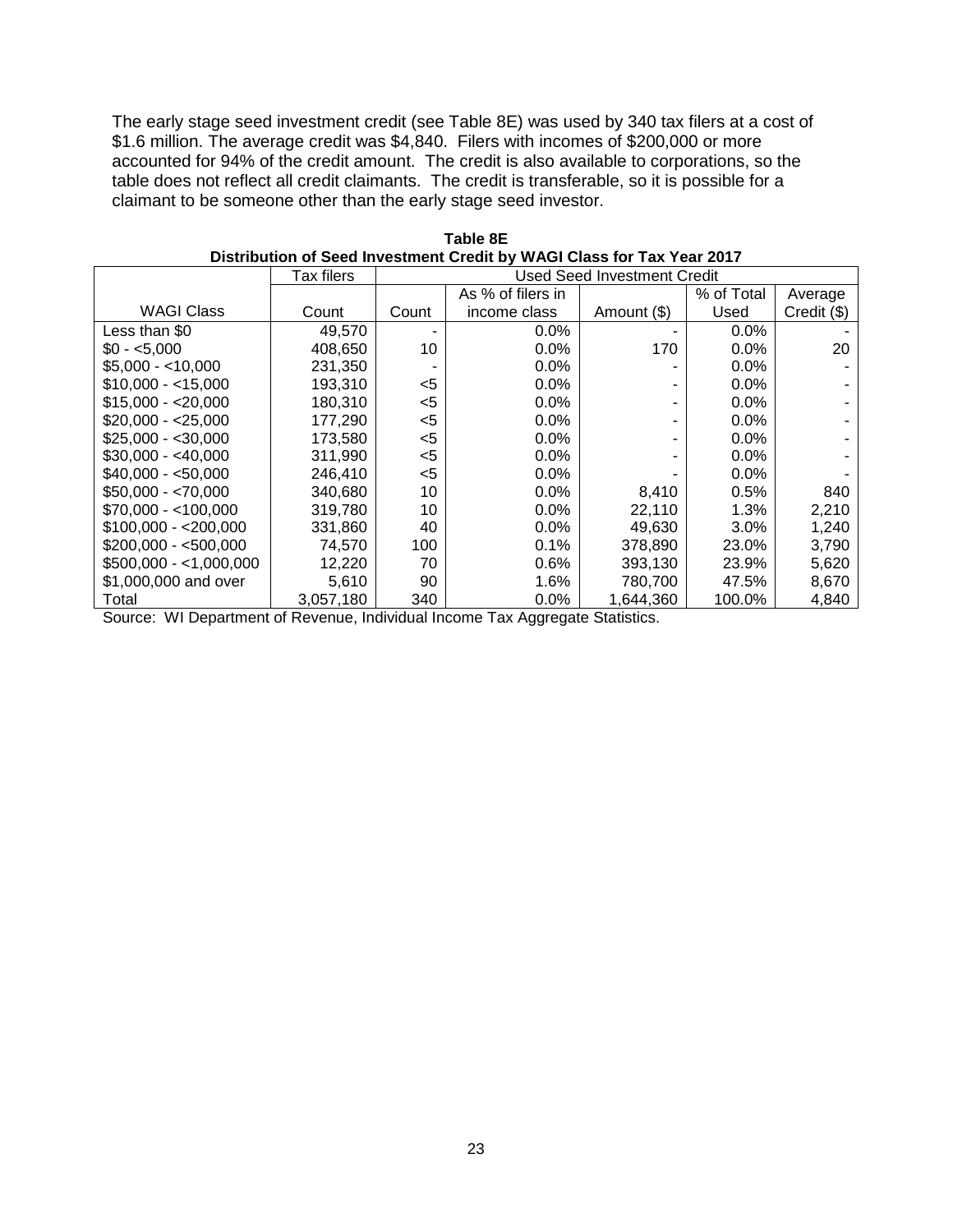The manufacturing investment credit (see Table 8F) was used by 80 tax filers at a cost of \$205,000. The average credit was \$2,560. Filers with incomes of \$1,000,000 or more accounted for 54% of the credit amount. The credit is also available to corporations, so the table does not reflect all credit claimants. The manufacturing investment credit, as opposed to the manufacturing portion of the manufacturing and agriculture credit, is for claimants who had significant unused carryforwards at the time of repeal of the credit for sales tax paid on fuel and electricity used in manufacturing.

| Distribution of manufacturing investment Orean by 11701 Oldss for Tax Teal ZVTT |            |                                             |                   |             |            |             |  |
|---------------------------------------------------------------------------------|------------|---------------------------------------------|-------------------|-------------|------------|-------------|--|
|                                                                                 | Tax filers | <b>Used Manufacturing Investment Credit</b> |                   |             |            |             |  |
|                                                                                 |            |                                             | As % of filers in |             | % of Total | Average     |  |
| <b>WAGI Class</b>                                                               | Count      | Count                                       | income class      | Amount (\$) | Used       | Credit (\$) |  |
| Less than \$0                                                                   | 49,570     |                                             | 0.0%              |             | 0.0%       |             |  |
| $$0 - 5,000$                                                                    | 408,650    | 10                                          | 0.0%              | 1,060       | 0.5%       | 110         |  |
| $$5,000 - <10,000$                                                              | 231,350    | <5                                          | $0.0\%$           |             | $0.0\%$    |             |  |
| $$10,000 - 15,000$                                                              | 193,310    | <5                                          | $0.0\%$           |             | $0.0\%$    |             |  |
| $$15,000 - $20,000$                                                             | 180,310    | <5                                          | $0.0\%$           |             | $0.0\%$    |             |  |
| $$20.000 - $25.000$                                                             | 177,290    |                                             | 0.0%              |             | 0.0%       |             |  |
| $$25,000 - $30,000$                                                             | 173,580    |                                             | 0.0%              |             | 0.0%       |             |  |
| $$30,000 - $40,000$                                                             | 311,990    | <5                                          | 0.0%              |             | 0.0%       |             |  |
| $$40,000 - $50,000$                                                             | 246,410    | <5                                          | $0.0\%$           |             | 0.0%       |             |  |
| $$50,000 - $70,000$                                                             | 340,680    |                                             | 0.0%              |             | 0.0%       |             |  |
| $$70,000 - < 100,000$                                                           | 319,780    |                                             | 0.0%              |             | 0.0%       |             |  |
| $$100,000 - $200,000$                                                           | 331,860    | 10                                          | $0.0\%$           | 3,230       | 1.6%       | 320         |  |
| $$200,000 - $500,000$                                                           | 74,570     | 20                                          | $0.0\%$           | 27,470      | 13.4%      | 1,370       |  |
| $$500,000 - <1,000,000$                                                         | 12.220     | 10                                          | 0.1%              | 57.060      | 27.8%      | 5,710       |  |
| \$1,000,000 and over                                                            | 5,610      | 30                                          | $0.5\%$           | 109,880     | 53.6%      | 3,660       |  |
| Total                                                                           | 3,057,180  | 80                                          | $0.0\%$           | 205.150     | 100.0%     | 2,560       |  |

| Table 8F                                                                        |
|---------------------------------------------------------------------------------|
| Distribution of Manufacturing Investment Credit by WAGI Class for Tax Year 2017 |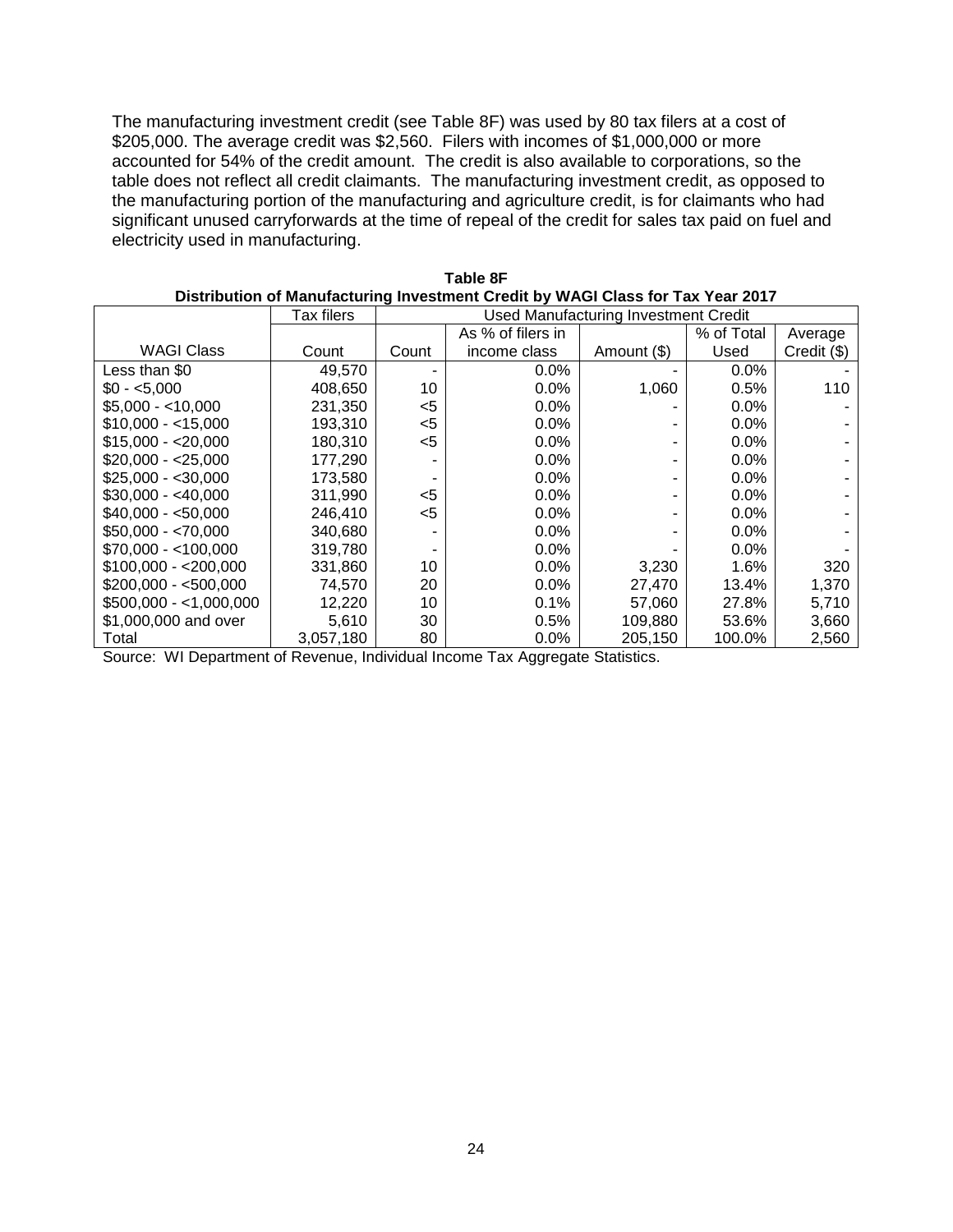The economic development credit (see Table 8G) was used by 250 tax filers at a cost of \$2.1 million. The average credit was \$8,390. Filers with incomes of \$500,000 or more accounted for 84% of the credit amount. The credit is also available to corporations, so the table does not reflect all credit claimants.

|                         | <b>Tax filers</b> | <b>Used Economic Development Credit</b> |                 |             |            |             |
|-------------------------|-------------------|-----------------------------------------|-----------------|-------------|------------|-------------|
|                         |                   |                                         | As % of filers  |             | % of Total | Average     |
| <b>WAGI Class</b>       | Count             | Count                                   | in income class | Amount (\$) | Used       | Credit (\$) |
| Less than \$0           | 49,570            | ۰                                       | 0.0%            |             | 0.0%       |             |
| $$0 - 5.000$            | 408,650           |                                         | 0.0%            |             | 0.0%       |             |
| $$5,000 - < 10,000$     | 231,350           | $<$ 5                                   | 0.0%            |             | 0.0%       |             |
| $$10,000 - < 15,000$    | 193,310           | $<$ 5                                   | $0.0\%$         |             | 0.0%       |             |
| $$15,000 - 20,000$      | 180,310           | $<$ 5                                   | $0.0\%$         |             | 0.0%       |             |
| $$20,000 - $25,000$     | 177,290           | $<$ 5                                   | $0.0\%$         |             | 0.0%       |             |
| $$25,000 - $30,000$     | 173.580           | $<$ 5                                   | $0.0\%$         |             | 0.0%       |             |
| $$30,000 - $40,000$     | 311,990           |                                         | 0.0%            |             | 0.0%       |             |
| $$40,000 - $50,000$     | 246,410           | $<$ 5                                   | $0.0\%$         |             | 0.0%       |             |
| $$50,000 - $70,000$     | 340,680           | 10                                      | $0.0\%$         | 3,040       | 0.1%       | 300         |
| $$70,000 - <100,000$    | 319,780           | 20                                      | $0.0\%$         | 7,810       | 0.4%       | 390         |
| $$100,000 - $200,000$   | 331,860           | 60                                      | $0.0\%$         | 87,300      | 4.2%       | 1,460       |
| $$200,000 - $500,000$   | 74,570            | 70                                      | 0.1%            | 229,340     | 10.9%      | 3,280       |
| $$500,000 - <1,000,000$ | 12,220            | 30                                      | 0.2%            | 233,350     | 11.1%      | 7,780       |
| \$1,000,000 and over    | 5,610             | 50                                      | $0.9\%$         | 1,532,130   | 73.0%      | 30,640      |
| Total                   | 3,057,180         | 250                                     | 0.0%            | 2,097,640   | 100.0%     | 8,390       |

**Table 8G Distribution of the Economic Development Credit by WAGI Class for Tax Year 2017**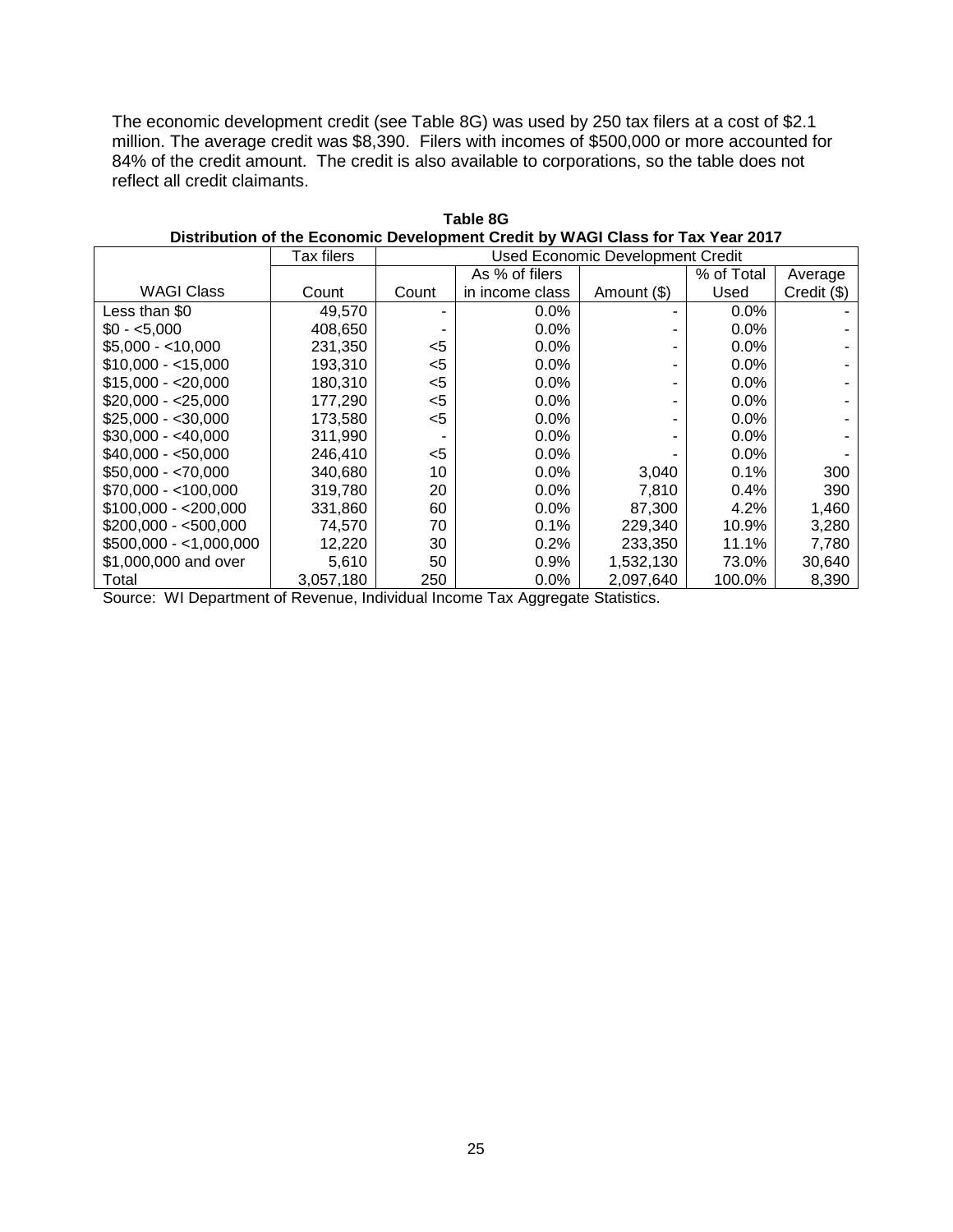The community rehabilitation program credit (see Table 8H) was used by 130 tax filers at a cost of \$61,000. The average credit was \$470. Filers with incomes of \$200,000 or more accounted for 77% of the credit amount. The credit is also available to corporations, so the table does not reflect all credit claimants.

|                         | <b>Tax filers</b> | <b>Used Community Rehabilitation Program Credit</b> |                 |             |            |             |
|-------------------------|-------------------|-----------------------------------------------------|-----------------|-------------|------------|-------------|
|                         |                   |                                                     | As % of filers  |             | % of Total | Average     |
| <b>WAGI Class</b>       | Count             | Count                                               | in income class | Amount (\$) | Used       | Credit (\$) |
| Less than \$0           | 49,570            |                                                     | 0.0%            |             | 0.0%       |             |
| $$0 - 5.000$            | 408,650           | <5                                                  | $0.0\%$         |             | $0.0\%$    |             |
| $$5,000 - < 10,000$     | 231,350           | $<$ 5                                               | 0.0%            |             | 0.0%       |             |
| $$10,000 - 15,000$      | 193,310           | $<$ 5                                               | 0.0%            |             | 0.0%       |             |
| $$15,000 - $20,000$     | 180,310           | $<$ 5                                               | 0.0%            |             | 0.0%       |             |
| $$20,000 - $25,000$     | 177,290           | $<$ 5                                               | 0.0%            |             | 0.0%       |             |
| $$25,000 - $30,000$     | 173,580           |                                                     | $0.0\%$         |             | 0.0%       |             |
| $$30,000 - $40,000$     | 311,990           | $5$                                                 | 0.0%            |             | 0.0%       |             |
| $$40,000 - $50,000$     | 246,410           |                                                     | $0.0\%$         |             | 0.0%       |             |
| $$50,000 - $70,000$     | 340,680           | $<$ 5                                               | 0.0%            |             | 0.0%       |             |
| $$70,000 - <100,000$    | 319,780           | $5$                                                 | 0.0%            |             | 0.0%       |             |
| $$100,000 - $200,000$   | 331,860           | 10                                                  | 0.0%            | 9,940       | 16.4%      | 990         |
| $$200,000 - $500,000$   | 74,570            | 40                                                  | 0.1%            | 5,720       | 9.4%       | 140         |
| $$500,000 - <1,000,000$ | 12,220            | 20                                                  | 0.2%            | 6,310       | 10.4%      | 320         |
| \$1,000,000 and over    | 5,610             | 40                                                  | 0.7%            | 34.760      | 57.3%      | 870         |
| Total                   | 3,057,180         | 130                                                 | 0.0%            | 60,640      | 100.0%     | 470         |

|                                                                                         | Table 8H |  |
|-----------------------------------------------------------------------------------------|----------|--|
| Distribution of Community Rehabilitation Program Credit by WAGI Class for Tax Year 2017 |          |  |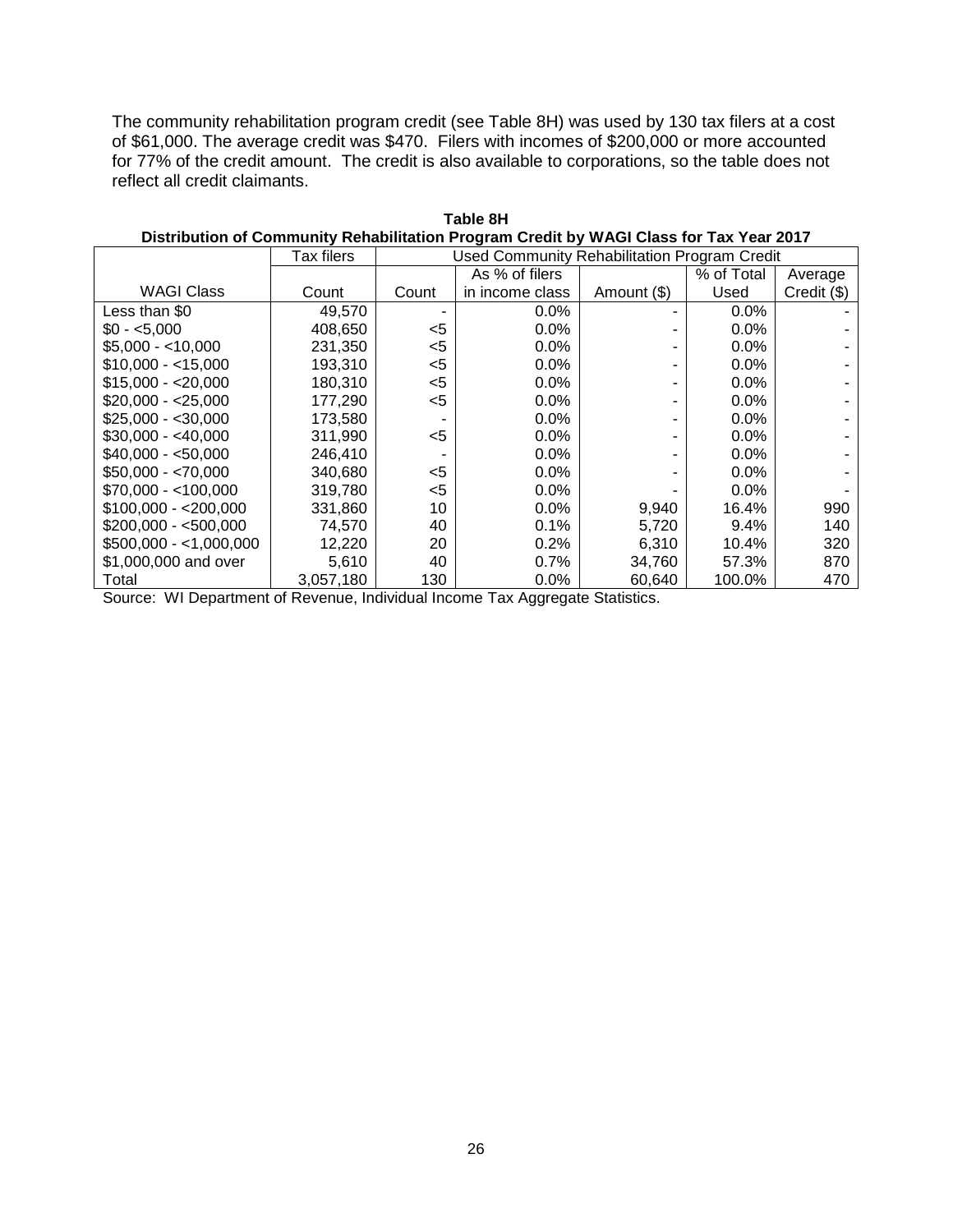The manufacturing portion of the manufacturing and agriculture credit (see Table 8I) was used by 6,230 tax filers at a cost of \$210 million. The average credit was \$33,680. Filers with incomes of \$1,000,000 or more accounted for 81% of the credit amount. The credit is also available to corporations, so the table does not reflect all credit claimants.

|                        | Tax filers |       | <b>Used Manufacturing Credit</b> |             |            |             |
|------------------------|------------|-------|----------------------------------|-------------|------------|-------------|
|                        |            |       | As % of filers in                |             | % of Total | Average     |
| <b>WAGI Class</b>      | Count      | Count | income class                     | Amount (\$) | Used       | Credit (\$) |
| Less than \$0          | 49.570     |       | $0.0\%$                          |             | $0.0\%$    |             |
| $$0 - 5.000$           | 408.650    | 230   | 0.1%                             | 42,750      | $0.0\%$    | 190         |
| $$5,000 - 10,000$      | 231,350    | 130   | 0.1%                             | 48,350      | 0.0%       | 370         |
| $$10.000 - 15.000$     | 193,310    | 70    | $0.0\%$                          | 37,460      | $0.0\%$    | 540         |
| $$15,000 - $20,000$    | 180,310    | 90    | 0.0%                             | 81,310      | $0.0\%$    | 900         |
| $$20,000 - $25,000$    | 177,290    | 50    | 0.0%                             | 42,450      | $0.0\%$    | 850         |
| $$25,000 - $30,000$    | 173.580    | 50    | 0.0%                             | 42,490      | $0.0\%$    | 850         |
| $$30,000 - $40,000$    | 311,990    | 130   | 0.0%                             | 104,900     | 0.1%       | 810         |
| $$40,000 - $50,000$    | 246,410    | 150   | 0.1%                             | 175,620     | 0.1%       | 1,170       |
| $$50,000 - $70,000$    | 340,680    | 230   | 0.1%                             | 337,800     | 0.2%       | 1,470       |
| $$70,000 - < 100,000$  | 319,780    | 360   | 0.1%                             | 684,760     | 0.3%       | 1,900       |
| $$100.000 - $200.000$  | 331.860    | 1,190 | $0.4\%$                          | 3,975,100   | 1.9%       | 3,340       |
| $$200.000 - $500.000$  | 74.570     | 1,580 | 2.1%                             | 14.595.920  | $7.0\%$    | 9,240       |
| $$500,000 - 1,000,000$ | 12.220     | 840   | 6.9%                             | 19,796,170  | 9.4%       | 23.570      |
| \$1,000,000 and over   | 5,610      | 1,140 | 20.3%                            | 169,832,910 | 81.0%      | 148,980     |
| Total                  | 3,057,180  | 6,230 | 0.2%                             | 209.797.990 | 100.0%     | 33,680      |

**Table 8I Distribution of the Manufacturing Credit by WAGI Class for Tax Year 2017**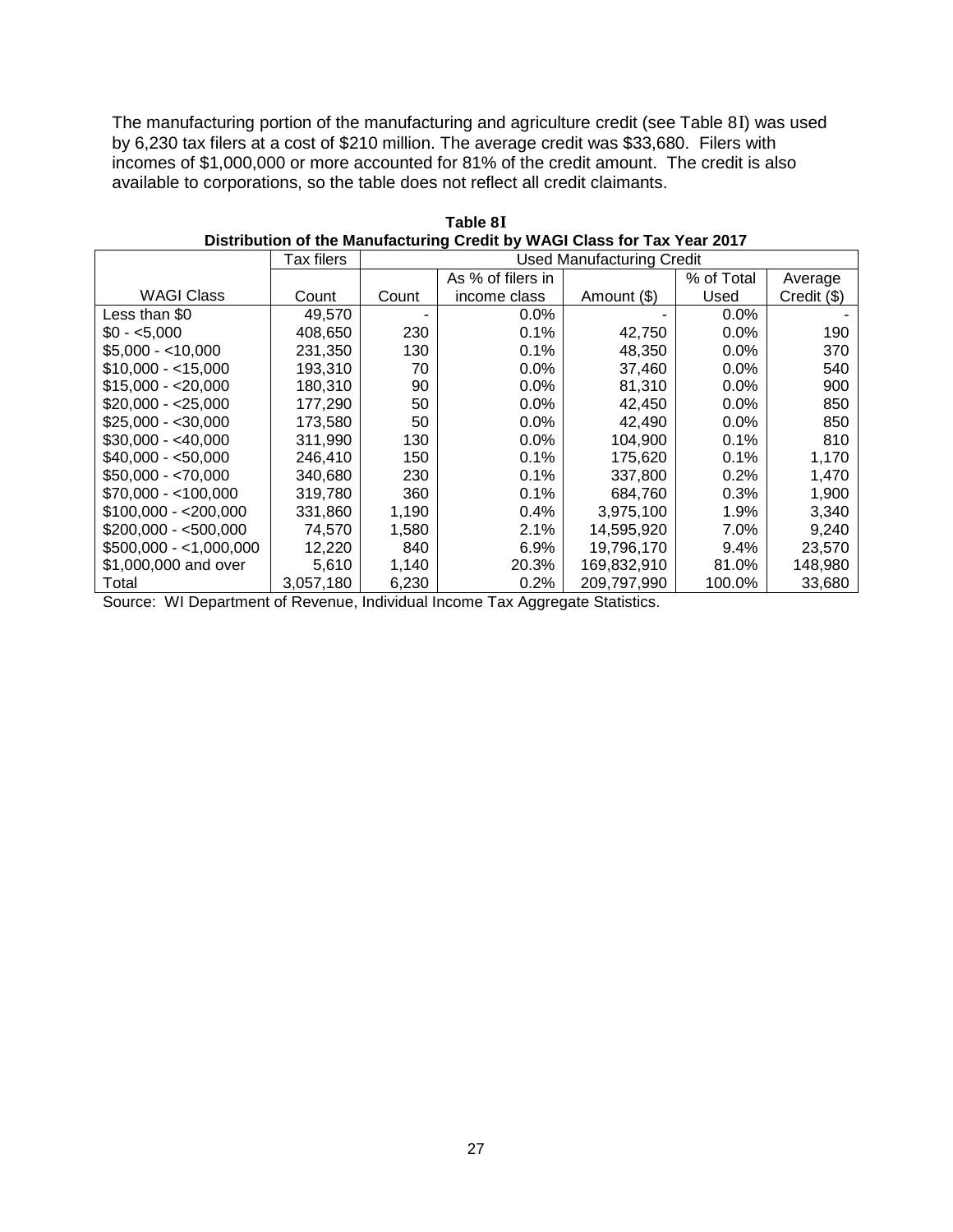The agriculture portion of the manufacturing and agriculture credit (see Table 8J) was used by 4,660 tax filers at a cost of \$14 million. The average credit was \$2,950. Filers with incomes of \$100,000 or more accounted for 70% of the credit amount. The credit is also available to corporations, so the table does not reflect all credit claimants.

|                        | Tax filers |       | <b>Used Agriculture Credit</b> |             |            |             |
|------------------------|------------|-------|--------------------------------|-------------|------------|-------------|
|                        |            |       | As % of filers in              |             | % of Total | Average     |
| <b>WAGI Class</b>      | Count      | Count | income class                   | Amount (\$) | Used       | Credit (\$) |
| Less than \$0          | 49,570     |       | $0.0\%$                        |             | $0.0\%$    |             |
| $$0 - 5.000$           | 408.650    | 10    | $0.0\%$                        | 1,360       | $0.0\%$    | 140         |
| $$5,000 - 10,000$      | 231,350    | 10    | $0.0\%$                        | 2,120       | $0.0\%$    | 210         |
| $$10.000 - 15.000$     | 193,310    | 60    | $0.0\%$                        | 5,460       | $0.0\%$    | 90          |
| $$15,000 - $20,000$    | 180,310    | 90    | $0.0\%$                        | 18,520      | 0.1%       | 210         |
| $$20.000 - $25.000$    | 177,290    | 120   | 0.1%                           | 40.270      | 0.3%       | 340         |
| $$25,000 - $30,000$    | 173,580    | 230   | 0.1%                           | 69,480      | 0.5%       | 300         |
| $$30.000 - $40.000$    | 311,990    | 550   | 0.2%                           | 263,660     | 1.9%       | 480         |
| $$40,000 - $50,000$    | 246,410    | 510   | 0.2%                           | 449,830     | 3.3%       | 880         |
| $$50,000 - $70,000$    | 340.680    | 920   | 0.3%                           | 1,274,020   | 9.3%       | 1,380       |
| $$70,000 - < 100,000$  | 319,780    | 910   | 0.3%                           | 2,001,990   | 14.6%      | 2,200       |
| $$100.000 - $200.000$  | 331,860    | 850   | 0.3%                           | 3,268,770   | 23.8%      | 3,850       |
| $$200.000 - $500.000$  | 74,570     | 270   | 0.4%                           | 2,404,160   | 17.5%      | 8,900       |
| $$500,000 - 1,000,000$ | 12,220     | 60    | 0.5%                           | 1,422,610   | 10.3%      | 23,710      |
| \$1,000,000 and over   | 5,610      | 50    | 0.9%                           | 2,523,970   | 18.4%      | 50,480      |
| Total                  | 3,057,180  | 4,660 | 0.2%                           | 13,746,220  | 100.0%     | 2,950       |

**Table 8J Distribution of the Agriculture Credit by WAGI Class for Tax Year 2017**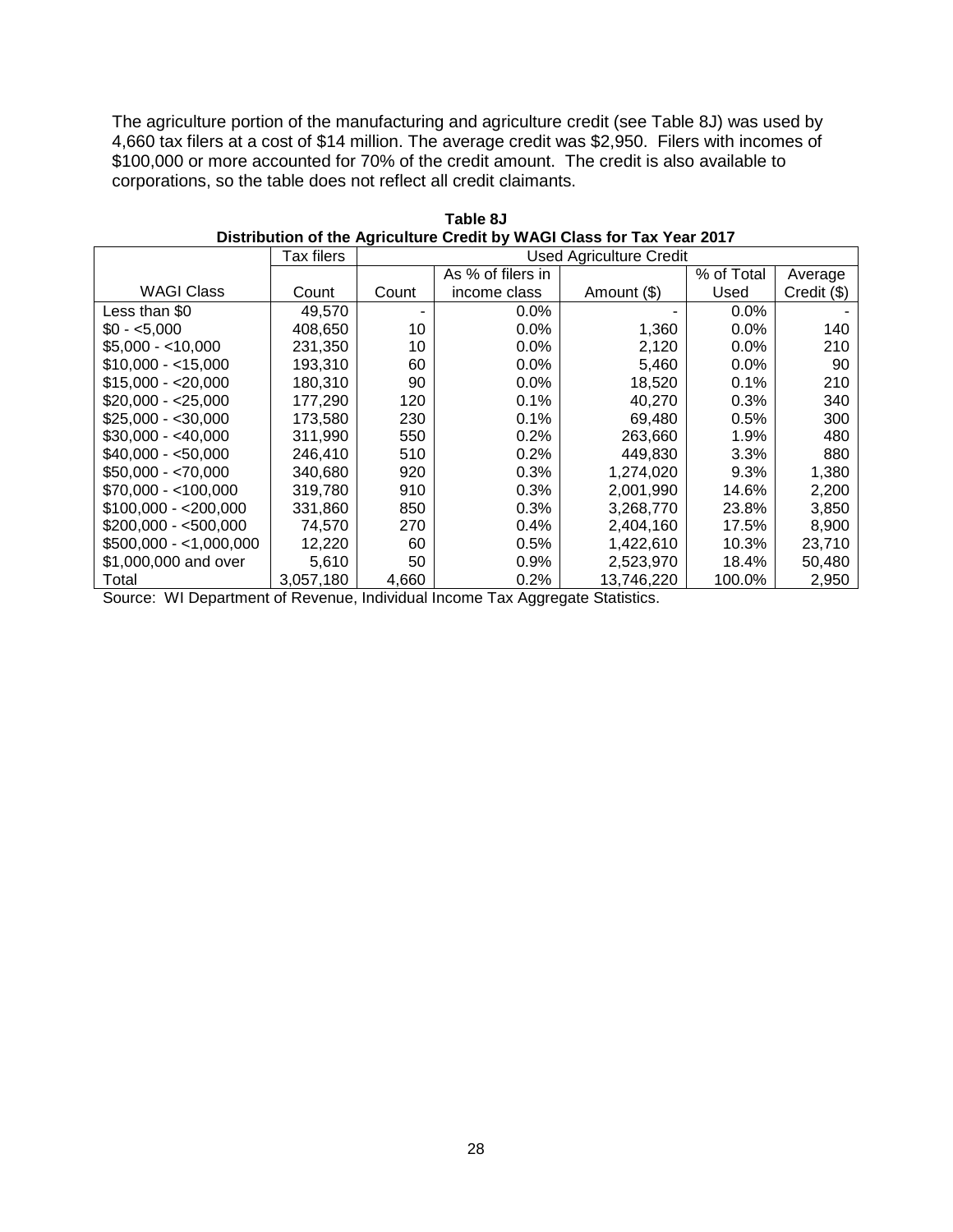The research credits (see Table 8K) were used by 3,070 tax filers at a cost of \$19 million. Credits may be claimed for qualified research expenses as defined under federal law, for qualified research expenses for activities related to internal combustion engines, and qualified research expenses for activities related to energy efficient products. The average credit was \$6,260. Filers with incomes of \$500,000 or more accounted for 83% of the credit amounts. The credits were also available to corporations, so the table does not reflect all credit claimants.

|                        | Tax filers | Used Research Credits |                 |             |            |             |
|------------------------|------------|-----------------------|-----------------|-------------|------------|-------------|
|                        |            |                       | As % of filers  |             | % of Total | Average     |
| WAGI Class             | Count      | Count                 | in income class | Amount (\$) | Used       | Credit (\$) |
| Less than \$0          | 49,570     | ٠                     | $0.0\%$         |             | $0.0\%$    |             |
| $$0 - 5.000$           | 408,650    | 60                    | $0.0\%$         | 61,480      | 0.3%       | 1,020       |
| $$5,000 - < 10,000$    | 231,350    | 30                    | $0.0\%$         | 3,670       | $0.0\%$    | 120         |
| $$10,000 - < 15,000$   | 193,310    | 20                    | $0.0\%$         | 4,480       | $0.0\%$    | 220         |
| $$15,000 - $20,000$    | 180,310    | 20                    | $0.0\%$         | 6,050       | $0.0\%$    | 300         |
| $$20,000 - $25,000$    | 177,290    | 20                    | $0.0\%$         | 5,130       | $0.0\%$    | 260         |
| $$25,000 - $30,000$    | 173,580    | 20                    | $0.0\%$         | 6,000       | $0.0\%$    | 300         |
| $$30,000 - $40,000$    | 311,990    | 60                    | $0.0\%$         | 38,810      | 0.2%       | 650         |
| $$40,000 - $50,000$    | 246,410    | 40                    | $0.0\%$         | 30,900      | $0.2\%$    | 770         |
| $$50,000 - $70,000$    | 340,680    | 90                    | $0.0\%$         | 56,330      | 0.3%       | 630         |
| $$70,000 - < 100,000$  | 319,780    | 140                   | $0.0\%$         | 127,270     | $0.7\%$    | 910         |
| $$100.000 - $200.000$  | 331,860    | 540                   | $0.2\%$         | 741.100     | $3.9\%$    | 1,370       |
| $$200,000 - $500,000$  | 74,570     | 800                   | $1.1\%$         | 2,277,990   | 11.9%      | 2,850       |
| $$500,000 - 1,000,000$ | 12,220     | 490                   | 4.0%            | 2,291,690   | 11.9%      | 4,680       |
| \$1,000,000 and over   | 5,610      | 760                   | 13.5%           | 13,558,280  | 70.6%      | 17,840      |
| Total                  | 3,057,180  | 3.070                 | $0.1\%$         | 19,209,180  | 100.0%     | 6,260       |

| Table 8K                                                             |
|----------------------------------------------------------------------|
| Distribution of the Research Credits by WAGI Class for Tax Year 2017 |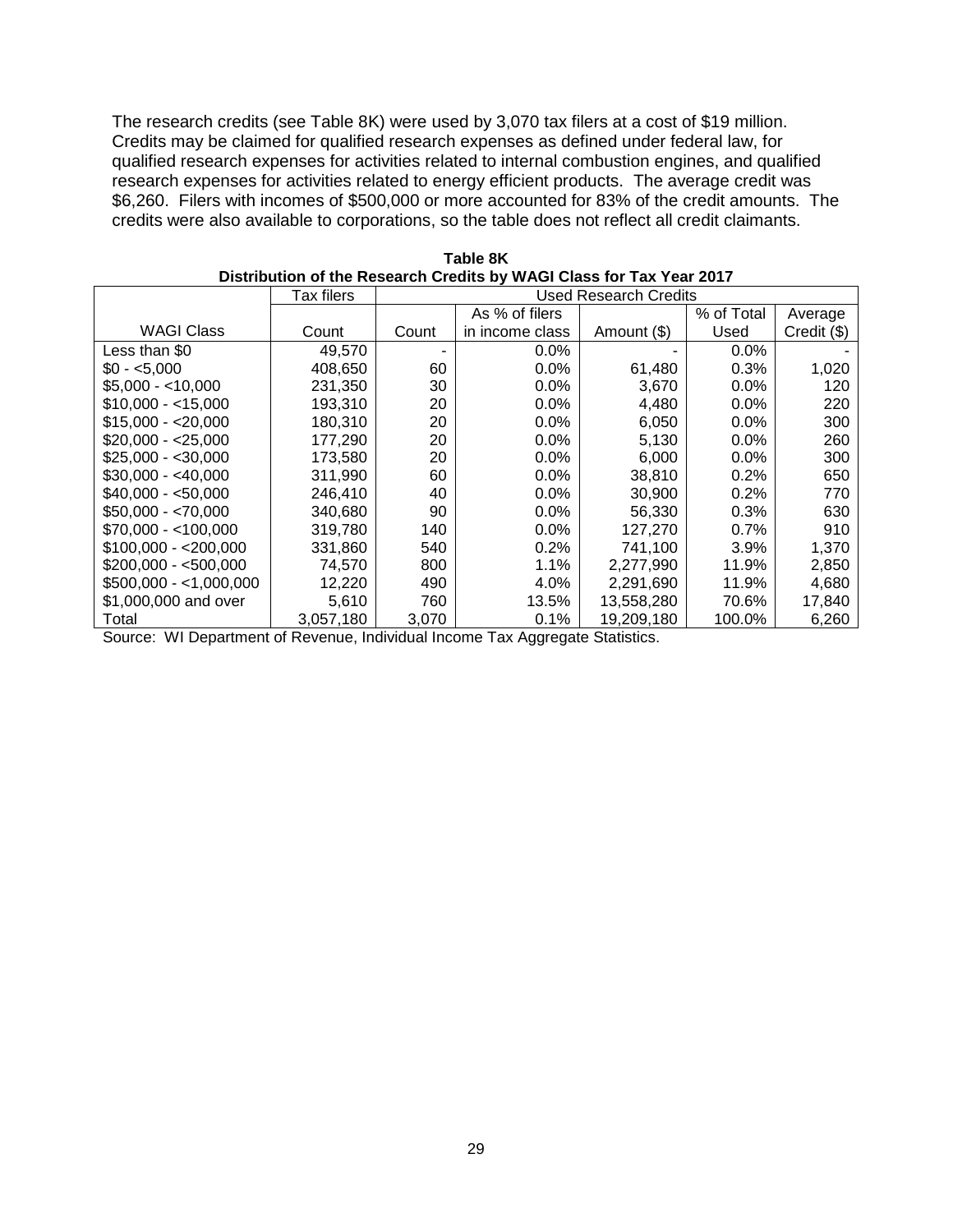# **Refundable Credits**

Wisconsin income tax law allows individuals to claim several refundable credits. These are the [earned income tax credit,](https://www.revenue.wi.gov/DORReports/2017EITCsum.pdf) the [homestead credit,](https://www.revenue.wi.gov/DORReports/2018hmsted.pdf) the [farmland preservation credit,](https://www.revenue.wi.gov/DORReports/2018Payments.pdf) the veterans and surviving spouses property tax credit, the enterprise zone jobs credit, the jobs tax credit, the business development credit, and the electronics and information technology manufacturing zone credit.

The underlined credits are discussed in greater detail in separate reports which can be found on the Department of Revenue's website. Tables 9A-9D provide information on the veterans and surviving spouses property tax credit, the enterprise zone jobs credit, the jobs tax credit, and the business development credit, respectively. There were no claims for the electronics and information technology manufacturing zone credit in 2017. For confidentiality purposes, the credit values have been rounded to the nearest ten and particularly small numbers have been suppressed.

The Veterans and Surviving Spouses Property Tax Credit was created in tax year 2005. Eligible veterans and surviving spouses may claim this credit in the amount of the property taxes paid during the year on the claimant's principal dwelling in Wisconsin. As shown in Table 9A, 10,040 tax filers claimed the credit in tax year 2017 at a total cost to the state of \$30.0 million. Seventy three percent of the credit was used by claimants with income below \$40,000. The average credit was \$2,990.

|                         |                   | Veterans and Surviving Spouses Property Tax Credit |                 |            |         |        |
|-------------------------|-------------------|----------------------------------------------------|-----------------|------------|---------|--------|
|                         | <b>Tax filers</b> | Number of Participants                             |                 |            | Amount  |        |
|                         |                   |                                                    | as % of filers  |            |         | Credit |
| <b>WAGI Class</b>       | Count             | Count                                              | in income class | (\$)       | %       | (3)    |
| Less than \$0           | 49,570            | 350                                                | 0.7%            | 966,420    | 3.2%    | 2,760  |
| $$0 - 5,000$            | 408,650           | 3,500                                              | 0.9%            | 8,863,980  | 29.5%   | 2,530  |
| $$5,000 - <10,000$      | 231,350           | 890                                                | 0.4%            | 2,465,110  | 8.2%    | 2,770  |
| $$10,000 - < 15,000$    | 193,310           | 700                                                | 0.4%            | 1,991,400  | 6.6%    | 2,840  |
| $$15,000 - $20,000$     | 180,310           | 640                                                | 0.4%            | 1,864,600  | 6.2%    | 2,910  |
| $$20,000 - $25,000$     | 177,290           | 500                                                | 0.3%            | 1,471,620  | 4.9%    | 2,940  |
| $$25,000 - $30,000$     | 173,580           | 530                                                | 0.3%            | 1,649,590  | 5.5%    | 3,110  |
| $$30,000 - $40,000$     | 311,990           | 830                                                | 0.3%            | 2,553,650  | 8.5%    | 3,080  |
| $$40,000 - $50,000$     | 246,410           | 590                                                | 0.2%            | 2,001,710  | 6.7%    | 3,390  |
| $$50,000 - $70,000$     | 340,680           | 710                                                | 0.2%            | 2,587,500  | 8.6%    | 3,640  |
| $$70,000 - <100,000$    | 319,780           | 450                                                | 0.1%            | 1,865,050  | 6.2%    | 4,140  |
| $$100,000 - $200,000$   | 331,860           | 290                                                | 0.1%            | 1,455,010  | 4.8%    | 5,020  |
| $$200,000 - $500,000$   | 74,570            | 50                                                 | 0.1%            | 263,660    | 0.9%    | 5,270  |
| $$500,000 - <1,000,000$ | 12,220            | <5                                                 | 0.0%            |            | $0.0\%$ |        |
| \$1,000,000 and over    | 5,610             | $<$ 5                                              | 0.0%            |            | $0.0\%$ |        |
| Total                   | 3,057,180         | 10,040                                             | 0.3%            | 30,045,150 | 100.0%  | 2,990  |

**Table 9A Veterans and Surviving Spouses Property Tax Credit, by Income Class, Tax Year 2017**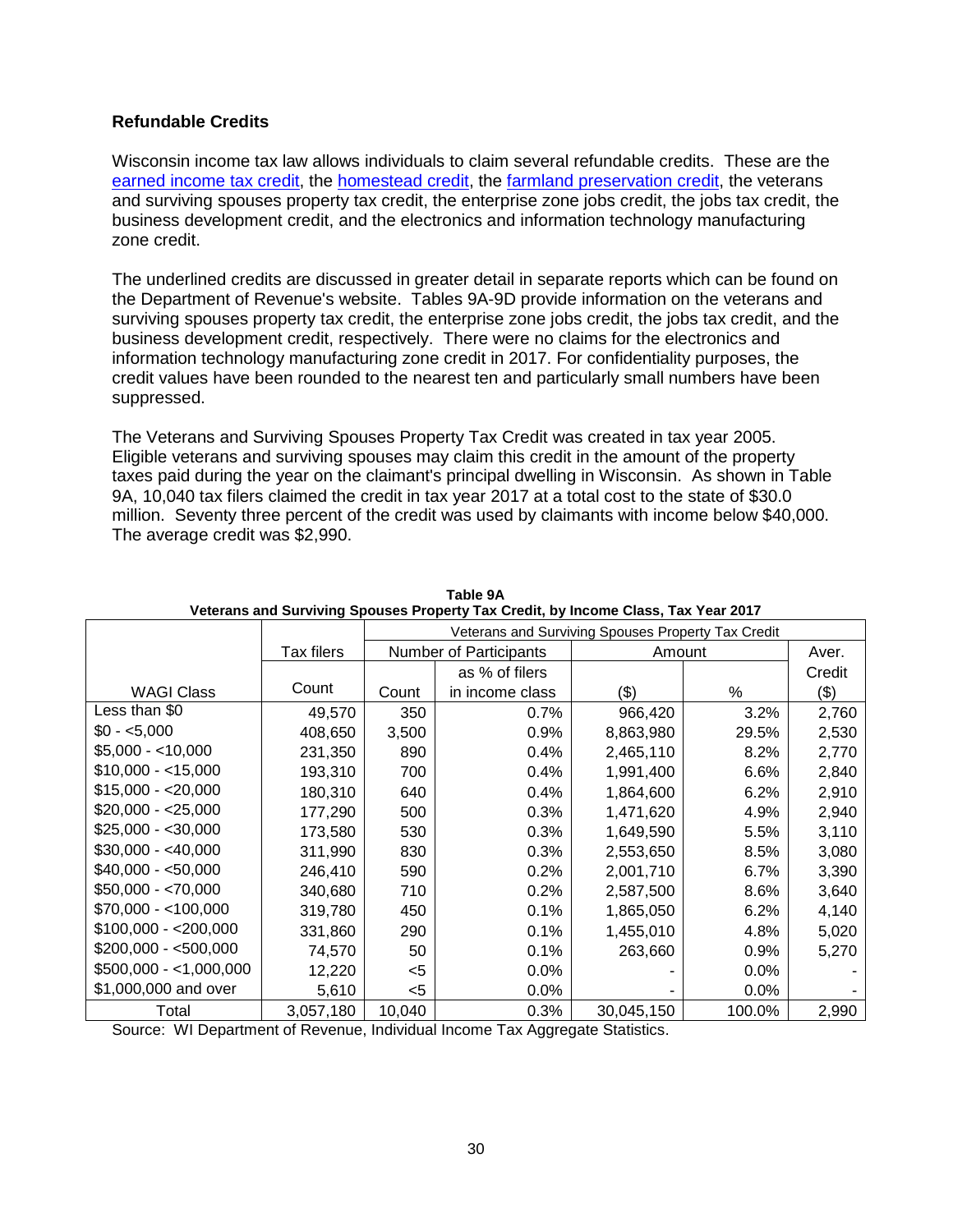In order to claim the enterprise zone jobs credit, businesses must be located in a designated enterprise zone and certified by WEDC. WEDC may certify businesses for tax benefits based on activities in the designated zones, including creating or retaining jobs, making significant capital investments, conducting employee training, and maintaining a supply chain in Wisconsin. As shown in Table 9B, the credit is targeted at a relatively small number of taxpayers. Only 70 individual tax filers claimed the credit in tax year 2017 at a cost to the state of \$4.1 million. The credit is primarily awarded to corporations, so the table does not reflect most credit claimants.

**Table 9B Enterprise Zone Jobs Credit, by Income Class, Tax Year 2017**

|                     |            |                        | Enterprise Zone Jobs Credit |           |        |        |  |
|---------------------|------------|------------------------|-----------------------------|-----------|--------|--------|--|
|                     | Tax filers | Number of Participants |                             | Amount    |        | Aver.  |  |
|                     |            |                        | as % of filers              |           |        | Credit |  |
| <b>WAGI Class</b>   | Count      | Count                  | in income class             | (\$)      | %      | (3)    |  |
| Less than \$100,000 | 2,632,920  | 20                     | $0.0\%$                     | 78.560    | 1.9%   | 3,930  |  |
| \$100,000 and over  | 424,260    | 50                     | $0.0\%$                     | 4,015,820 | 98.1%  | 80,320 |  |
| Total               | 3,057,180  | 70                     | $0.0\%$                     | 4,094,370 | 100.0% | 58,490 |  |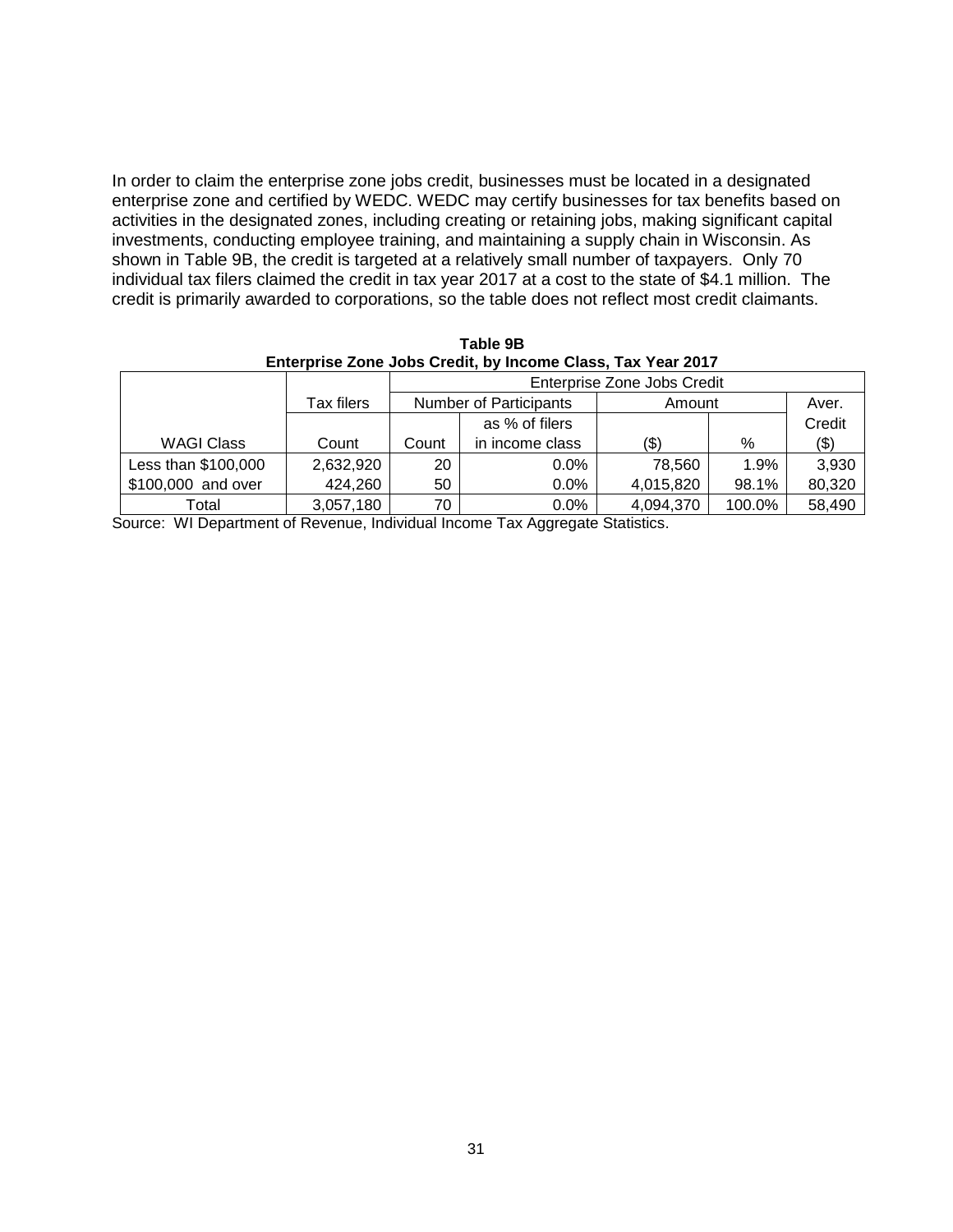In order to claim the jobs tax credit, businesses must be certified by the WEDC. The WEDC may award jobs tax credits to businesses that are operating or intending to operate in Wisconsin and pursuant to a contract with WEDC. The credit is based on the amount of wages paid to eligible employees in the taxable year, subject to a maximum amount of 10% of such wages, and the costs incurred by the claimant to undertake training activities in the current year. WEDC may award a taxpayer credits over a multi-year period. For tax years 2016 and thereafter, the jobs tax credit has been merged with the nonrefundable economic development credit to create the new business development credit. However, WEDC may still award credits for multi-year contracts initially in effect prior to January 1, 2016. As shown in Table 9C, the credit is targeted at a relatively small number of taxpayers. Only 20 individual tax filers claimed the credit in tax year 2017 at a cost to the state of \$2.8 million. The credit was also available to corporations, so the table does not reflect all credit claimants.

|                                                 | Table 9C |  |
|-------------------------------------------------|----------|--|
| Jobs Tax Credit, by Income Class, Tax Year 2017 |          |  |

|                     |            | Jobs Tax Credit               |                 |           |        |         |  |
|---------------------|------------|-------------------------------|-----------------|-----------|--------|---------|--|
|                     | Tax filers | <b>Number of Participants</b> |                 | Amount    |        | Aver.   |  |
|                     |            |                               | as % of filers  |           |        | Credit  |  |
| <b>WAGI Class</b>   | Count      | Count                         | in income class | (\$)      | %      | $(\$)$  |  |
| Less than \$500,000 | 3,039,350  | 10                            | $0.0\%$         | 58,760    | 2.1%   | 5,876   |  |
| \$500,000 and over  | 17,830     | 10                            | 0.1%            | 2,773,530 | 97.9%  | 277,353 |  |
| Total               | 3,057,180  | 20                            | $0.0\%$         | 2,832,290 | 100.0% | 141,615 |  |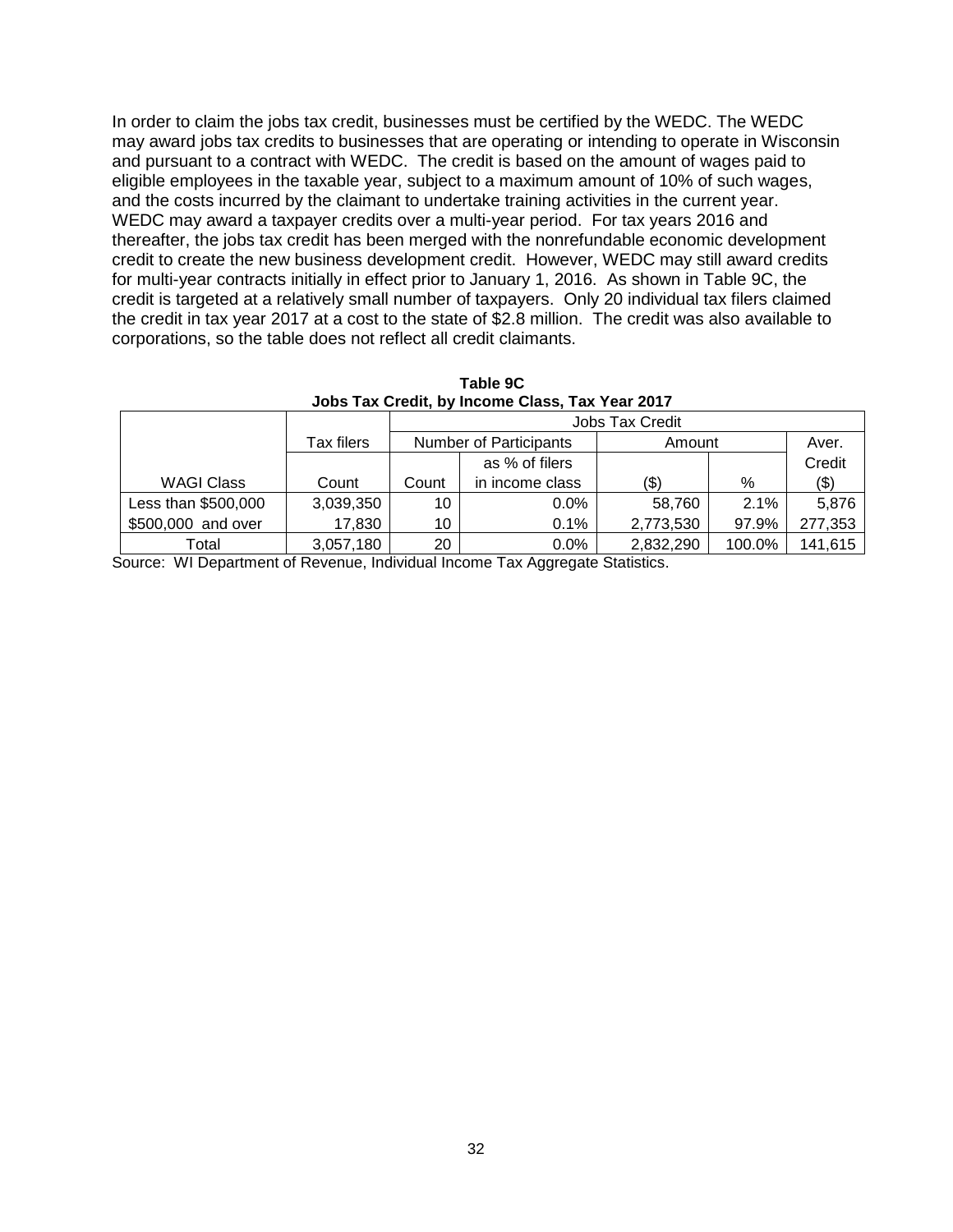For tax years 2016 and thereafter, the business development tax credit was created to replace the jobs tax credit has and the nonrefundable economic development credit. Under the replacement program WEDC may certify individuals to receive credits based on certain employment and investment in Wisconsin businesses. As shown in Table 9D, the credit is targeted at a relatively small number of taxpayers. Only 150 individual tax filers claimed the credit in tax year 2017 at a cost to the state of \$2.4 million. The credit was also available to corporations, so the table does not reflect all credit claimants.

| Business Development Credit, by Income Class, Tax Year 2017 |            |       |                                         |           |        |         |  |  |  |
|-------------------------------------------------------------|------------|-------|-----------------------------------------|-----------|--------|---------|--|--|--|
|                                                             |            |       | <b>Business Development Tax Credit</b>  |           |        |         |  |  |  |
|                                                             | Tax Filers |       | <b>Number of Participants</b><br>Amount |           |        |         |  |  |  |
|                                                             |            |       | as % of filers                          |           |        | Credit  |  |  |  |
| WAGI Class                                                  | Count      | Count | in income class                         | (\$)      | %      | $($ \$) |  |  |  |
| Less than \$100,000                                         | 3,039,350  | 30    | $0.0\%$                                 | 513.720   | 21.8%  | 17,124  |  |  |  |
| \$100,000 and over                                          | 17,830     | 120   | $0.7\%$                                 | 1,837,880 | 78.2%  | 15,316  |  |  |  |
| Total                                                       | 3,057,180  | 150   | $0.0\%$                                 | 2,351,600 | 100.0% | 15,677  |  |  |  |

| Table 9D                                                           |  |
|--------------------------------------------------------------------|--|
| <b>Business Development Credit, by Income Class, Tax Year 2017</b> |  |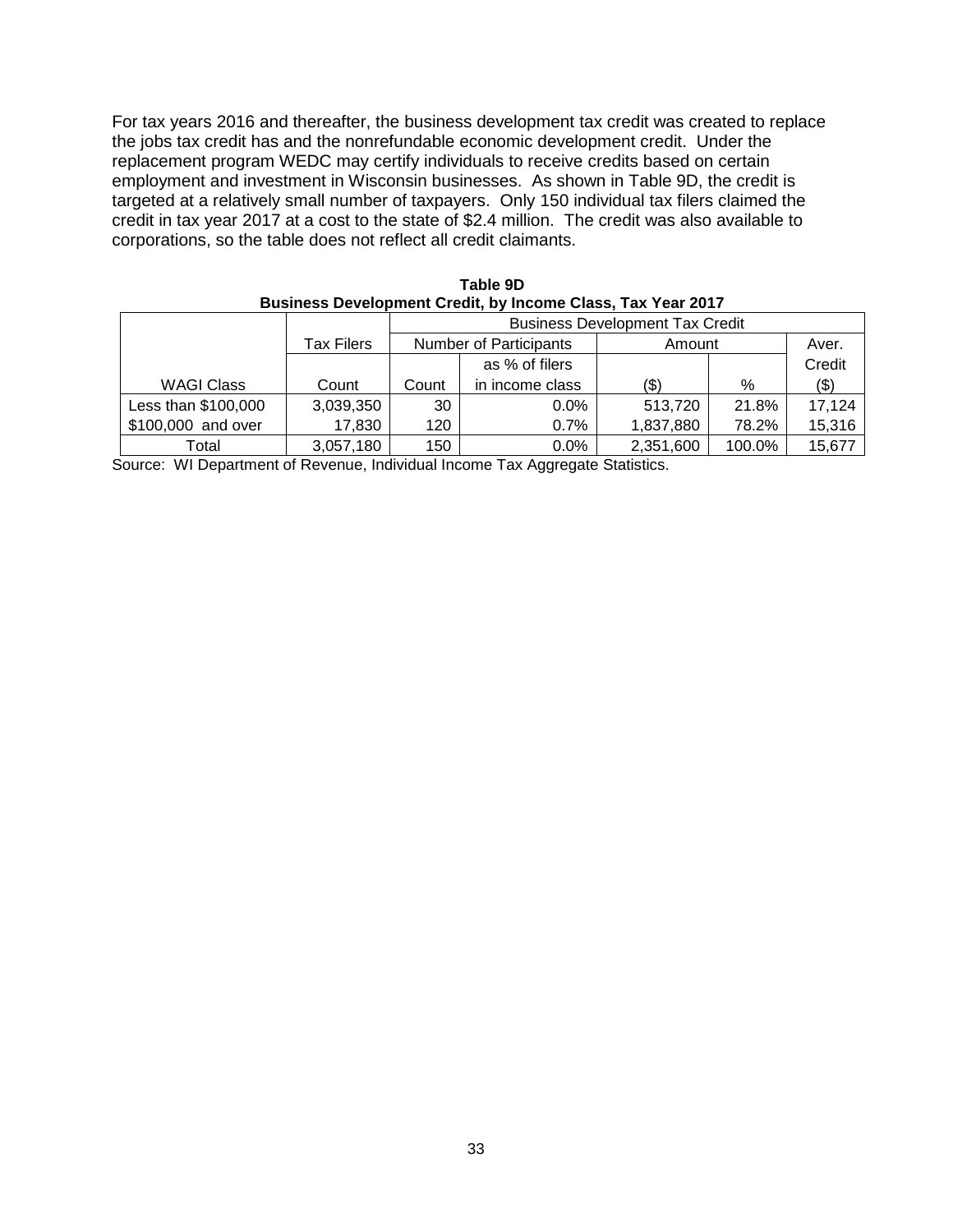### **Other Items**

#### *Sales and Use Tax on Out-of-State Purchases*

The income tax form provides a line for taxpayers to report any state and local use tax on purchases from out-of-state firms, including online sellers and catalog retailers, on which the sales tax was not charged at the time of purchase. Use taxes are taxes paid by Wisconsin residents to the state of Wisconsin on purchases from out-of-state firms. As seen in Table 10, about 1.8% of filers (55,000) report use tax. Total use tax collected through the income tax return amounted to \$3.4 million, for an average of \$60. The reporting rate increases with income.

| USE Tax for Tax Year 2017 |                   |        |                            |           |         |         |  |  |  |
|---------------------------|-------------------|--------|----------------------------|-----------|---------|---------|--|--|--|
|                           |                   |        | Use Tax On Income Tax Form |           |         |         |  |  |  |
| <b>WAGI Class</b>         | <b>Tax filers</b> |        | Number of Participants     | Amount    |         | Average |  |  |  |
|                           |                   |        | as % of filers in          |           |         | Use Tax |  |  |  |
|                           | Count             | Count  | income class               | (\$)      | ℅       | $(\$)$  |  |  |  |
| Less than \$0             | 49,570            | 310    | $0.6\%$                    | 34,820    | 1.0%    | 110     |  |  |  |
| $$0 - 5,000$              | 408.650           | 1,860  | 0.5%                       | 76,530    | 2.3%    | 40      |  |  |  |
| $$5,000 - < 10,000$       | 231,350           | 1,730  | 0.7%                       | 64,850    | 1.9%    | 40      |  |  |  |
| $$10,000 - < 15,000$      | 193,310           | 1,720  | 0.9%                       | 69,870    | 2.1%    | 40      |  |  |  |
| $$15,000 - $20,000$       | 180,310           | 1,840  | $1.0\%$                    | 82,450    | $2.4\%$ | 40      |  |  |  |
| $$20,000 - $25,000$       | 177,290           | 1,930  | $1.1\%$                    | 87,710    | 2.6%    | 50      |  |  |  |
| $$25,000 - $30,000$       | 173,580           | 2,120  | $1.2\%$                    | 128,060   | 3.8%    | 60      |  |  |  |
| $$30,000 - $40,000$       | 311,990           | 4,590  | 1.5%                       | 211,360   | 6.3%    | 50      |  |  |  |
| $$40,000 - $50,000$       | 246,410           | 4,460  | $1.8\%$                    | 202,550   | $6.0\%$ | 50      |  |  |  |
| $$50,000 - $70,000$       | 340,680           | 7,600  | 2.2%                       | 399,010   | 11.8%   | 50      |  |  |  |
| $$70,000 - <100,000$      | 319,780           | 8,750  | 2.7%                       | 477,900   | 14.2%   | 50      |  |  |  |
| $$100,000 - $200,000$     | 331,860           | 12,330 | 3.7%                       | 751,960   | 22.3%   | 60      |  |  |  |
| $$200,000 - $500,000$     | 74,570            | 4,150  | 5.6%                       | 427,990   | 12.7%   | 100     |  |  |  |
| \$500,000 - 1,000,000     | 12,220            | 940    | 7.7%                       | 131,970   | 3.9%    | 140     |  |  |  |
| \$1,000,000 and over      | 5,610             | 510    | $9.0\%$                    | 222,240   | 6.6%    | 440     |  |  |  |
| Total                     | 3,057,180         | 54,830 | 1.8%                       | 3,369,250 | 100.0%  | 60      |  |  |  |

|  | Table 10 |                           |  |
|--|----------|---------------------------|--|
|  |          | Use Tax for Tax Year 2017 |  |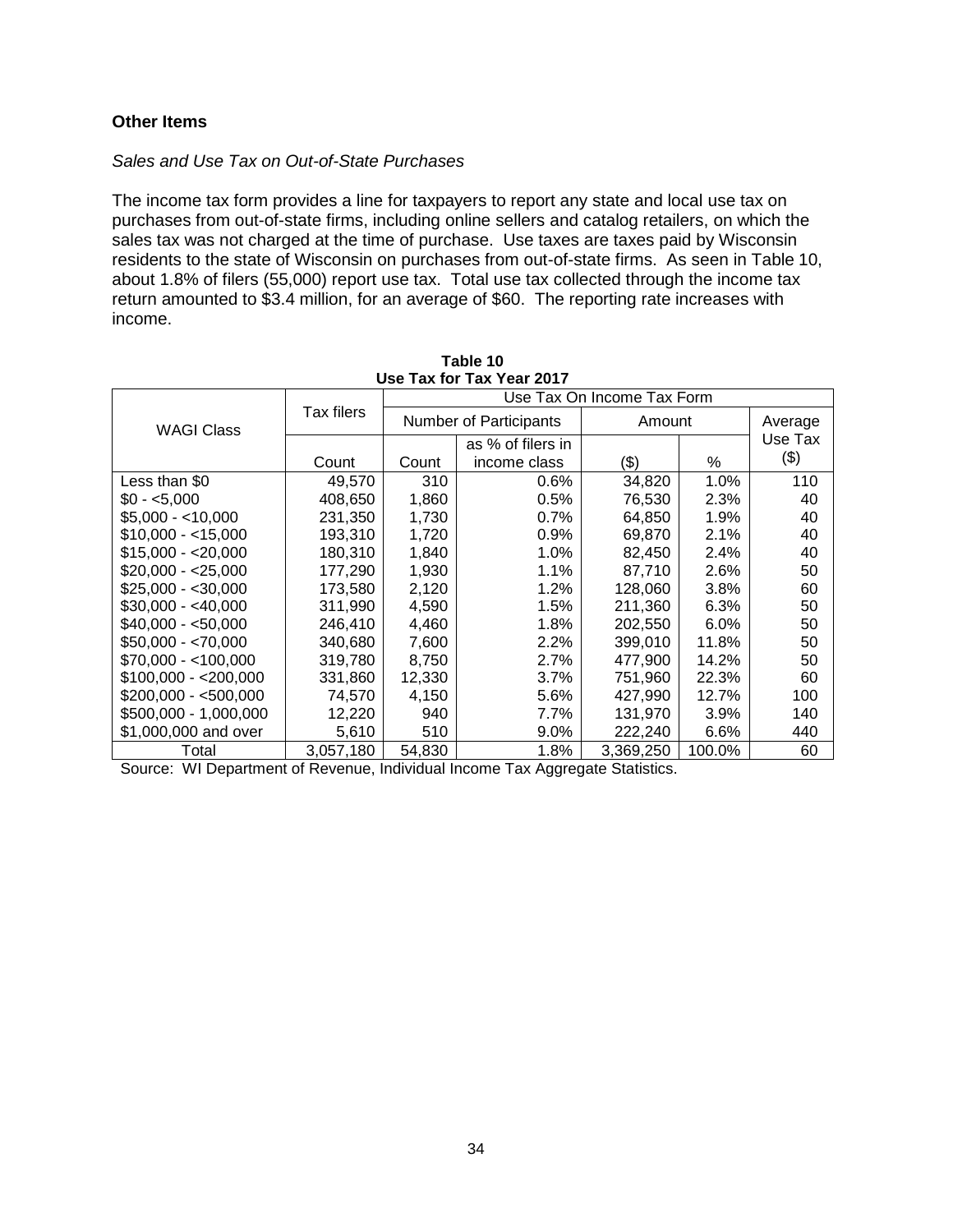#### *Tax Check-Offs*

The Legislature has authorized several charitable causes to collect donations directly from the tax form. In addition to express authorization by the Legislature to appear on the tax form, a check-off must receive over a rolling three year period beginning in 2014 an average annual donation total that exceeds \$50,000.

#### *Endangered Resources Donation*

The individual income tax form allows tax filers to donate money for the preservation and management of threatened and endangered species. The donation either reduces the taxpayer's refund or increases tax due. As shown in Table 11A, in tax year 2017, 12,850 filers donated a total of about \$281,000 or an average of \$22 for every donor. The average ranged from \$12 for incomes below \$10,000 to \$358 at incomes between \$500,000 and \$1,000,000. The participation rate was highest for the \$100,000 - \$200,000 income range.

| Endangered Resources Donation for Tax Tear 2017 |            |                                      |                   |         |         |         |  |  |  |
|-------------------------------------------------|------------|--------------------------------------|-------------------|---------|---------|---------|--|--|--|
|                                                 | Tax filers | <b>Endangered Resources Donation</b> |                   |         |         |         |  |  |  |
| <b>WAGI Class</b>                               |            |                                      | As % of filers in | Amount  |         | Average |  |  |  |
|                                                 | Count      | Count                                | income class      | $($ \$) | %       | (\$)    |  |  |  |
| Less than \$0                                   | 49.570     | 40                                   | 0.1%              | 710     | 0.3%    | 18      |  |  |  |
| $$0 - 5,000$                                    | 408,650    | 430                                  | 0.1%              | 5,170   | 1.8%    | 12      |  |  |  |
| $$5,000 - < 10,000$                             | 231,350    | 570                                  | 0.2%              | 7,000   | 2.5%    | 12      |  |  |  |
| $$10,000 - < 15,000$                            | 193,310    | 620                                  | 0.3%              | 7,820   | 2.8%    | 13      |  |  |  |
| $$15,000 - $20,000$                             | 180,310    | 650                                  | 0.4%              | 9,380   | 3.3%    | 14      |  |  |  |
| $$20.000 - $25,000$                             | 177.290    | 660                                  | 0.4%              | 9.000   | $3.2\%$ | 14      |  |  |  |
| $$25,000 - $30,000$                             | 173,580    | 710                                  | 0.4%              | 13,470  | 4.8%    | 19      |  |  |  |
| $$30,000 - $40,000$                             | 311,990    | 1,330                                | 0.4%              | 23.670  | 8.4%    | 18      |  |  |  |
| $$40,000 - $50,000$                             | 246.410    | 1,220                                | 0.5%              | 22.350  | $8.0\%$ | 18      |  |  |  |
| $$50,000 - $70,000$                             | 340,680    | 1,820                                | 0.5%              | 33,880  | 12.1%   | 19      |  |  |  |
| $$70,000 - < 100,000$                           | 319.780    | 1,940                                | $0.6\%$           | 43.450  | 15.5%   | 22      |  |  |  |
| $$100,000 - $200,000$                           | 331,860    | 2,320                                | 0.7%              | 60.890  | 21.7%   | 26      |  |  |  |
| $$200,000 - $500,000$                           | 74,570     | 490                                  | 0.7%              | 22,900  | 8.1%    | 47      |  |  |  |
| \$500,000 - 1,000,000                           | 12,220     | 40                                   | 0.4%              | 14,330  | 5.1%    | 358     |  |  |  |
| \$1,000,000 and over                            | 5,610      | 20                                   | 0.3%              | 7,060   | 2.5%    | 353     |  |  |  |
| Total                                           | 3,057,180  | 12,850                               | $0.4\%$           | 281.080 | 100.0%  | 22      |  |  |  |

**Table 11A Endangered Resources Donation for Tax Year 2017**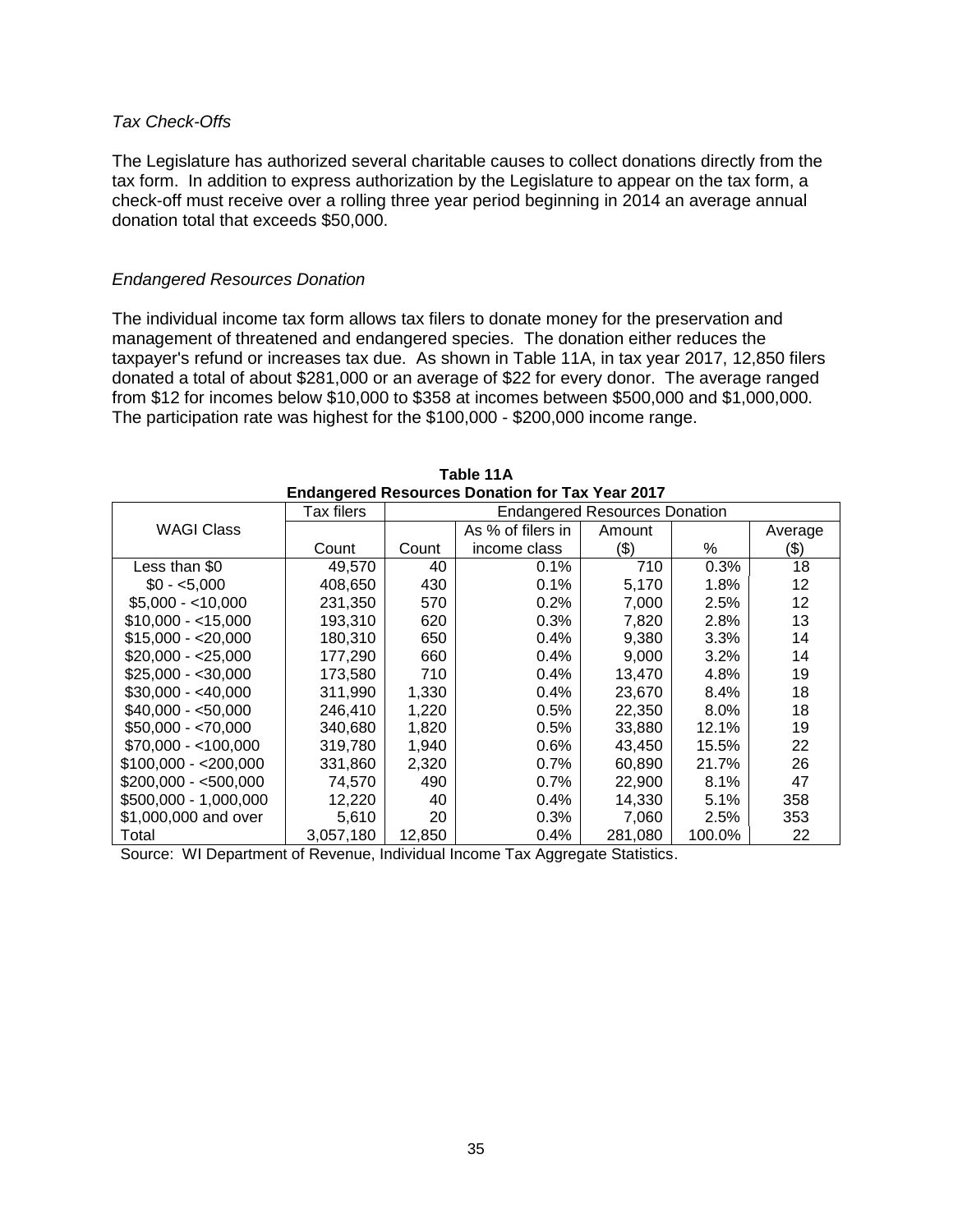### *Cancer Research Donation*

This donation allows taxpayers to make a donation towards cancer research. The donation either reduces a taxpayer's refund, or adds to tax due. As Table 11B reports, approximately 8,740 filers gave a total of \$179,000 for an average of \$20. Donors with income below \$100,000 gave \$18 on average, while donors with income \$100,000 or more donated \$29 on average.

| Cancer Research Donation for Tax Year 2017 |            |       |                   |                                 |         |         |  |  |  |  |
|--------------------------------------------|------------|-------|-------------------|---------------------------------|---------|---------|--|--|--|--|
|                                            | Tax filers |       |                   | <b>Cancer Research Donation</b> |         |         |  |  |  |  |
|                                            |            |       | As % of filers in |                                 |         | Average |  |  |  |  |
| <b>WAGI Class</b>                          | Count      | Count | income class      | Amount (\$)                     | ℅       | $(\$)$  |  |  |  |  |
| Less than \$0                              | 49,570     | 50    | $0.1\%$           | 1,140                           | 0.6%    | 23      |  |  |  |  |
| $$0 - 5.000$                               | 408,650    | 350   | 0.1%              | 4,720                           | 2.6%    | 13      |  |  |  |  |
| $$5.000 - $10.000$                         | 231,350    | 480   | $0.2\%$           | 6,080                           | 3.4%    | 13      |  |  |  |  |
| $$10,000 - 15,000$                         | 193,310    | 490   | 0.3%              | 7,180                           | 4.0%    | 15      |  |  |  |  |
| $$15,000 - 20,000$                         | 180,310    | 480   | $0.3\%$           | 8,980                           | 5.0%    | 19      |  |  |  |  |
| \$20,000 - <25,000                         | 177,290    | 560   | $0.3\%$           | 10,090                          | 5.6%    | 18      |  |  |  |  |
| \$25.000 - <30.000                         | 173.580    | 550   | $0.3\%$           | 11,530                          | 6.5%    | 21      |  |  |  |  |
| $$30.000 - $40.000$                        | 311.990    | 1,030 | $0.3\%$           | 18.250                          | 10.2%   | 18      |  |  |  |  |
| $$40,000 - $50,000$                        | 246,410    | 790   | $0.3\%$           | 16,730                          | $9.4\%$ | 21      |  |  |  |  |
| $$50,000 - $70,000$                        | 340.680    | 1,150 | 0.3%              | 23.450                          | 13.1%   | 20      |  |  |  |  |
| \$70.000 - <100.000                        | 319,780    | 1,110 | 0.3%              | 22,070                          | 12.3%   | 20      |  |  |  |  |
| $$100,000 - $200,000$                      | 331,860    | 1,390 | $0.4\%$           | 29,710                          | 16.6%   | 21      |  |  |  |  |
| $$200,000 - $500,000$                      | 74,570     | 260   | $0.3\%$           | 9,900                           | 5.5%    | 38      |  |  |  |  |
| $$500,000 - <1,000,000$                    | 12,220     | 20    | $0.2\%$           | 6,700                           | $3.7\%$ | 335     |  |  |  |  |
| \$1,000,000 and over                       | 5.610      | 10    | $0.2\%$           | 2,250                           | 1.3%    | 225     |  |  |  |  |
| Total                                      | 3,057,180  | 8,740 | 0.3%              | 178,790                         | 100.0%  | 20      |  |  |  |  |

**Table 11B Cancer Research Donation for Tax Year 2017**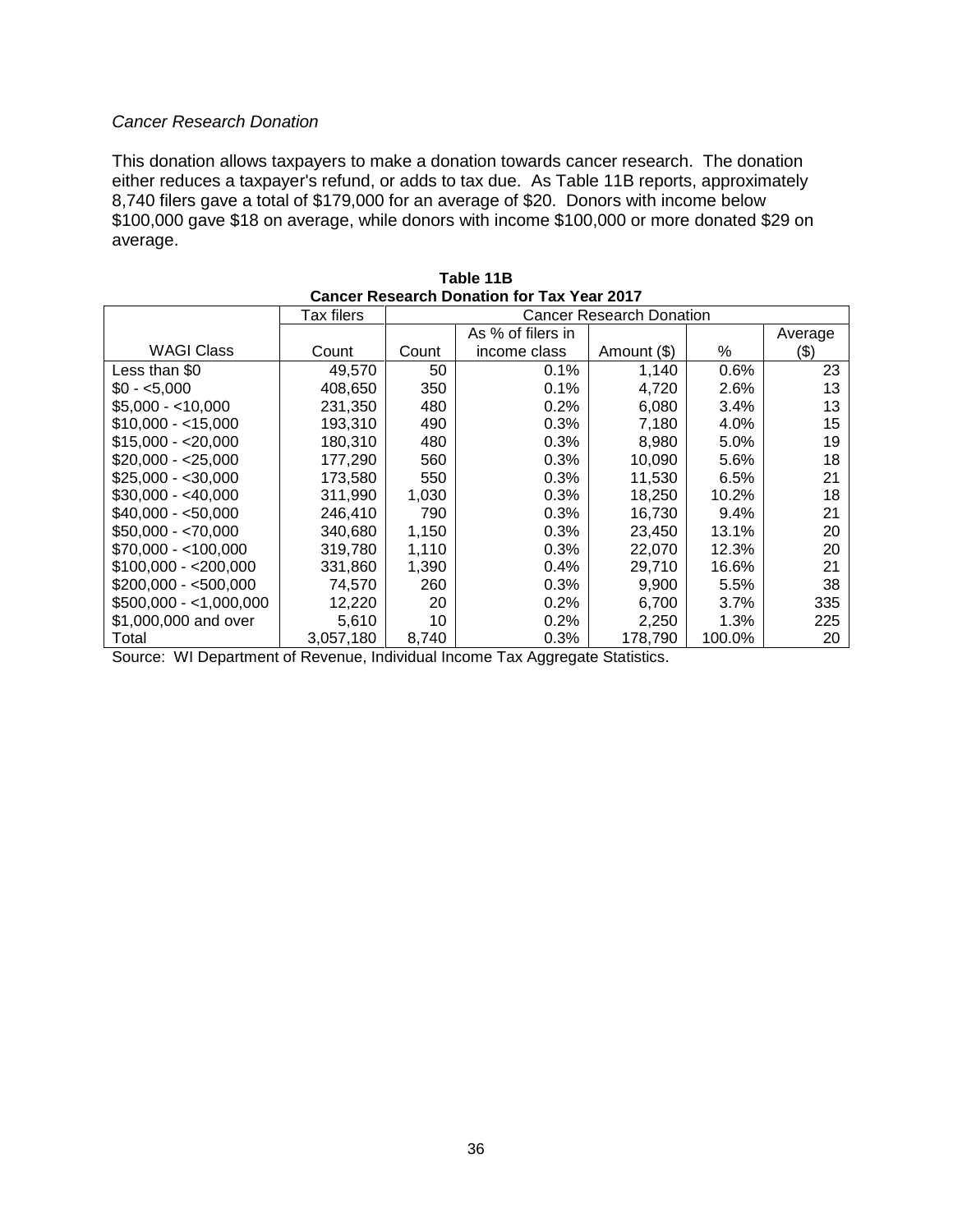### **Veterans Trust Fund Donation**

This donation was first available in tax year 2005 and allows taxpayers to make donations towards the Veterans Trust Fund. A donation either reduces a taxpayer's refund, or adds to tax due. There were 6,520 filers who gave a total of \$105,000 for an average of \$16 per return. Donors with income above \$200,000 donated the most on average at about \$63 per return. Filers with income of less than \$200,000 had average donations of about \$14.

| Veterans Trust Fund Donation for Tax Year 2017 |            |       |                   |                                     |         |         |  |  |  |
|------------------------------------------------|------------|-------|-------------------|-------------------------------------|---------|---------|--|--|--|
|                                                | Tax filers |       |                   | <b>Veterans Trust Fund Donation</b> |         |         |  |  |  |
|                                                |            |       | As % of filers in |                                     |         | Average |  |  |  |
| <b>WAGI Class</b>                              | Count      | Count | income class      | Amount (\$)                         | ℅       | (\$)    |  |  |  |
| Less than \$0                                  | 49,570     | 40    | 0.1%              | 810                                 | 0.8%    | 20      |  |  |  |
| $$0 - 5.000$                                   | 408,650    | 250   | 0.1%              | 3,170                               | $3.0\%$ | 13      |  |  |  |
| $$5.000 - 10.000$                              | 231,350    | 320   | 0.1%              | 2,930                               | 2.8%    | 9       |  |  |  |
| $$10,000 - 15,000$                             | 193,310    | 340   | 0.2%              | 3,210                               | 3.1%    | 9       |  |  |  |
| $$15,000 - $20,000$                            | 180,310    | 320   | 0.2%              | 4,850                               | 4.6%    | 15      |  |  |  |
| $$20,000 - $25,000$                            | 177,290    | 400   | 0.2%              | 6,020                               | 5.7%    | 15      |  |  |  |
| $$25.000 - $30.000$                            | 173.580    | 400   | 0.2%              | 5,360                               | 5.1%    | 13      |  |  |  |
| $$30,000 - $40,000$                            | 311.990    | 760   | 0.2%              | 9,740                               | 9.3%    | 13      |  |  |  |
| $$40,000 - $50,000$                            | 246,410    | 630   | 0.3%              | 8,250                               | 7.9%    | 13      |  |  |  |
| $$50,000 - $70,000$                            | 340,680    | 880   | 0.3%              | 13,390                              | 12.8%   | 15      |  |  |  |
| $$70,000 - < 100,000$                          | 319,780    | 850   | 0.3%              | 12,850                              | 12.3%   | 15      |  |  |  |
| $$100,000 - $200,000$                          | 331,860    | 1,070 | 0.3%              | 18,490                              | 17.6%   | 17      |  |  |  |
| $$200,000 - $500,000$                          | 74,570     | 220   | 0.3%              | 6,810                               | 6.5%    | 31      |  |  |  |
| $$500,000 - <1,000,000$                        | 12,220     | 20    | 0.2%              | 7,650                               | 7.3%    | 383     |  |  |  |
| \$1,000,000 and over                           | 5,610      | 10    | 0.2%              | 1,300                               | 1.2%    | 130     |  |  |  |
| Total                                          | 3,057,180  | 6,520 | 0.2%              | 104,830                             | 100.0%  | 16      |  |  |  |

**Table 11C Veterans Trust Fund Donation for Tax Year 2017**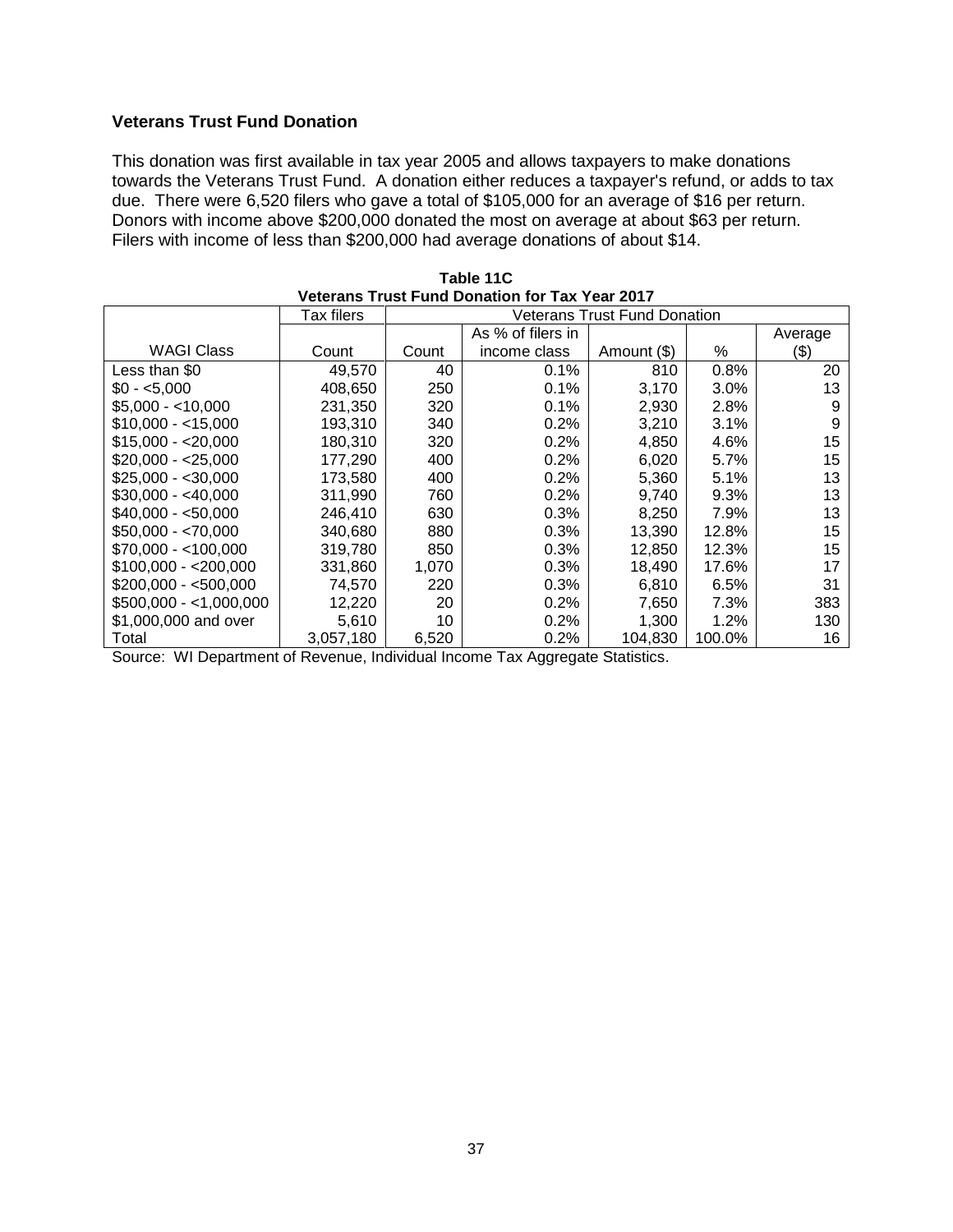#### *Multiple Sclerosis Research Donation*

This donation was new for tax year 2006 and allows taxpayers to make donations towards multiple sclerosis research. A donation either reduces a taxpayer's refund, or adds to tax due. As Table 11D reports, there were 4,710 filers who gave a total of \$71,000 for an average of \$15 per return. Donors with income above \$50,000 donated the most on average at about \$19 per return. Filers with income of less than \$50,000 had average donations of about \$12.

| Multiple Scierosis Research Donation for Tax Year 2017 |            |                                             |                   |             |         |         |  |  |  |
|--------------------------------------------------------|------------|---------------------------------------------|-------------------|-------------|---------|---------|--|--|--|
|                                                        | Tax filers | <b>Multiple Sclerosis Research Donation</b> |                   |             |         |         |  |  |  |
|                                                        |            |                                             | As % of filers in |             |         | Average |  |  |  |
| <b>WAGI Class</b>                                      | Count      | Count                                       | income class      | Amount (\$) | ℅       | (\$)    |  |  |  |
| Less than \$0                                          | 49,570     | 20                                          | $0.0\%$           | 270         | 0.4%    | 14      |  |  |  |
| $$0 - 5,000$                                           | 408,650    | 140                                         | $0.00\%$          | 1,490       | 2.1%    |         |  |  |  |
| $$5,000 - < 10,000$                                    | 231,350    | 220                                         | 0.10%             | 1,590       | 2.2%    |         |  |  |  |
| $$10,000 - 15,000$                                     | 193.310    | 260                                         | 0.10%             | 2,310       | 3.3%    | 9       |  |  |  |
| $$15,000 - $20,000$                                    | 180,310    | 240                                         | 0.10%             | 2,680       | 3.8%    |         |  |  |  |
| \$20,000 - <25,000                                     | 177,290    | 280                                         | 0.20%             | 3,340       | 4.7%    | 12      |  |  |  |
| \$25,000 - <30,000                                     | 173,580    | 280                                         | 0.20%             | 2,710       | 3.8%    | 10      |  |  |  |
| $$30,000 - $40,000$                                    | 311.990    | 580                                         | 0.20%             | 8,450       | 11.9%   | 15      |  |  |  |
| $$40.000 - $50.000$                                    | 246,410    | 450                                         | 0.20%             | 6,010       | 8.5%    | 13      |  |  |  |
| $$50,000 - $70,000$                                    | 340,680    | 630                                         | 0.20%             | 10,290      | 14.5%   | 16      |  |  |  |
| $$70,000 - < 100,000$                                  | 319,780    | 640                                         | 0.20%             | 10,300      | 14.5%   | 16      |  |  |  |
| $$100,000 - $200,000$                                  | 331,860    | 790                                         | 0.20%             | 14,830      | 20.9%   | 19      |  |  |  |
| $$200,000 - $500,000$                                  | 74,570     | 160                                         | 0.20%             | 5,330       | 7.5%    | 33      |  |  |  |
| $$500,000 - 1,000,000$                                 | 12,220     | 20                                          | 0.20%             | 740         | 1.0%    | 37      |  |  |  |
| \$1,000,000 and over                                   | 5.610      | 10                                          | 0.10%             | 580         | $0.8\%$ | 58      |  |  |  |
| Total                                                  | 3,057,180  | 4,710                                       | 0.20%             | 70,910      | 100.0%  | 15      |  |  |  |

**Table 11D Multiple Sclerosis Research Donation for Tax Year 2017**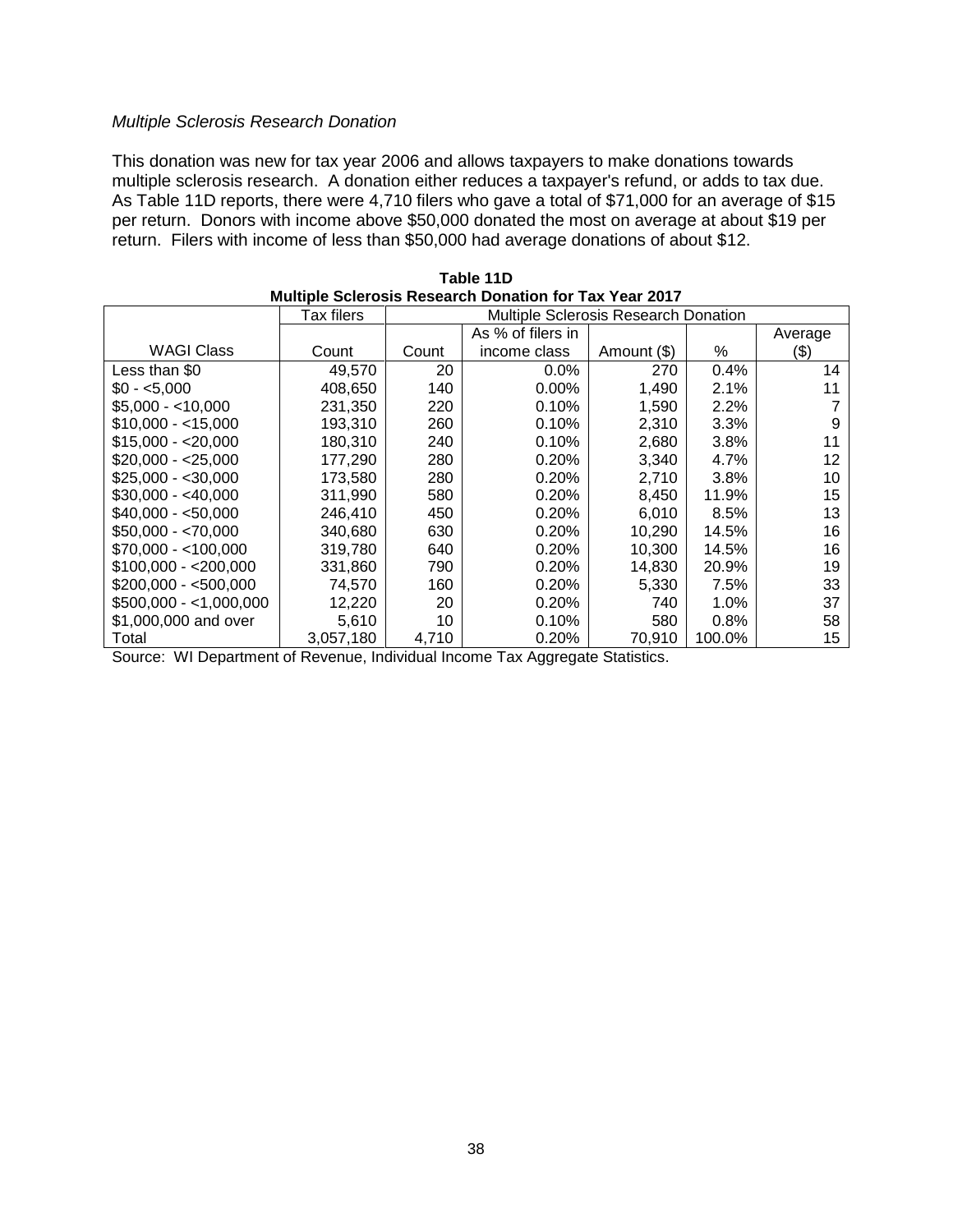#### *Military Family Relief Fund*

This donation was new for tax year 2009 and allows taxpayers to make donations towards a military family fund. A donation either reduces a taxpayer's refund, or adds to tax due. There were 6,560 filers who gave a total of \$115,000 for an average of \$18 per return (See Table 11E). Donors with income above \$200,000 donated the most on average at about \$68 per return. Filers with income of less than \$200,000 had average donations of about \$15.

| <u>Military Family Relief Fund Donation for Tax Year 2017</u> |                   |       |                   |                                      |        |         |  |  |
|---------------------------------------------------------------|-------------------|-------|-------------------|--------------------------------------|--------|---------|--|--|
|                                                               | <b>Tax filers</b> |       |                   | Military Family Relief Fund Donation |        |         |  |  |
|                                                               |                   |       | As % of filers in |                                      |        | Average |  |  |
| <b>WAGI Class</b>                                             | Count             | Count | income class      | Amount (\$)                          | ℅      | (\$)    |  |  |
| Less than \$0                                                 | 49,570            | 30    | 0.1%              | 610                                  | 0.5%   | 20      |  |  |
| $$0 - 5.000$                                                  | 408,650           | 250   | 0.1%              | 2,980                                | 2.6%   | 12      |  |  |
| $$5.000 - $10.000$                                            | 231,350           | 310   | 0.1%              | 2,960                                | 2.6%   | 10      |  |  |
| $$10,000 - < 15,000$                                          | 193,310           | 350   | 0.2%              | 4,310                                | 3.8%   | 12      |  |  |
| $$15,000 - $20,000$                                           | 180,310           | 330   | 0.2%              | 4,560                                | 4.0%   | 14      |  |  |
| \$20,000 - <25,000                                            | 177,290           | 390   | 0.2%              | 5,660                                | 4.9%   | 15      |  |  |
| \$25.000 - <30.000                                            | 173.580           | 400   | 0.2%              | 5,320                                | 4.6%   | 13      |  |  |
| $$30,000 - $40,000$                                           | 311,990           | 750   | 0.2%              | 11,960                               | 10.4%  | 16      |  |  |
| $$40,000 - $50,000$                                           | 246,410           | 600   | 0.2%              | 8,190                                | 7.1%   | 14      |  |  |
| $$50,000 - $70,000$                                           | 340,680           | 850   | 0.2%              | 13,020                               | 11.3%  | 15      |  |  |
| $$70.000 - 100.000$                                           | 319,780           | 890   | 0.3%              | 13,080                               | 11.4%  | 15      |  |  |
| $$100,000 - $200,000$                                         | 331,860           | 1,130 | 0.3%              | 22,590                               | 19.7%  | 20      |  |  |
| $$200,000 - $500,000$                                         | 74,570            | 250   | 0.3%              | 7,790                                | 6.8%   | 31      |  |  |
| $$500,000 - <1,000,000$                                       | 12,220            | 30    | 0.2%              | 10,120                               | 8.8%   | 337     |  |  |
| \$1,000,000 and over                                          | 5.610             | 10    | 0.2%              | 1,750                                | 1.5%   | 175     |  |  |
| Total                                                         | 3,057,180         | 6,560 | 0.2%              | 114.900                              | 100.0% | 18      |  |  |

**Table 11E Military Family Relief Fund Donation for Tax Year 2017**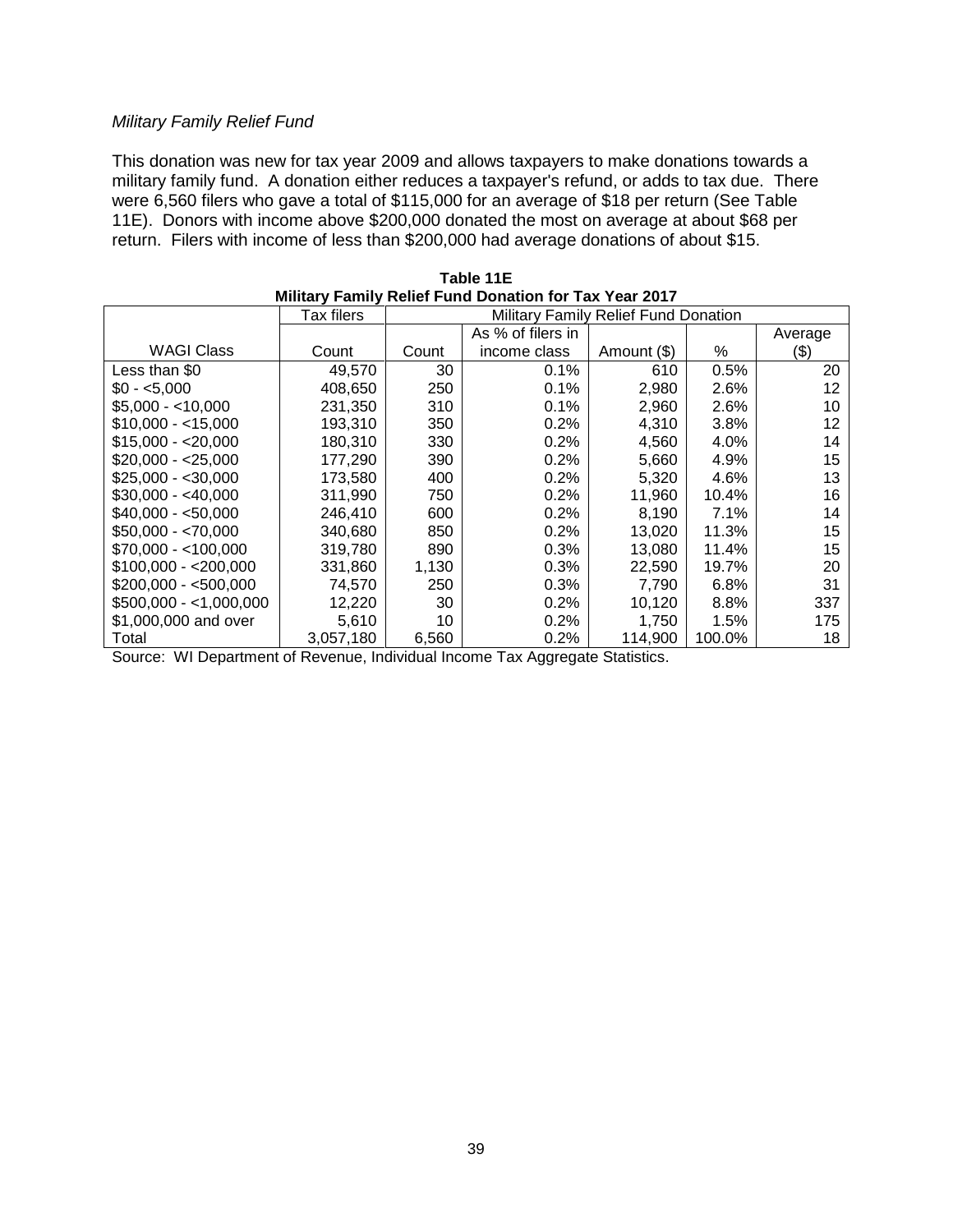#### *Second Harvest Food Bank*

This donation was new for tax year 2009 and allows taxpayers to make donations towards the Second Harvest Food Banks that are members of Feeding America. A donation either reduces a taxpayer's refund, or adds to tax due. There were 7,630 filers who gave a total of \$159,000 for an average of \$21 per return (See Table 11F). Donors with income above \$200,000 donated the most on average at about \$55 per return. Filers with income of less than \$200,000 had average donations of about \$19.

| Second Harvest Food Bank Donation for Tax Year 2017 |            |                                   |                   |             |         |         |
|-----------------------------------------------------|------------|-----------------------------------|-------------------|-------------|---------|---------|
|                                                     | Tax filers | Second Harvest Food Bank Donation |                   |             |         |         |
|                                                     |            |                                   | As % of filers in |             |         | Average |
| <b>WAGI Class</b>                                   | Count      | Count                             | income class      | Amount (\$) | %       | $(\$)$  |
| Less than \$0                                       | 49,570     | 40                                | 0.1%              | 1,960       | 1.2%    | 49      |
| $$0 - 5.000$                                        | 408,650    | 270                               | 0.1%              | 3,610       | 2.3%    | 13      |
| $$5,000 - <10,000$                                  | 231,350    | 380                               | 0.2%              | 4,710       | $3.0\%$ | 12      |
| $$10,000 - < 15,000$                                | 193,310    | 410                               | 0.2%              | 5,380       | 3.4%    | 13      |
| $$15,000 - 20,000$                                  | 180,310    | 400                               | 0.2%              | 5,430       | 3.4%    | 14      |
| $$20,000 - $25,000$                                 | 177,290    | 440                               | 0.2%              | 7,180       | 4.5%    | 16      |
| $$25,000 - $30,000$                                 | 173,580    | 450                               | 0.3%              | 7,360       | 4.6%    | 16      |
| $$30,000 - $40,000$                                 | 311,990    | 870                               | 0.3%              | 14,920      | $9.4\%$ | 17      |
| $$40.000 - $50.000$                                 | 246.410    | 720                               | 0.3%              | 13,000      | 8.2%    | 18      |
| $$50,000 - $70,000$                                 | 340.680    | 1,030                             | 0.3%              | 21,010      | 13.2%   | 20      |
| $$70.000 - 100.000$                                 | 319,780    | 1,060                             | 0.3%              | 23,250      | 14.6%   | 22      |
| $$100,000 - $200,000$                               | 331,860    | 1,260                             | 0.4%              | 32,860      | 20.7%   | 26      |
| $$200,000 - $500,000$                               | 74,570     | 290                               | 0.4%              | 14,980      | $9.4\%$ | 52      |
| $$500,000 - <1,000,000$                             | 12,220     | 30                                | 0.2%              | 1,270       | $0.8\%$ | 42      |
| \$1,000,000 and over                                | 5,610      | 10                                | 0.2%              | 1,930       | 1.2%    | 193     |
| Total                                               | 3,057,180  | 7,630                             | $0.2\%$           | 158,850     | 100.0%  | 21      |

| Table 11F                                           |  |  |
|-----------------------------------------------------|--|--|
| Second Harvest Food Bank Donation for Tax Year 2017 |  |  |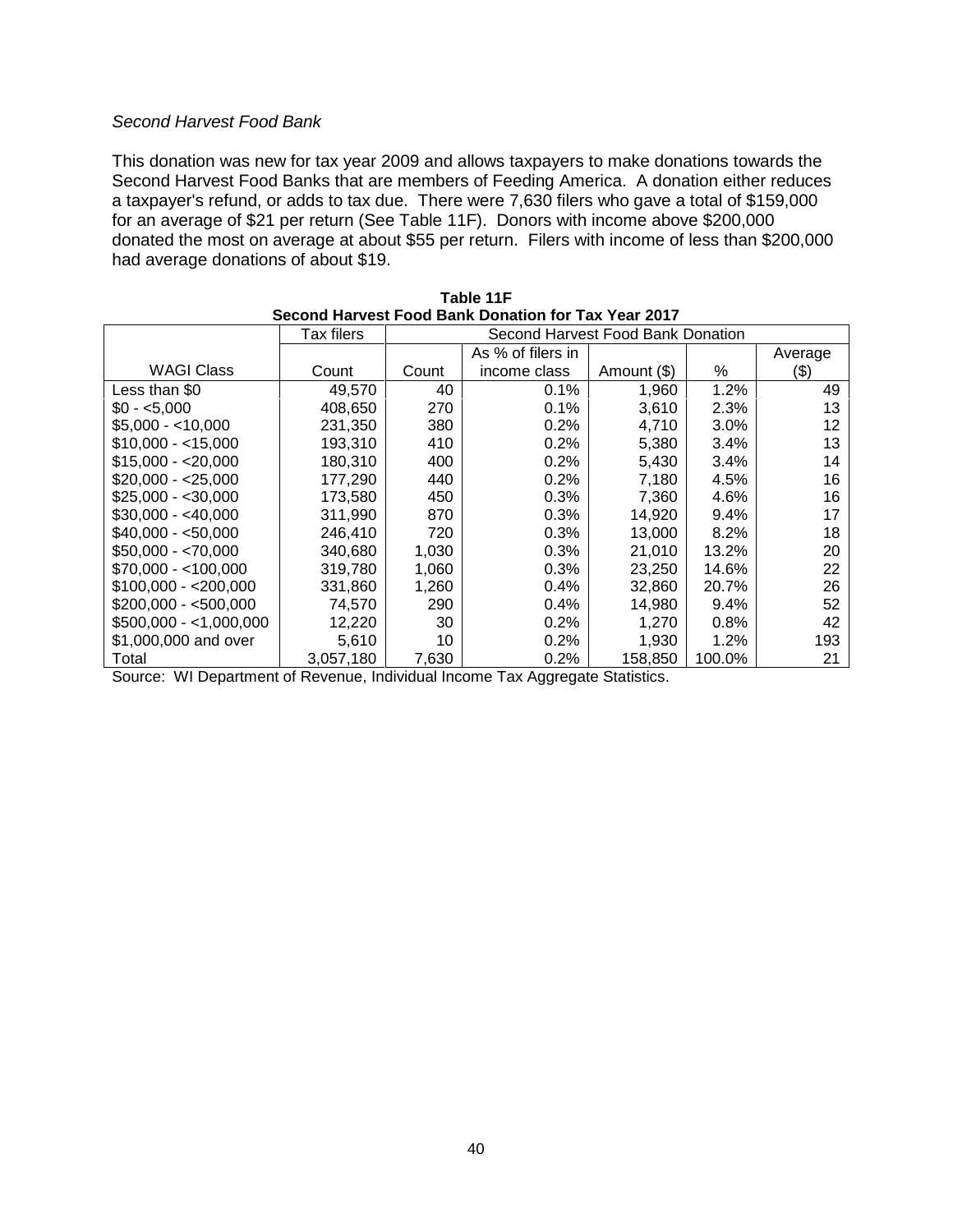#### *Red Cross Disaster Relief*

This donation was new for tax year 2011 and allows taxpayers to make donations towards the American Red Cross Wisconsin Disaster Relief Fund. A donation either reduces a taxpayer's refund, or adds to tax due. There were 6,590 filers who gave a total of \$127,000 for an average of \$19 per return (See Table 11G). Donors with income above \$200,000 donated the most on average at about \$54 per return. Filers with income of less than \$200,000 had average donations of about \$18.

| Red Cross Donation for Tax Year 2017 |            |                           |                   |             |         |         |
|--------------------------------------|------------|---------------------------|-------------------|-------------|---------|---------|
|                                      | Tax filers | <b>Red Cross Donation</b> |                   |             |         |         |
|                                      |            |                           | As % of filers in |             |         | Average |
| <b>WAGI Class</b>                    | Count      | Count                     | income class      | Amount (\$) | %       | (\$)    |
| Less than \$0                        | 49,570     | 40                        | 0.1%              | 1,200       | 0.9%    | 30      |
| $$0 - 5.000$                         | 408,650    | 230                       | 0.1%              | 3,010       | 2.4%    | 13      |
| $$5,000 - < 10,000$                  | 231.350    | 330                       | 0.1%              | 3,960       | 3.1%    | 12      |
| $$10.000 - 15.000$                   | 193,310    | 370                       | 0.2%              | 4,480       | 3.5%    | 12      |
| $$15,000 - $20,000$                  | 180,310    | 340                       | 0.2%              | 4,670       | $3.7\%$ | 14      |
| \$20.000 - <25.000                   | 177,290    | 370                       | 0.2%              | 5,990       | 4.7%    | 16      |
| $$25,000 - $30,000$                  | 173.580    | 460                       | 0.3%              | 7.530       | 5.9%    | 16      |
| $$30,000 - $40,000$                  | 311,990    | 780                       | 0.3%              | 12,080      | 9.5%    | 15      |
| $$40,000 - $50,000$                  | 246.410    | 640                       | 0.3%              | 10,990      | 8.7%    | 17      |
| $$50,000 - $70,000$                  | 340,680    | 870                       | 0.3%              | 15.200      | 12.0%   | 17      |
| $$70,000 - < 100,000$                | 319,780    | 830                       | 0.3%              | 20,110      | 15.8%   | 24      |
| $$100,000 - $200,000$                | 331,860    | 1,080                     | 0.3%              | 23,330      | 18.4%   | 22      |
| \$200,000 - <500,000                 | 74,570     | 230                       | 0.3%              | 10,600      | 8.3%    | 46      |
| $$500,000 - <1,000,000$              | 12,220     | 30                        | 0.2%              | 2,240       | 1.8%    | 75      |
| \$1,000,000 and over                 | 5,610      | 10                        | 0.2%              | 1,660       | 1.3%    | 166     |
| Total                                | 3,057,180  | 6,590                     | 0.2%              | 127,030     | 100.0%  | 19      |

| Table 11G                                   |  |  |  |  |  |
|---------------------------------------------|--|--|--|--|--|
| <b>Red Cross Donation for Tax Year 2017</b> |  |  |  |  |  |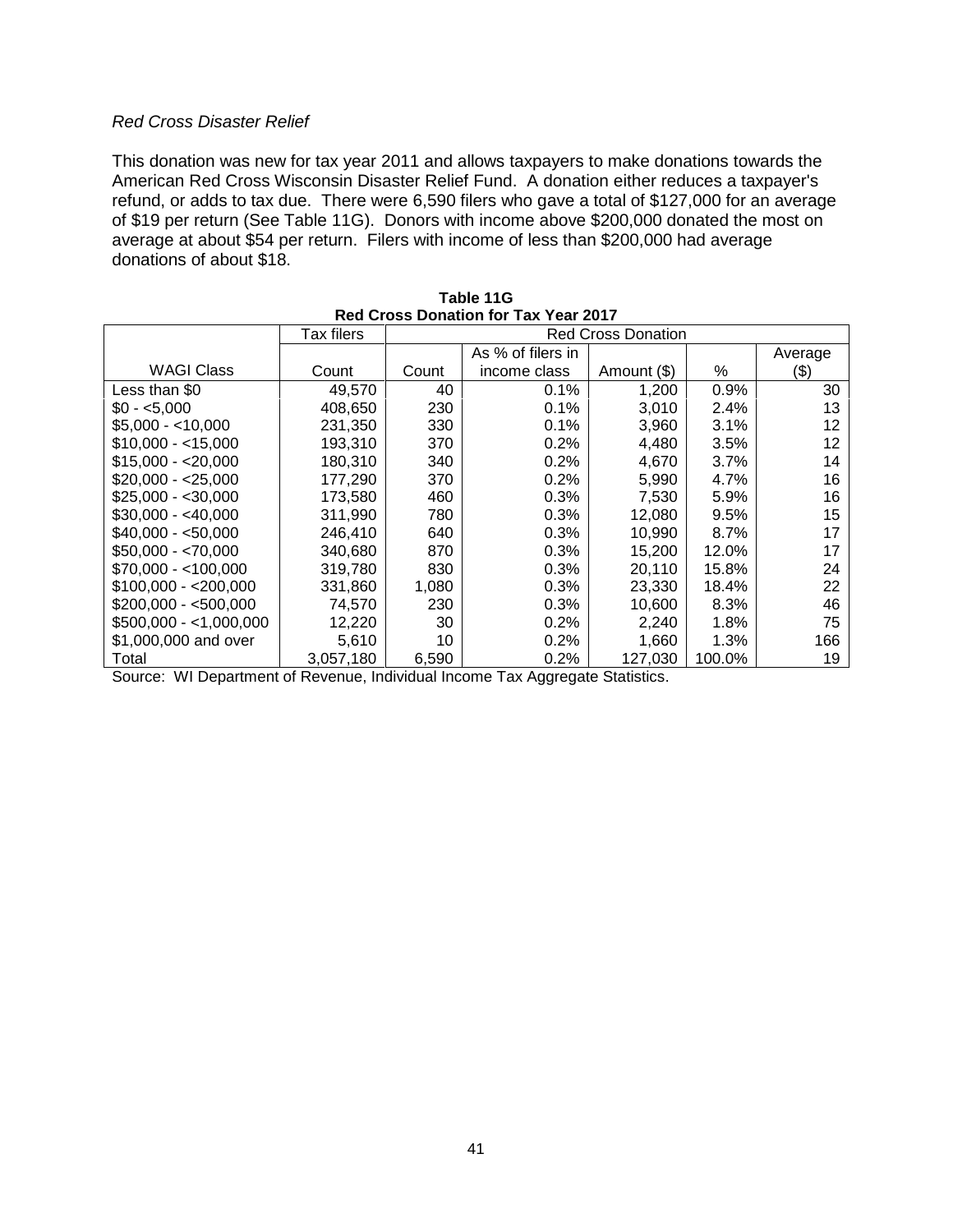### *Special Olympics*

This donation was new for tax year 2012 and allows taxpayers to make donations towards the Special Olympics Wisconsin, Inc. A donation either reduces a taxpayer's refund, or adds to tax due. There were 6,130 filers who gave a total of \$99,000 for an average of \$16 per return (See Table 11H). Donors with income above \$100,000 donated the most on average at about \$25 per return. Filers with income of less than \$100,000 had average donations of about \$14.

| Special Olympics Donation for Tax Year 2017 |            |                                  |                   |             |        |         |  |
|---------------------------------------------|------------|----------------------------------|-------------------|-------------|--------|---------|--|
|                                             | Tax filers | <b>Special Olympics Donation</b> |                   |             |        |         |  |
|                                             |            |                                  | As % of filers in |             |        | Average |  |
| WAGI Class                                  | Count      | Count                            | income class      | Amount (\$) | %      | (\$)    |  |
| Less than \$0                               | 49,570     | 30                               | 0.1%              | 370         | 0.4%   | 12      |  |
| $$0 - 5.000$                                | 408,650    | 210                              | 0.1%              | 1,840       | 1.9%   | 9       |  |
| $$5.000 - 10.000$                           | 231,350    | 320                              | 0.1%              | 2,670       | 2.7%   | 8       |  |
| $$10,000 - 15,000$                          | 193,310    | 320                              | 0.2%              | 2,730       | 2.8%   | 9       |  |
| $$15,000 - $20,000$                         | 180,310    | 330                              | 0.2%              | 4,830       | 4.9%   | 15      |  |
| $$20,000 - $25,000$                         | 177,290    | 350                              | 0.2%              | 4,510       | 4.6%   | 13      |  |
| $$25,000 - $30,000$                         | 173.580    | 390                              | 0.2%              | 6,240       | 6.3%   | 16      |  |
| $$30,000 - $40,000$                         | 311.990    | 720                              | 0.2%              | 10,590      | 10.7%  | 15      |  |
| $$40,000 - $50,000$                         | 246.410    | 550                              | 0.2%              | 7,170       | 7.2%   | 13      |  |
| $$50,000 - $70,000$                         | 340,680    | 770                              | 0.2%              | 12,350      | 12.5%  | 16      |  |
| $$70,000 - < 100,000$                       | 319,780    | 810                              | 0.3%              | 13,130      | 13.3%  | 16      |  |
| $$100,000 - $200,000$                       | 331,860    | 1,050                            | 0.3%              | 19,640      | 19.8%  | 19      |  |
| $$200,000 - $500,000$                       | 74,570     | 250                              | 0.3%              | 10.030      | 10.1%  | 40      |  |
| $$500,000 - <1,000,000$                     | 12,220     | 20                               | 0.2%              | 1,280       | 1.3%   | 64      |  |
| \$1,000,000 and over                        | 5,610      | 10                               | 0.1%              | 1,650       | 1.7%   | 165     |  |
| Total                                       | 3,057,180  | 6,130                            | 0.2%              | 99,040      | 100.0% | 16      |  |

**Table 11H Special Olympics Donation for Tax Year 2017**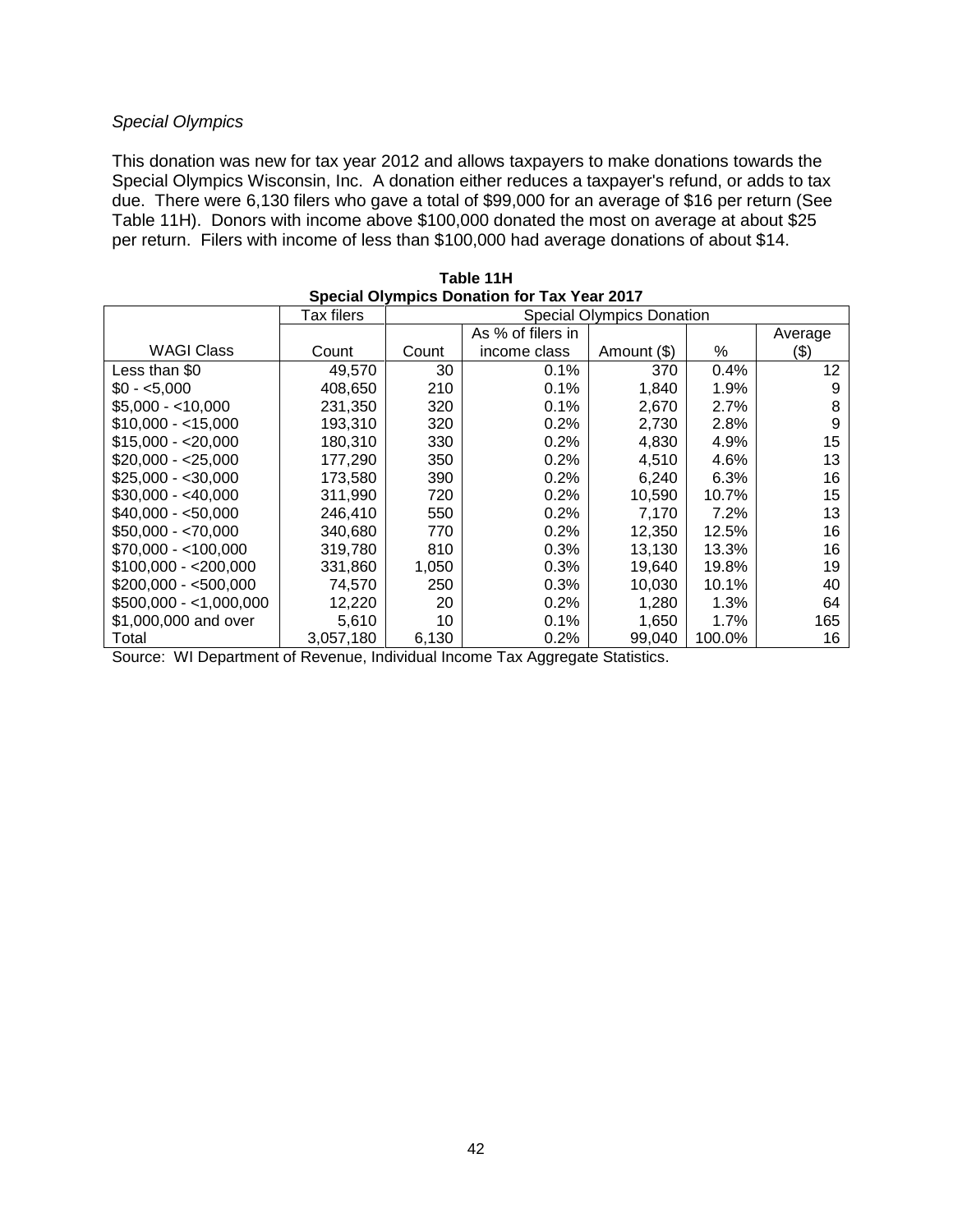# **Appendix Major Provisions of 2017 Wisconsin Individual Income Tax Law**

# *Wisconsin Adjusted Gross Income*

Wisconsin adjusted gross income (WAGI) is the base for the state individual income tax. It follows closely the base for the federal individual income tax, federal adjusted gross income (FAGI), but is modified by additions and subtractions. Additions account for income exempt from federal tax but subject to state tax and subtractions account for income taxed federally but not by Wisconsin and allow expenses permitted by Wisconsin but not by federal law.

FAGI is equal to gross income after adjustments. Gross income includes all types of income subject to tax, e.g., wages and salaries, net business and farm income (or loss), interest, dividends, rents, retirement income, alimony received, capital gains, unemployment compensation, and a portion of social security benefits.

Adjustments are subtractions from gross income to arrive at FAGI. Examples of adjustments include contributions to Individual Retirement Accounts and self-employed retirement plans, health insurance premiums paid by the self-employed, one-half of the self-employment tax for Social Security and Medicare, a portion of student loan interest, moving expenses, and alimony paid.

Modifications, both additions and subtractions, are then made to FAGI to determine WAGI. Additions to FAGI include income that is exempt from federal tax but is subject to state tax. Major examples include:

- State and municipal bond interest. There is some state and local interest that remains exempt from state taxation (e.g., interest on bonds issued by municipal housing and community development authorities, cultural and sports stadium districts, the Wisconsin Housing and Economic Development Authority, and the governments of Guam, Puerto Rico and the Virgin Islands.)
- Capital losses in excess of \$500 (federal law allows a \$3,000 capital loss deduction but Wisconsin limits the loss to \$500).
- State business credits. Wisconsin treats the amount computed for several business credits as taxable income to the claimant.

Subtractions to FAGI are for income that is taxable for federal purposes but not for state purposes. Examples for tax year 2016 include:

- An exclusion for 30% of capital gains on assets held for more than one year which Wisconsin allows in tax year 2017, but are taxable in full at the federal level.
- Interest on U.S. government bonds, which states are prohibited from taxing.
- Pensions received by persons who were members of or retired from Milwaukee city and county retirement plans, the state teachers' retirement plan and the civil service retirement system prior to January 1, 1964.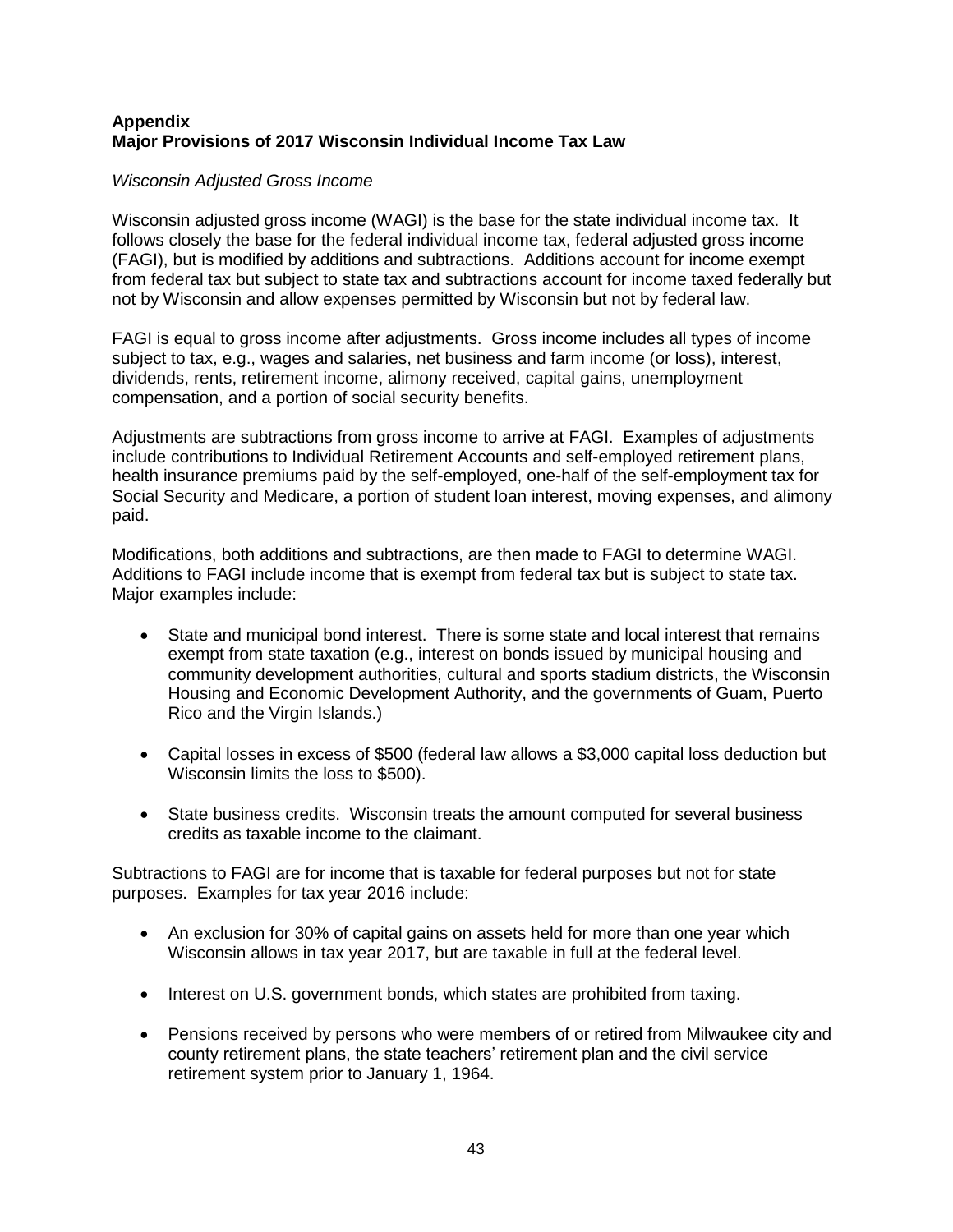- Social Security benefits that are taxable for federal purposes. Up to 85% of social security benefits are subject to federal tax, but Wisconsin does not tax these benefits.
- A portion of unemployment compensation, which is fully taxable for federal purposes but only taxed by Wisconsin when income exceeds \$18,000 for married couples and \$12,000 for most other filers.
- Railroad retirement benefits, railroad unemployment insurance, and sickness benefits, which are taxable under federal law but which states are not permitted to tax.
- State income tax refunds.
- Health insurance premiums not already deducted or exempted from FAGI.
- Premiums paid for long-term care insurance.
- Tuition payments, up to \$6,958 per student, to post-secondary institutions in Wisconsin and to schools in Minnesota covered under Minnesota-Wisconsin tuition reciprocity.
- Contributions to and distributions from the Wisconsin EdVest College Savings Program that are included in FAGI. Subtractions are limited to \$3,140 per beneficiary.
- Adoption expenses of up to \$5,000.

#### *Standard Deduction*

Wisconsin has a sliding scale standard deduction, which means that as WAGI rises, the amount of the standard deduction phases out to zero. Table A1 shows the 2017 standard deduction schedule by filing status. The maximum standard deduction amounts and the phase-out ranges for WAGI are indexed annually for inflation.

| <b>Standard Deductions for Tax Year 2017</b> |                                     |  |  |  |  |
|----------------------------------------------|-------------------------------------|--|--|--|--|
| <b>Wisconsin Adjusted Gross</b>              |                                     |  |  |  |  |
| Income (WAGI) (\$)                           | Standard Deduction (\$)             |  |  |  |  |
| $<$ 14.960                                   | 10,380                              |  |  |  |  |
| 14,960 to 101,460                            | $10,380 - 12\%$ (WAGI - 14,960)     |  |  |  |  |
| >101,460                                     | 0                                   |  |  |  |  |
| $<$ 14,960                                   | 13.400                              |  |  |  |  |
| 14,960 to 43,681                             | $13,400 - 22.515\%$ (WAGI - 14,960) |  |  |  |  |
| >43,681 to 101,460                           | $10,380 - 12\%$ (WAGI - 14,960)     |  |  |  |  |
| >101,460                                     | 0                                   |  |  |  |  |
| 21,590                                       | 19,210                              |  |  |  |  |
| 21,590 to 118,718                            | 19,210 - 19.778% (WAGI - 21,590)    |  |  |  |  |
| >118,718                                     |                                     |  |  |  |  |
| $<$ 10,250                                   | 9,130                               |  |  |  |  |
| 10,250 to 56,412                             | $9,130 - 19.778\%$ (WAGI - 10,250)  |  |  |  |  |
| >56,412                                      | 0                                   |  |  |  |  |
|                                              |                                     |  |  |  |  |

**Table A1**

Source: WI Department of Revenue.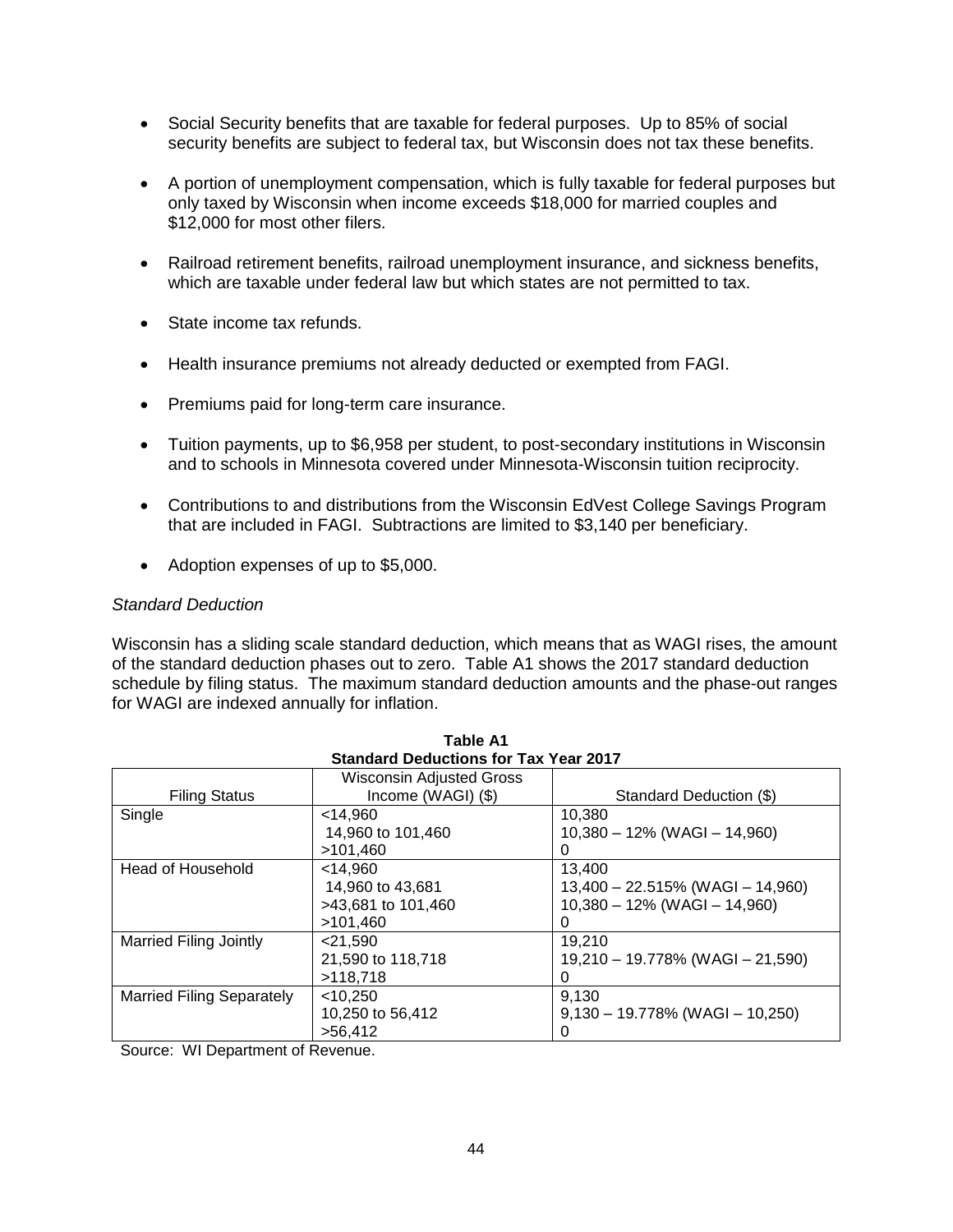## *Personal Exemptions*

Personal exemptions are subtracted from WAGI to arrive at taxable income. For tax year 2017, a personal exemption of \$700 is allowed for each taxpayer, spouse, and dependent. An additional \$250 exemption is allowed for each taxpayer or spouse who is 65 years of age or older. Thus, an elderly couple filing jointly has a total of \$1,900 in personal exemptions.

### *Taxable Income*

Taxable income is determined by subtracting the standard deduction and personal exemptions from Wisconsin adjusted gross income.

### *Income Tax Rates and Brackets*

Wisconsin has a graduated rate structure where tax rates increase as taxable income increases. Table A2 shows the 2017 tax rate schedule. The brackets for married taxpayers filing separately are approximately half of that for married joint filers. Tax brackets are indexed annually.

| Individual Income Tax Rates for Tax Year 2017 |                              |                               |                                  |  |  |  |
|-----------------------------------------------|------------------------------|-------------------------------|----------------------------------|--|--|--|
|                                               | Taxable Income Brackets (\$) |                               |                                  |  |  |  |
| Marginal Tax Rates (%)                        | Single                       | <b>Married Filing Jointly</b> | <b>Married Filing Separately</b> |  |  |  |
| 4.00                                          | $>0 - 11.230$                | $>0 - 14.980$                 | $>0 - 7.490$                     |  |  |  |
| 5.84                                          | $>11,230 - 22,470$           | $>14,980 - 29,960$            | >7,490 - 14,980                  |  |  |  |
| 6.27                                          | $>22,470-247,350$            | $>29,960 - 329,800$           | >14,980 - 164,900                |  |  |  |
| 7.65                                          | $<$ 247,350                  | $<$ 329,800                   | $<$ 164,900                      |  |  |  |

| Table A2                                     |  |
|----------------------------------------------|--|
| ndividual Income Tax Rates for Tax Year 2017 |  |

Source: WI Department of Revenue.

#### *Alternative Minimum Tax*

The Wisconsin alternative minimum tax (AMT) is equal to 6.5% of alternative minimum taxable income after allowing exemptions of \$84,500 for individuals that are married filing jointly (\$42,250 if married filing separately and \$54,300 if single). This calculated AMT amount is then compared with the liability under the regular income tax. An AMT is owed only if the calculated amount exceeds the regular tax.

# *Nonrefundable Credits*

Nonrefundable credits are those credits that are limited to the amount of income tax otherwise due.

- The itemized deductions credit is 5% of the excess of qualified itemized deductions over the sliding scale standard deduction. Expenses qualifying for the credit include mortgage interest on a primary residence located in Wisconsin, charitable contributions, medical expenses in excess of 10% (7.5% for elderly filers) of the taxpayer's FAGI, and certain casualty losses related to a federally declared disaster.
- The school property tax credit is equal to 12% of the first \$2,500 of property taxes or rent constituting property taxes paid on a person's primary residence and contiguous land (maximum credit of \$300.) For renters, the rent equivalent of property tax is 25% of rent if heat is not included and 20% of rent if heat is included.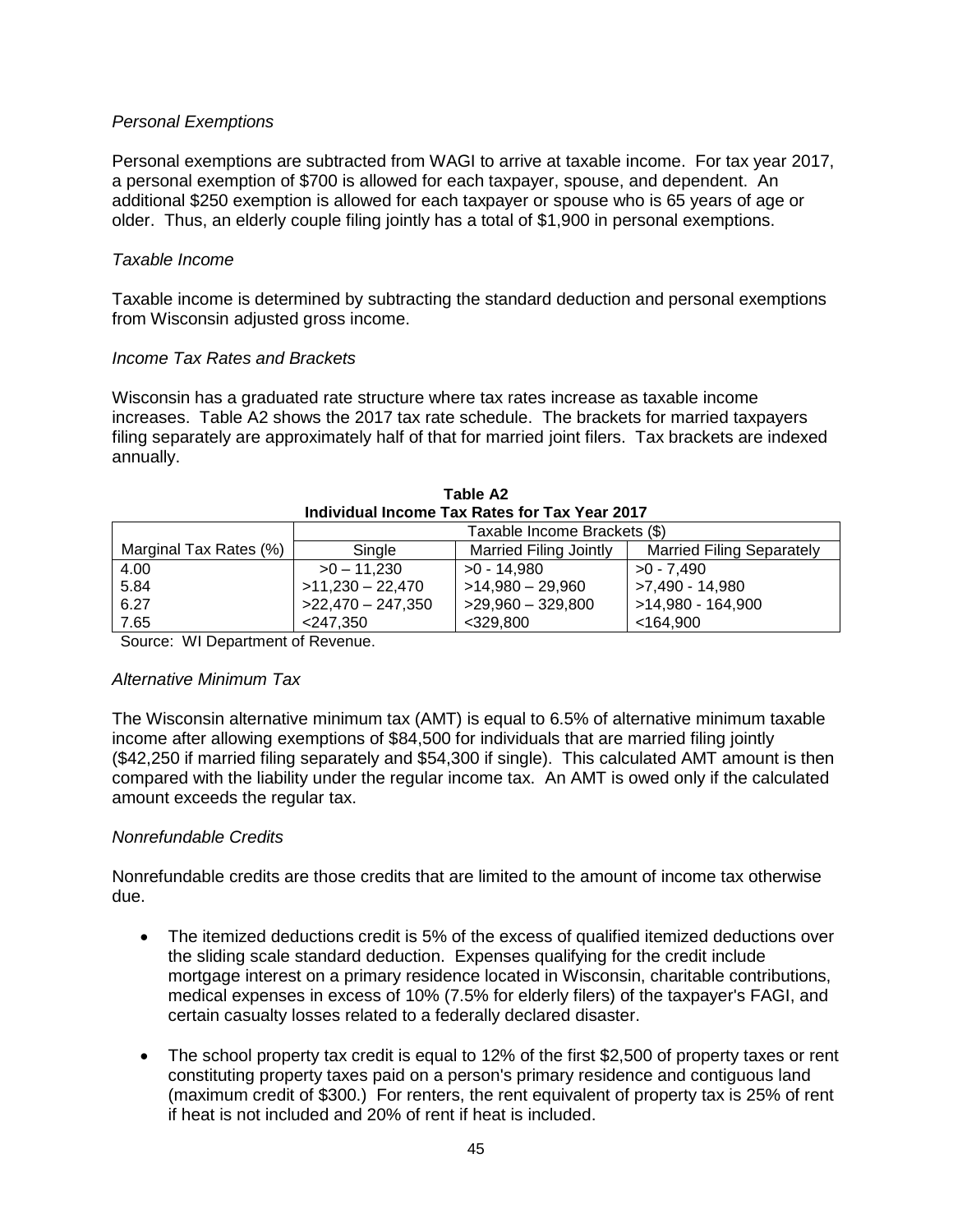- The armed forces member tax credit is a credit for full year Wisconsin residents for up to \$300 for military pay received for service while stationed outside the U.S. If both spouses of a married couple filing jointly receive pay for military service outside the U.S., both may claim the \$300 credit.
- The working families' credit is equal to a taxpayer's net tax liability (defined as gross tax less the itemized deduction credit, school property tax credit and historic rehabilitation credit) when income is \$18,000 or less for married couples filing jointly and \$9,000 or less for other tax filers. Essentially, this credit eliminates tax liability when income is below these levels. The credit is phased out over the next \$1,000 of income above these ceilings. The credit is available only to full-year residents, including residents filing jointly with a spouse from another state, and it is not available to persons who are claimed as a dependent on someone else's tax return.
- The married couple credit is available only when both spouses work. The credit is equal to 3% of the first \$16,000 of the earned income of the lower-earning spouse (or a maximum credit of \$480).
- The community rehabilitation program credit is available to persons who enter into a contract with a community rehabilitation program to have the program perform work for the claimant's business. The maximum tax credit that can be claimed is \$25,000 for each community rehabilitation program for which the claimant has a contract. Unused credit amounts can be carried forward up to 15 years to offset future tax liabilities.
- There are two historic rehabilitation credits provided to encourage the rehabilitation of historic buildings in Wisconsin:
	- Supplement to the federal historic rehabilitation credit equal to 20% of qualified rehabilitation expenditures for historic buildings used in a trade or business that qualify for the federal credit and are located in Wisconsin. Unused amounts of the credit can be carried forward 15 years or sold/transferred to another taxpayer.
	- State historic rehabilitation credit, which applies to owner-occupied personal residences and is equal to 25% of qualified expenditures, to rehabilitate certified historic buildings for noncommercial use that are located in Wisconsin. The maximum credit is \$10,000 (\$5,000 for married persons filing separately). Unused amounts of the credit can be carried forward for up to 15 years.
- The manufacturing and agriculture credits are available to businesses engaged in manufacturing and agricultural production activities in Wisconsin. The credits are equal to 7.5% of income attributable to qualified production activities that occur within the state. The credit is nonrefundable, but credit amounts may be carried forward for up to 15 years.
- The research expense credits are available to individuals and pass through entities for increasing research activities in Wisconsin. Qualified research must be undertaken for discovering information that is technological in nature, and its application must be intended for use in developing a new or improved business component. Credits may be claimed for qualified research expenses as defined under federal law, for qualified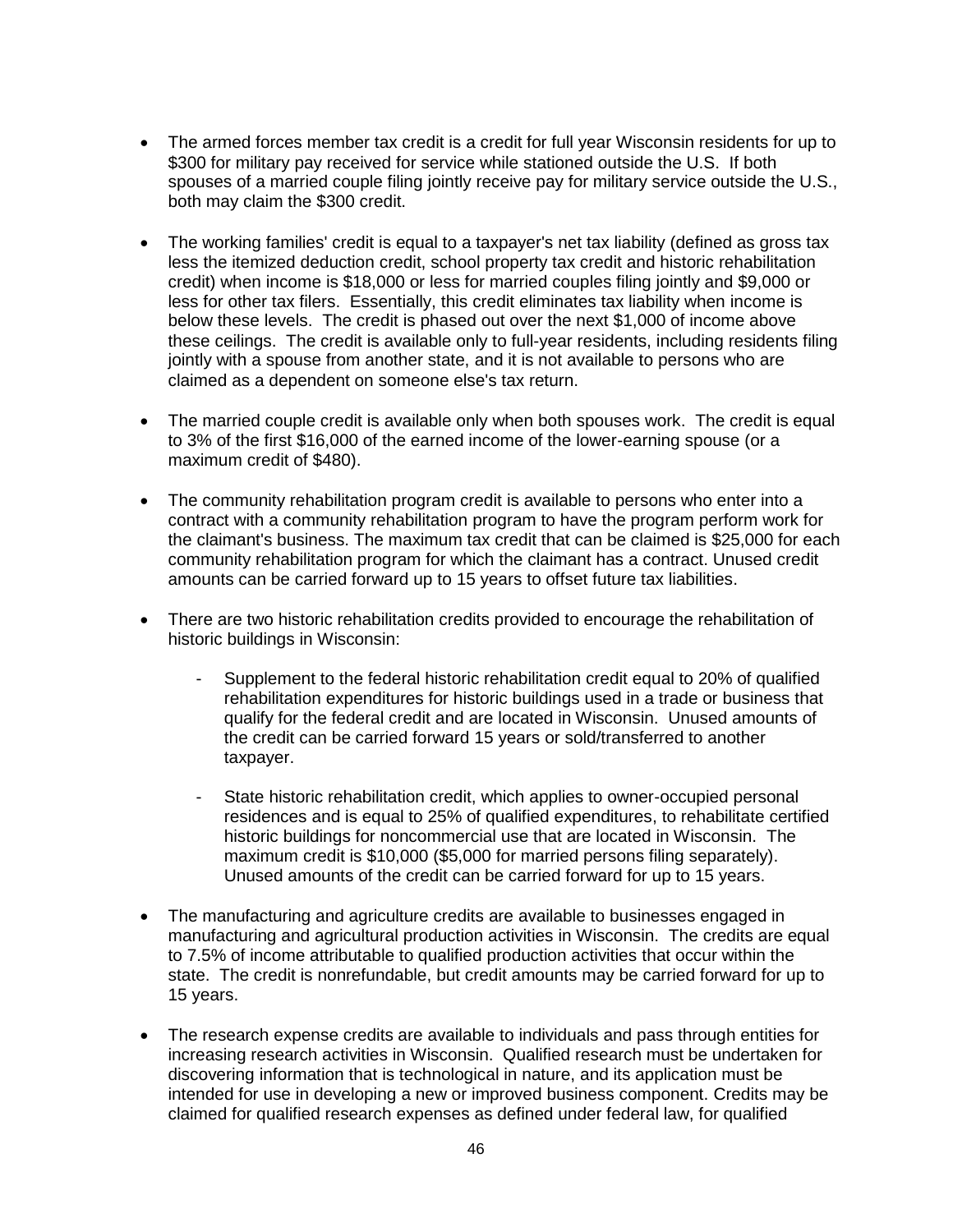research expenses for activities related to internal combustion engines, and qualified research expenses for activities related to energy efficient products. The credits are nonrefundable, but credit amounts may be carried forward for up to 15 years.

- The development zones credit, the capital investment credit, the technology zone credit, and the economic development tax credit are certified by the Wisconsin Economic Development Corporation. Unused amounts of the credit can be carried forward for up to 15 years.
- The angel investment credit and early stage seed investment credit are available for investments in qualified new business ventures certified by the Wisconsin Economic Development Corporation. The credits are equal to 25% of the investment.
- Wisconsin residents may also reduce their Wisconsin income tax by the amount of income taxes paid to other states or to the District of Columbia. The credit is not allowed if wages are earned in states having reciprocity agreements with Wisconsin. The credit is nonrefundable and may not be carried forward.

# *Refundable Credits*

Refundable credits are credits that can exceed tax liability otherwise due. When that happens, a refund check for the excess is issued to the claimant.

- The Wisconsin earned income tax credit (EITC) is equal to a percentage of the federal EITC, based on the number of children in the household: 4% for one child, 11% for two children, and 34% of the federal credit for 3 or more children. For tax year 2017, the maximum federal credit is 34% of earnings not exceeding \$10,000 for persons with one child, 40% of earnings not exceeding \$14,090 for persons with two children, and 45% of earnings not exceeding \$14,090 for persons with three or more children. These credits are phased out as income rises. The phase-out ranges for FAGI are as follows:
	- **-** One child, the phase-out range for joint filers is \$23,930 \$45,207, for singles it is \$18,340 - \$39,617.
	- **-** Two children the phase-out range for joint filers is \$23,930 \$50,597, and for singles it is \$18,340 - \$45,007.
	- **-** Three or more children the phase-out range for joint filers is \$23,930 \$53,930, and for singles it is \$18,340 - \$48,340.

Thus, the maximum federal credit for tax year 2017 is \$3,400 for one child, \$5,616 for two children, and \$6,318 for three or more children. The maximum state credit is \$136 for one child, \$618 for two children, and \$2,148 for 3 or more children.

 The homestead credit is based on household income and property taxes (or rent equivalent), and is available to low income homeowners and renters (those with household incomes below \$24,680) who are at least 62 years of age, have earned income, or have a qualified disability. The maximum amount of property tax that qualifies for the credit is \$1,460. For renters, property tax is assumed to be 20% of rent if heat is included and 25% if heat is not included. The credit is computed as follows: